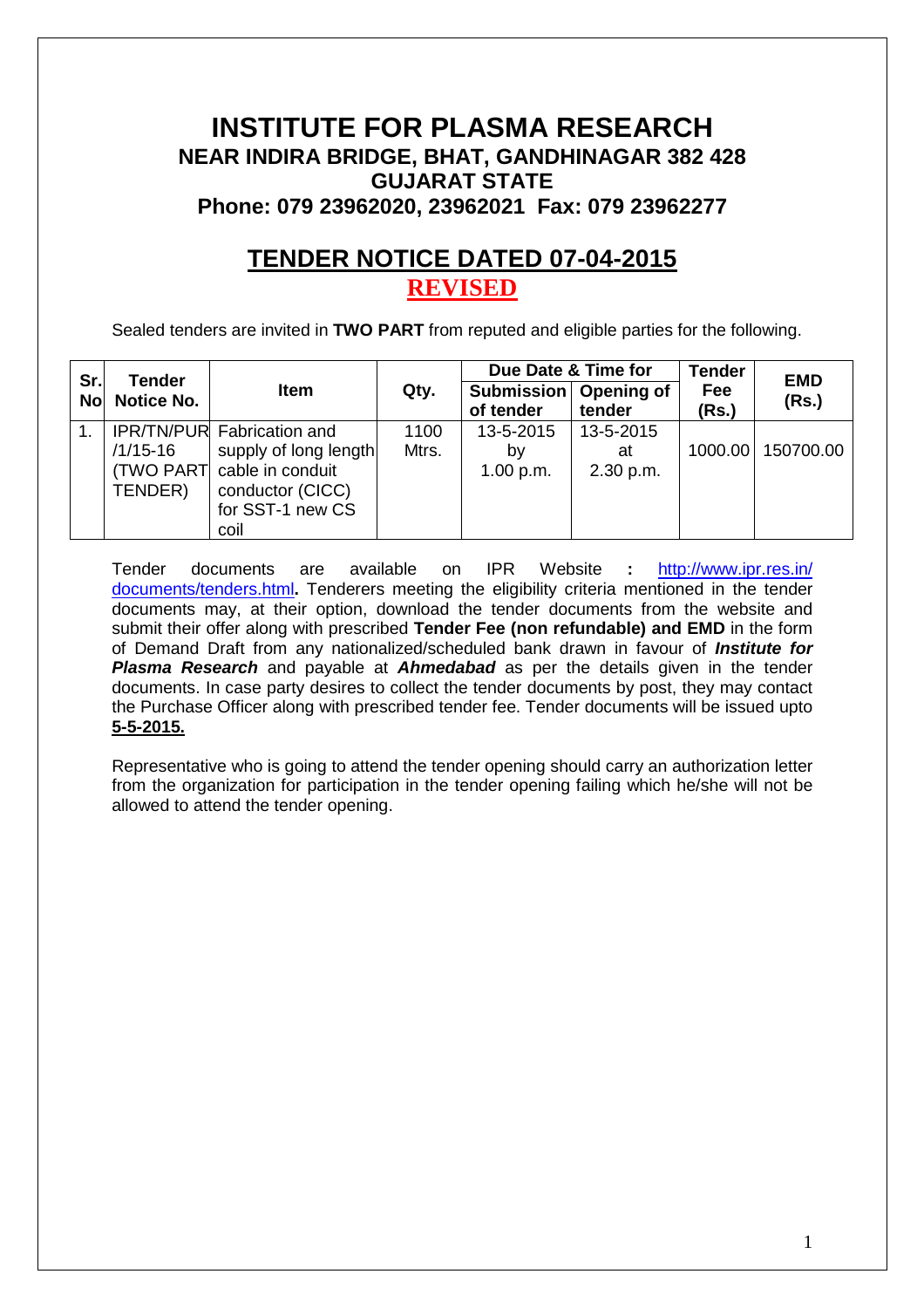# **TENDER NOTICE No.IPR/TN/PUR/1/15-16 DATED 07/04/2015 (TWO PART)**

**For Fabrication and supply of long length cable in conduit conductor (CICC) for SST-1 new CS coil – 1100 Mtrs.**

**NOTE: THIS IS A TWO PART TENDER. KINDLY SUBMIT TECHNO-COMMERCIAL BID (PART-A) AND PRICE BID (PART-B) SEPARATELY IN TWO DIFFERENT ENVELOPES SUPERSCRIBING TECHNICAL BID AND PRICE BID IN ONE SINGLE ENVELOPE** 

# **NOTE:**

- 1. Full details and specifications of the items and general instructions to be followed regarding submission of tenders are indicated in the tender documents.
- **2. Proof for fulfillment of eligibility criteria mentioned hereunder should be submitted along with the tender. If the tender is submitted without valid documents, we shall not consider your offer. Tenders received without proof of eligibility criteria will be rejected.**
- 3. Tender documents can also be obtained by submitting a written request to the Purchase Officer together with prescribed tender fee, provided that the eligibility criteria is fulfilled. Last date for issue of Tender documents is 05/05/2015.
- **4.** While requesting for Tender Documents, such request shall indicate **the "REQUEST FOR TENDER DOCUMENTS AGAINST TENDER NOTICE NO.IPR/TN/PUR/1/15-16 DATED 07/04/2015".**
- **5. The tender fee of Rs.1,000/- (non-refundable) should be made in the form of DEMAND DRAFT** issued in favour of **Institute for Plasma Research** and payable at **Ahmedabad. Vendor's name and tender number shall be indicated on the reverse side of the Demand Draft.**
- **6. DD should not be prior dated to the date of advertisement. Separate request letter and separate Demand Draft shall be sent for each tender.**
- **7. IPR accepts Bank Guarantee from all nationalized Banks, Axis Bank, HDFC Bank, ICICI Bank and IDBI Bank. Bank Guarantees from other scheduled banks except above are not acceptable to IPR.**
- **8. Those who use the downloaded tender documents from IPR Website may submit the prescribed Tender Fee keeping in a separate envelope along with the tender.**
- **9. Tenders received without the prescribed tender fee will be rejected.**
- 10. No request for the extension of due date will be considered.
- 11. Late/Delayed offers will not be accepted.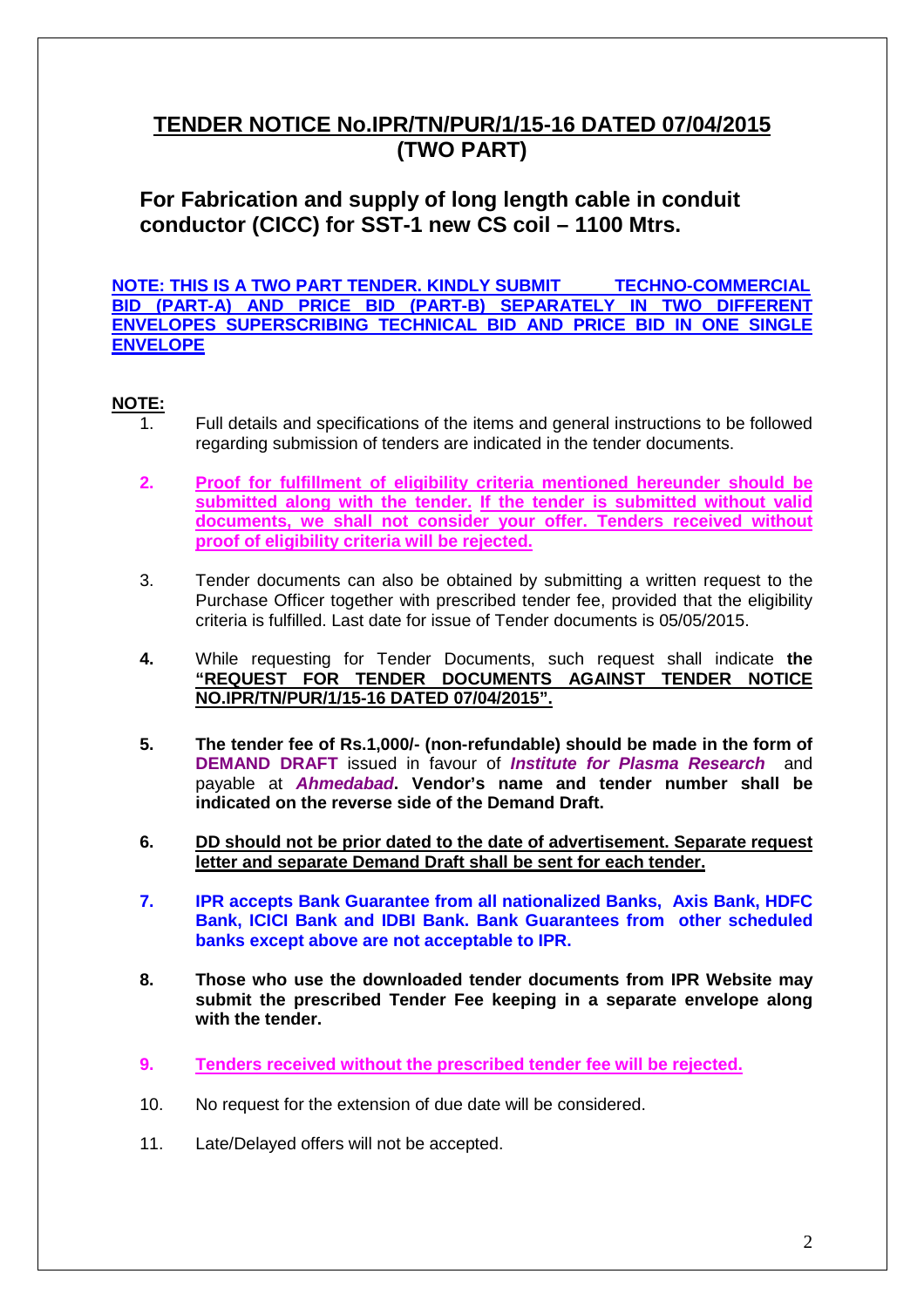- 12. **Tender in a sealed envelope (Technical Bid, Commercial terms and conditions and EMD [Part-A] in one envelope and Price Bid [Part-B] in another envelope) superscribing the envelope with the above tender no., date, due date and brief description of tendered item should be submitted to the Purchase Officer at the above address by 1.00 p.m. on 13th May, 2015. Part-A (Technical Bid along with Tender Fee of Rs.1,000/-, commercial terms and conditions and EMD for Rs.1,50,700/-) received upto 1.00 p.m. on 13/05/2015 will be opened on the same day at 2.30 p.m. in the presence of attending tenderers.**
- 13. In the event of any date indicated above is a declared Holiday, the next working day shall become operative for the respective purpose mentioned herein.
- 14. IPR will not be responsible for any delay/loss of documents in transit.
- 15. Tenders received without the details asked for including proof of eligibility for participating in the tender may not be considered.
- 16. Tenderers should furnish/enclose full technical details/literature, delivery period and confirm the terms and conditions attached with the tender.
- **17. Those who do not meet with the eligibility criteria need not submit Tender.**
- 18. The Director, IPR reserves the right to accept or reject any offer in full or part thereof without assigning any reason thereof.
- **19. Quotations received without EMD will not be considered.**

## **20. AUTHORITY LETTER**

- **a) Tenderers who wish to attend the tender opening should invariably carry an authorization letter from their company, failing which they will not be allowed to participate in the tender opening process. However a single participation is only allowed from each company**
- **b) The tenderers representative, who reaches the venue of the tender opening late, i.e. after the starting time specified for opening of the tenders, may not be allowed to take part in the tender opening. It should be noted that only one representative of each tenderer will be permitted to participate in the tender opening.**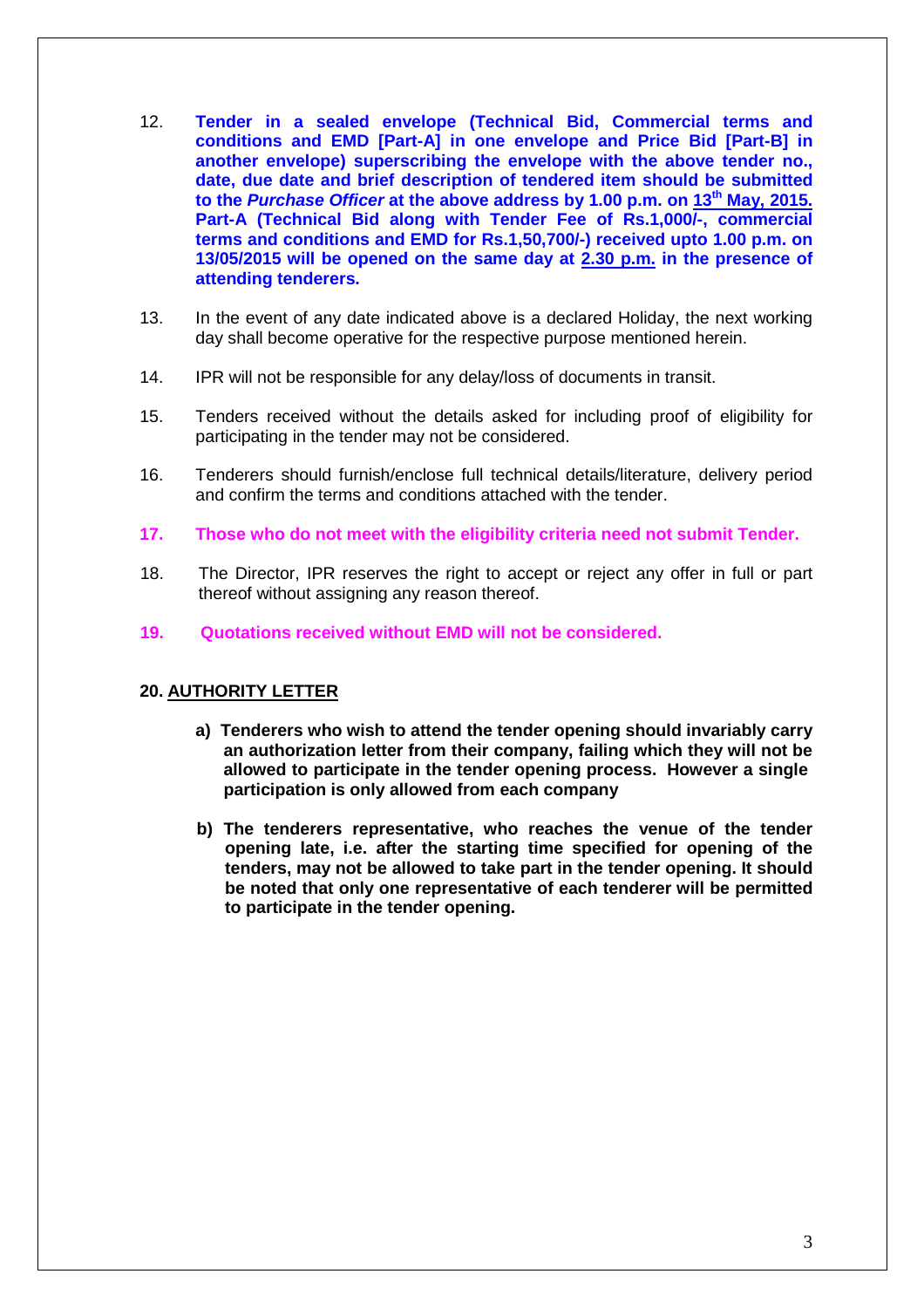# **ELIGIBILITY CRITERIA:**

Vendors must satisfy the following eligibility criteria to get his quotation selected for further evaluation. The vendor is required to submit the following elaborations/ details along with the quotation to get qualified for the tender. These documents are mandatory for the quote to be considered.

# **Vendor must provide supporting documents to meet following eligibility criteria**

- Vendor's overall profile to be submitted.
- Party must be a company registered in India for minimum five years.
- Party must have a working bay greater than 200 m long in order to generate a facility of conduiting. Necessary documents shall be furnished as a proof.
- Party must have well defined quality policy and program and must have required ISO and/ASME-U or similar certifications for welding.
- Party must have well defined organizational set-up for Quality Surveillance, Quality Assurance Plan, Quality Audit, Non-conformity Control and Reporting.
- The vendor must have an average annual turnover of not less than Rs.300 lakhs over the past three financial years (2011-2012 to 2013-2014). Audited financial statement of accounts for the above financial years to be submitted

# **Further vendor needs to provide supporting documents along with the quotation as follows**

- Conceptual plan for manufacturing of SST-1 CS coil CICC on the basis of fig.1
- Listing of the design and engineering calculations involved.
- A brief functional description of the components of the jacketing line (to be used for the manufacturing of CICC).
- A brief proposal for manufacturing of long length CICC.
- A brief write-up on the critical methodologies and QAP/QCP foreseen in the manufacturing of the CICC.
- Identified critical areas that can have serious impact on the precession of the job to be carried out as per the baseline design. Party's proposed solutions for these problems.
- Codes and standards regularly followed by the party both in mechanical fabrication and automation controls.
- Detail project schedule including major milestone and critical review points and project execution strategy / Plan

The response to tender without submission of proof of above points will summarily be rejected without further communication.

**NOTE: Issue of tender documents does not mean that a vendor is qualified to submit tenders. IPR's decision to consider as to whether a vendor has met with the eligibility criteria is final.**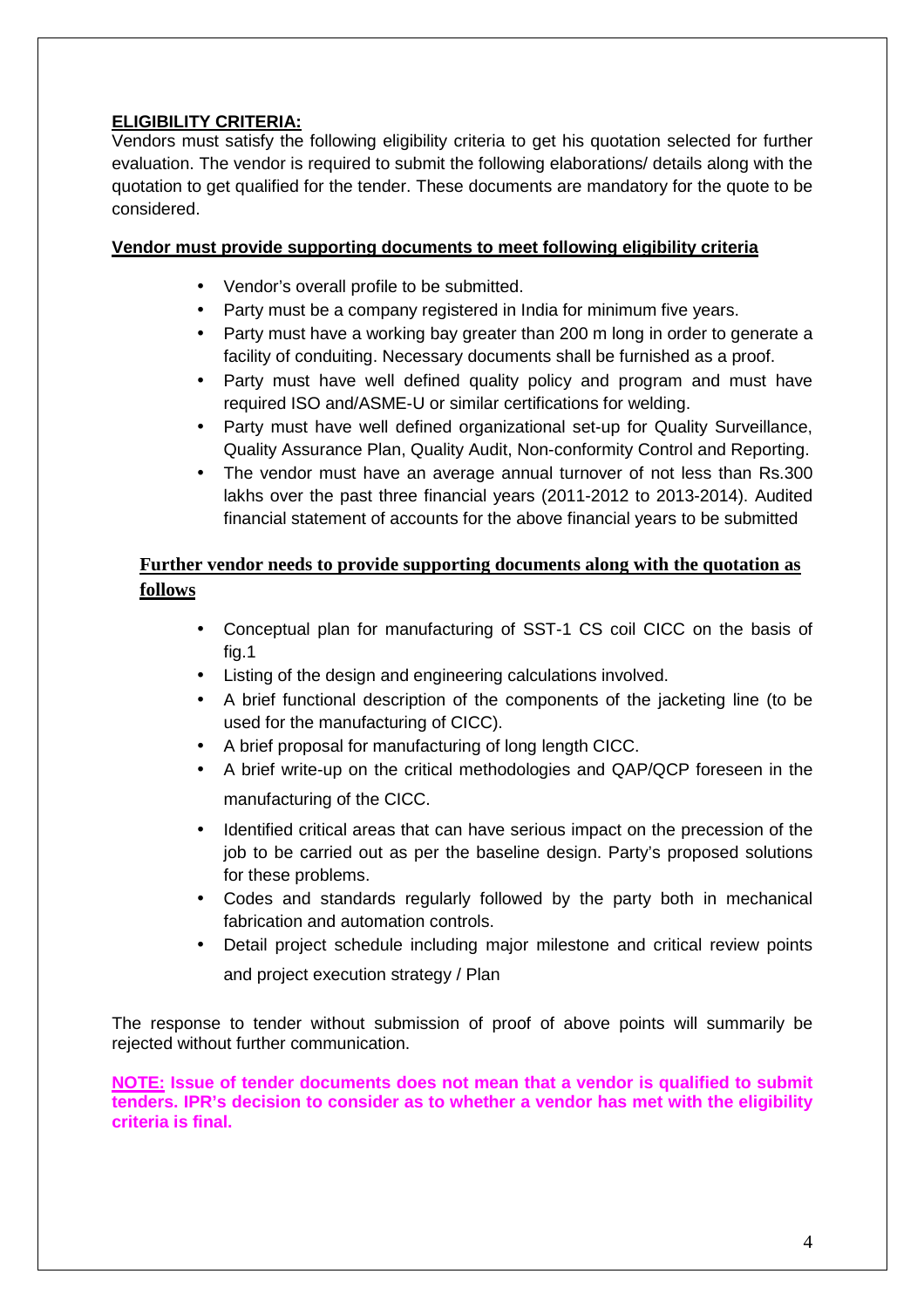# **PART-A (I)**

# **Fabrication and supply of Nb3Sn based CICC for SST-1 CS coil**

# **Contents**

# **ANNEXURE-A: TECHNICAL REQUIREMENTS FOR SST-1 CS CICC FOR LONGER LENGTH**

- 1. Introduction
- 2. Scope of work
- 3. Requirements for fabrication of Nb3Sn CICC for CS coil
- 4. Qualifications and Acceptance Tests

## **ANNEXURE-B: GENERAL TERMS AND CONDITIONS**

- 1. Responsibilities
- 2. Acceptance Criteria
- 3. Delivery
- 4. Free Issue Material
- 5. Required Technical reports / Documents
- 6. Warranty

Annexure-1: Drawing for SST-1 CS CICC

Annexure-2: QAP guidelines by IPR (attached as separate document)

Annexure-3:

- a) Acceptance and qualification tests for SST-1 CS CICC prototype and samples
- b) Acceptance and qualification tests for SST-1 CS CICC Final CICC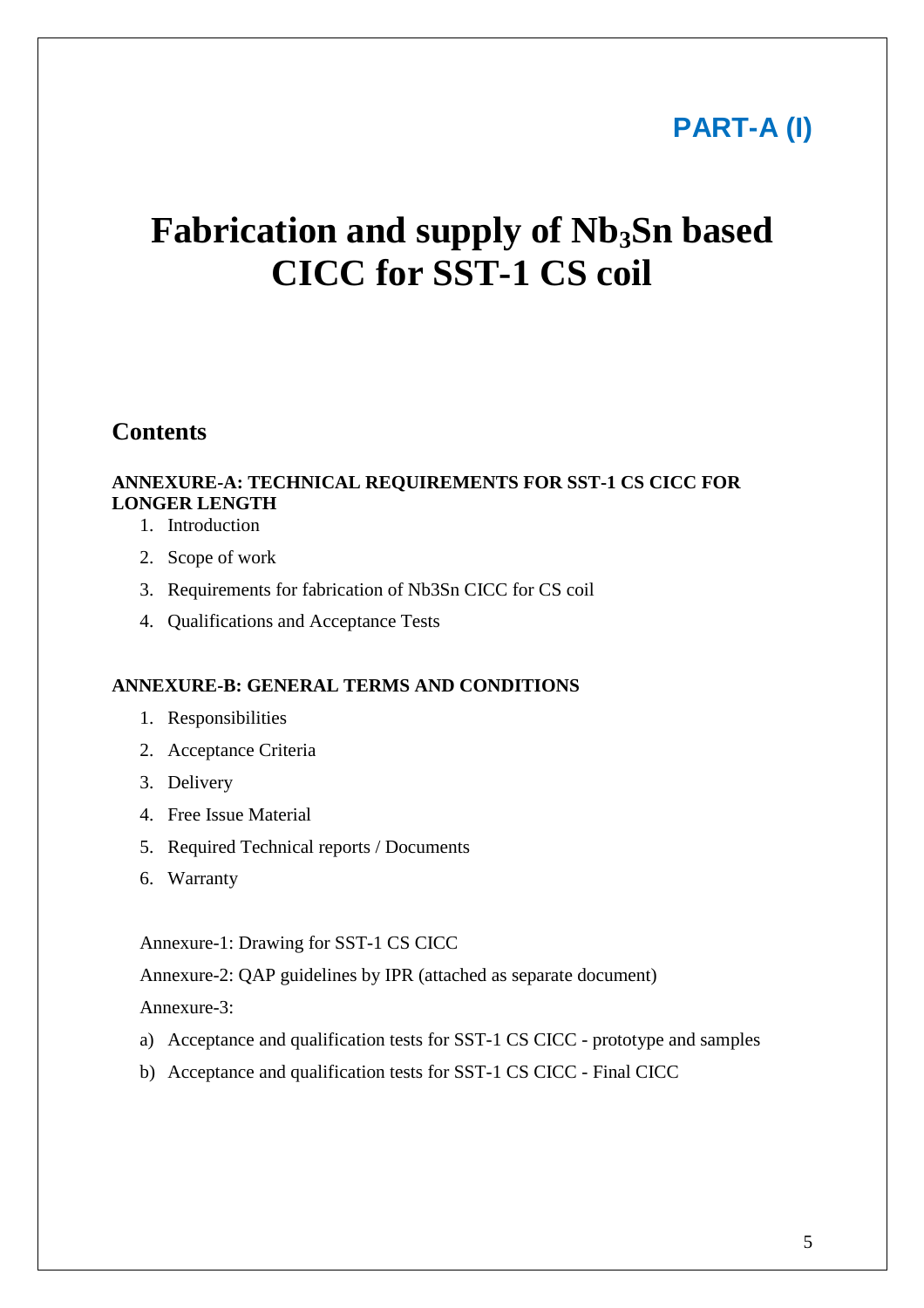# ANNEXURE A: TECHNICAL REQUIREMENTS FOR SST-1 CS CICC FOR LONGER LENGTH

# **1. Introduction**

 The superconducting central solenoid (CS) is intended to be used in Steady State Superconducting Tokamak (SST-1). The CS coil will be manufactured by employing  $Nb<sub>3</sub>Sn$  superconductor based cable-in-conduit-conductor (CICC). The  $Nb<sub>3</sub>Sn$  CICC would consist of superconducting strands ( $Nb<sub>3</sub>Sn$ ), OFE copper strands, a thin wrapping material (SS304L) and jacket material (SS316LN). Appropriate long lengths of CICC will be manufactured by inserting twisted superconducting cable inside SS316LN pipes. Thereafter the conduit with the twisted cable inside would be compacted circularly first and then would be swaged to the given dimensions as described under the technical specifications of this document. The fabricated CICC is required to be leak tight including at all locations of the intermediate tube-to-tube welding. The welding of each section of the tube must be qualified so as to ensure (a) the welding does not heat up the strand beneath more than  $200^{\circ}$  C at any time (b) the welding withstand a mechanical bending with radius better than 100 mm without any crack or fracture. The welding parameters are required to be optimized on short samples as per applicable ASTM standards wherever applicable. The vendor is also required to demonstrate the appropriateness of the entire conduiting set-up on a long prototype length of 100 m on a dummy twisted cable for other characterizations to be carried out by IPR. Only after the successful characterization of the long length of the dummy piece the actual fabrication of the long lengths of Nb3Sn CICC would commence.

IPR needs four single lengths of CICC measuring  $\sim$ 215 m,  $\sim$ 235 m,  $\sim$ 245 m and  $\sim$ 260 m respectively.

The cable design is that of the IPR. The work under this tender includes necessary facility generations towards realizing the CICC as described under the `technical section' and manufacturing the required lengths of  $Nb<sub>3</sub>Sn$  CICC as described above. The vendor would not be responsible for the final performance of the  $Nb<sub>3</sub>Sn$  CICC in SST-1 CS magnet but would be responsible for all the dimensional, mechanical, metallurgical and vacuum performance of the fabricated CICC as per the tender technical specifications. The SS 316 LN tubes, twisted strands of  $Nb<sub>3</sub>Sn$ , the SS foil and the copper strands will be provided as free issue materials (FIM) from IPR.

*The vendors are further encouraged to interact with IPR for better understanding and technical details of the project.* 

## **2. Scope of work**

The conceptual manufacturing plan of a typical CICC is given in Fig -1. Table-1 lists the materials to be used. These are schematics only. The vendor is free to propose their own schemes but satisfying IPR requirements both on the processes and facilities. However, the vendor must get it approved from IPR prior to finalization.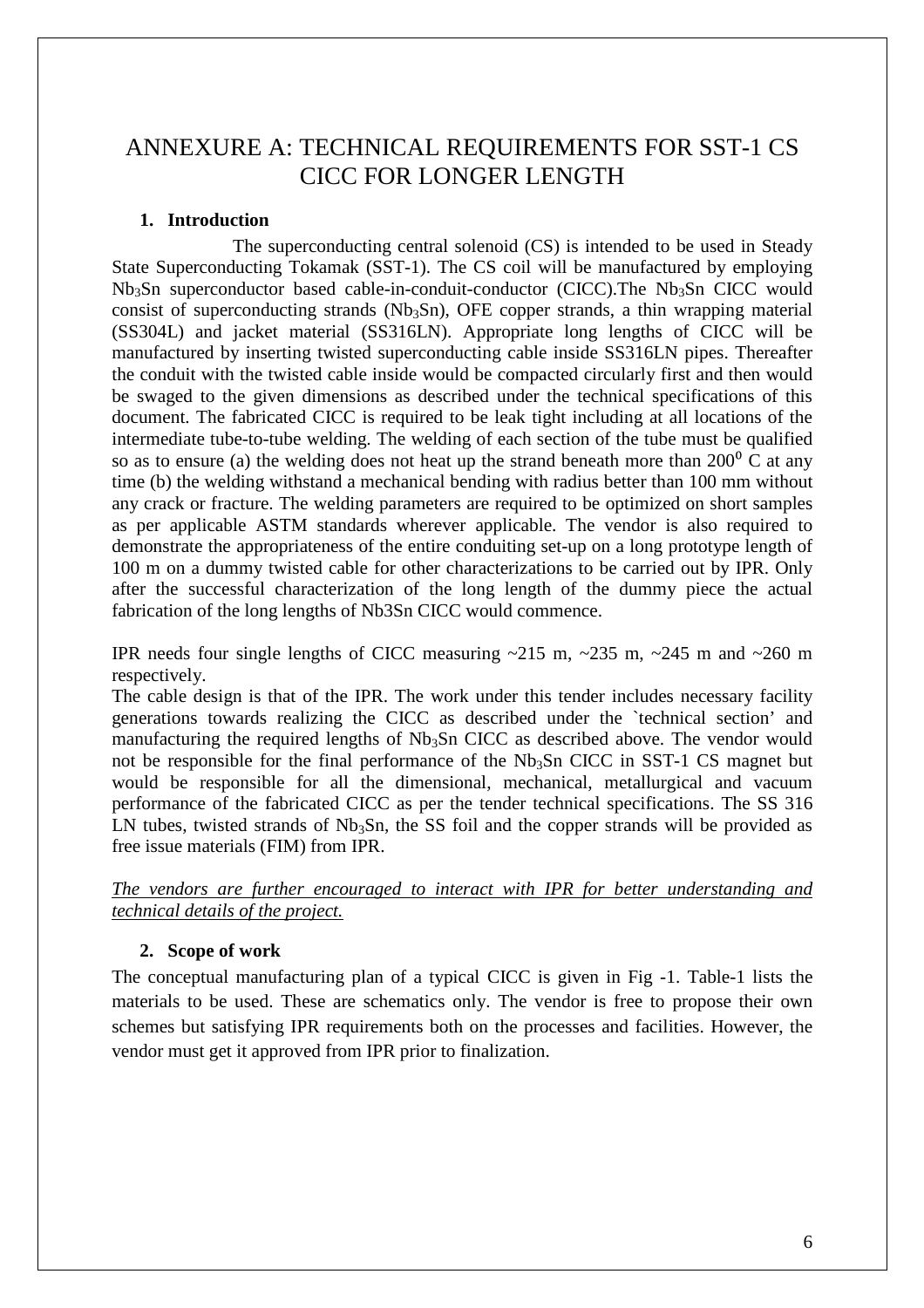

Figure 1. Conceptual plan for fabrication of SST-1 CS CICC

# **Material Details**

| Sr.No. | Component         | Material             |
|--------|-------------------|----------------------|
|        | Conductor         | $Nb3Sn + OFE Copper$ |
|        | Jacket material   | SS316LN              |
|        | Wrapping material | <b>SS304L</b>        |

Table 1. Materials for manufacturing of CS coil

The **Scope of Work** for this project for manufacturing of CICC (Annexure -1 shows the typical CICC Cross section) includes following:

- **1. Development** of Quality Control Plan, Quality Assurance Plan, Manufacturing and R&D Plan for fabrication of SST-1 CS CICC as per guidelines by IPR (Annexure -2).
- **2. Development of all facilities that is required to realize the long length of CICC as per the technical specifications.**
- **3. Insertion of superconducting cable inside tubes** 
	- Generating drawings, manufacturing of required jigs and fixtures, manufacturing of appropriate facilities towards the insertion of cables inside tubes.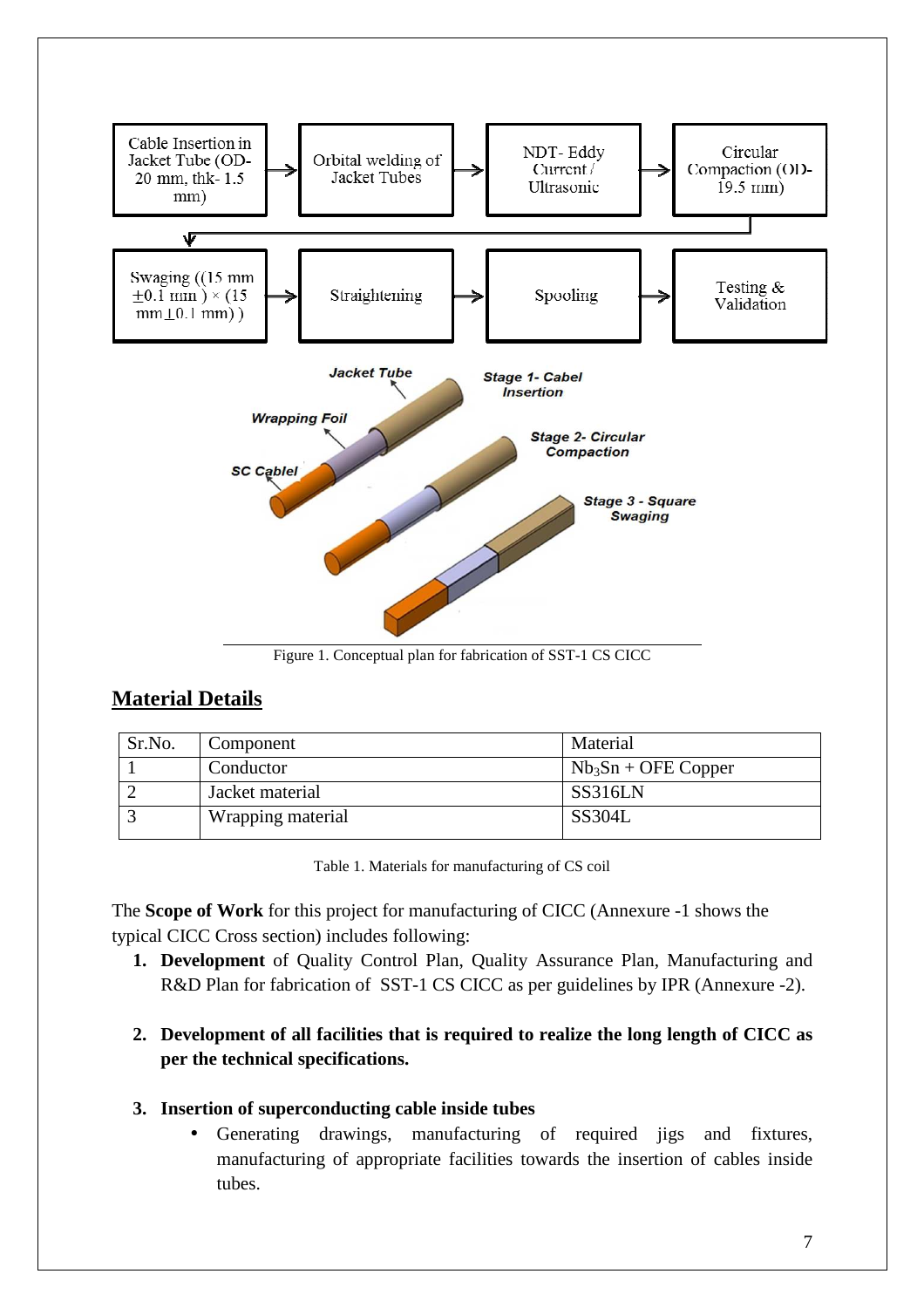• Online insertion of superconducting cables inside the SS316LN tubes (nominal length of each tube - 6 m). The cable will be pulled through. Required pulling facility with monitoring will be required.

# **4. Welding of SS316LN tubes for manufacturing of long length CICC**

- Online welding (preferred orbital welding) of SS316LN pipes to manufacture required single length of CICC (Min -220 m, Max -260 m) without exceeding temperature (200 C -250 C) on the conduit at a location 20 mm from the welding zone.
- Generating drawings and manufacturing of required jigs, fixtures, welding station appropriate for the online welding of successive tubes
- Development of weld procedure and weld parameters for welding SS316LN tube (OD -20 mm, thickness -1.5 mm) to SS316LN tube (OD -20 mm, thickness-1.5 mm)
- Optimization and verification of weld parameters on tube samples with respect to acceptance criteria of IPR (Annexure -3A or 3B).

# **5. Shaping and Sizing**

- The shaping and sizing of SS316LN tubes with SC cable to achieve required final dimensions of CICC ((15 mm  $\pm$  0.1 mm)  $\times$  (15 mm  $\pm$  0.1 mm))
- Circular compaction of SS316LN tubes from OD-20 mm (with cable inside) to OD - ~19.5 mm
- Square swaging of compacted tube (with cable inside) to  $((15 \text{ mm} \pm 0.1 \text{ mm}))$  $\times$  (15 mm  $\pm$  0.1 mm))
- All the above operation should be done as continuous process / inline operation
- Generating drawings and manufacturing of required compaction and swaging unit appropriate for the inline shaping and sizing of jacket tubes

# **6. Spooling**

- Spooling of CICC on cylindrical drums (~OD -1.5 m, ~Height -1.5 m)
- Generating drawings and manufacturing of bending arrangement, fixtures for spooling of CICC

# **7. Manufacturing of long length CICC**

• **Prototype trial** for manufacturing of long length CICC (~100 m) with dummy cable. All the parameters for insertion, welding, compaction, swaging and spooling should be established and verified in this trial. The extensive process verification as well as samples characterization will be done before and during prototyping trials. The required testing and acceptance for prototype CICC will be done as per Annexure-3A.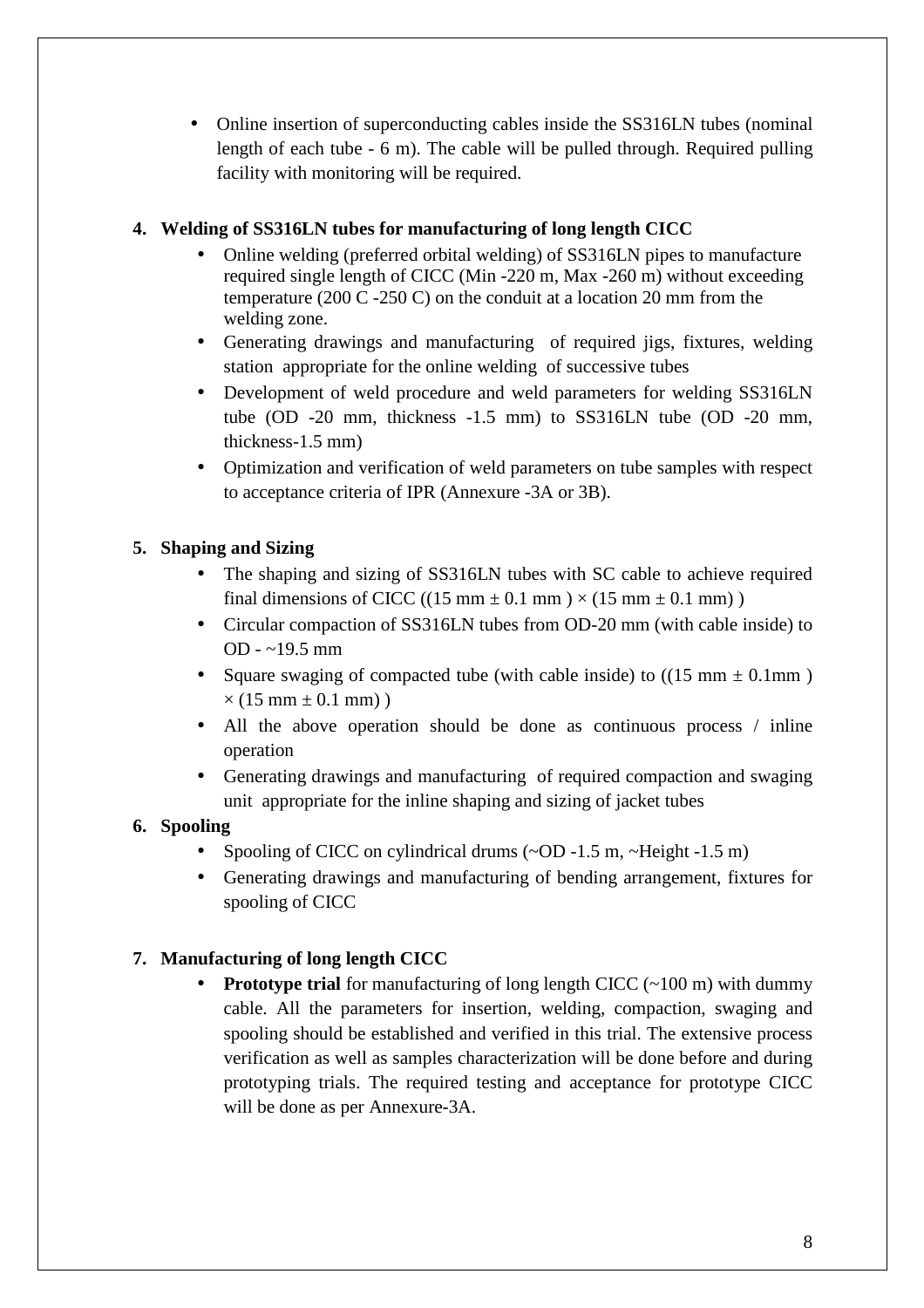• **Manufacturing of final CICC** in length as per IPR requirements (L1- $\sim$ 215 m, L2- ~235 m, L3- ~245 m, L4- ~260 m). The required testing and acceptance for final CICC will be done as per Annexure-3B.

# **8. Testing and Dispatch**

• Testing and qualification of CICC as per IPR requirements for prototype and for final CICCs.(Annexure-3A & 3B)

The tasks foreseen in this project are given in Table 2. The mentioned task list is for understanding purpose. It may be modified as the project progresses. Further task may get added /deleted during execution of project.

| Sr.No          | <b>Task</b>                                                                                                                        | Document to be<br>submitted                               | <b>Responsible</b><br>Party |
|----------------|------------------------------------------------------------------------------------------------------------------------------------|-----------------------------------------------------------|-----------------------------|
| $\mathbf{1}$   | Technical specifications and requirements of<br>SST-1 CS CICC                                                                      | Technical specification for<br>CS coil                    | <b>IPR</b>                  |
| $\overline{2}$ | Conceptual fabrication report for manufacturing<br>of CS CICC                                                                      | Concept manufacturing<br>report and Feasibility<br>Report | Vendor                      |
| 3              | Preparation of conceptual manufacturing plan,<br>R&D plan and QA/QA plan for CS CICC                                               | <b>Report and Plan</b>                                    | Vendor                      |
| $\overline{4}$ | Technical review for manufacturing plan and<br>process for CS CICC                                                                 | <b>Review Report</b>                                      | IPR/Vendor                  |
| 5              | Preparation of detailed manufacturing plan,<br>QAP plan and R&D Plan for CS CICC                                                   | Report and QAP Plan                                       | Vendor                      |
| 6              | Welding trials on tubes and optimization                                                                                           | Report of trials and their                                | Vendor                      |
| $\tau$         | Compaction trials and process optimization                                                                                         | optimization                                              |                             |
| $\,8\,$        | Swaging trials and process optimization                                                                                            |                                                           |                             |
| $\overline{9}$ | Bending and spooling trials                                                                                                        |                                                           |                             |
| 10             | NDT trials and its optimization                                                                                                    |                                                           |                             |
| 11             | Prototype trial for manufacturing of long length<br>$CICC$ (~100 m) using dummy SC cable<br>Technical review of trials and process | <b>Review Report</b>                                      | IPR/Vendor                  |
|                | optimization                                                                                                                       |                                                           |                             |
| 12             | Inline fabrication of CICC $(\sim 260 \text{ m})$ in single<br>length                                                              | Manufacturing and<br><b>Inspection Report</b>             | Vendor                      |
| 13             | Inline fabrication of CICC $(\sim 245 \text{ m})$ in single<br>length                                                              | Manufacturing and<br><b>Inspection Report</b>             | Vendor                      |
| 14             | Inline fabrication of CICC $(-235 \text{ m})$ in single<br>length                                                                  | Manufacturing and<br><b>Inspection Report</b>             | Vendor                      |
| 15             | Inline fabrication of CICC $(\sim 215 \text{ m})$ in single<br>length                                                              | Manufacturing and<br><b>Inspection Report</b>             | Vendor                      |
| 16             | Testing and qualification of CICCs                                                                                                 | Test reports                                              | Vendor                      |
| 17             | Technical review of testing and qualification                                                                                      | <b>Review Report</b>                                      | <b>IPR</b>                  |
| 18             | Acceptance & dispatch clearance                                                                                                    | Dispatch clearance                                        | <b>IPR</b>                  |
| 19             | Dispatch of CICC to IPR                                                                                                            |                                                           | Vendor                      |

Table 2.List of tasks for manufacturing of CICC for SST-1 CS coil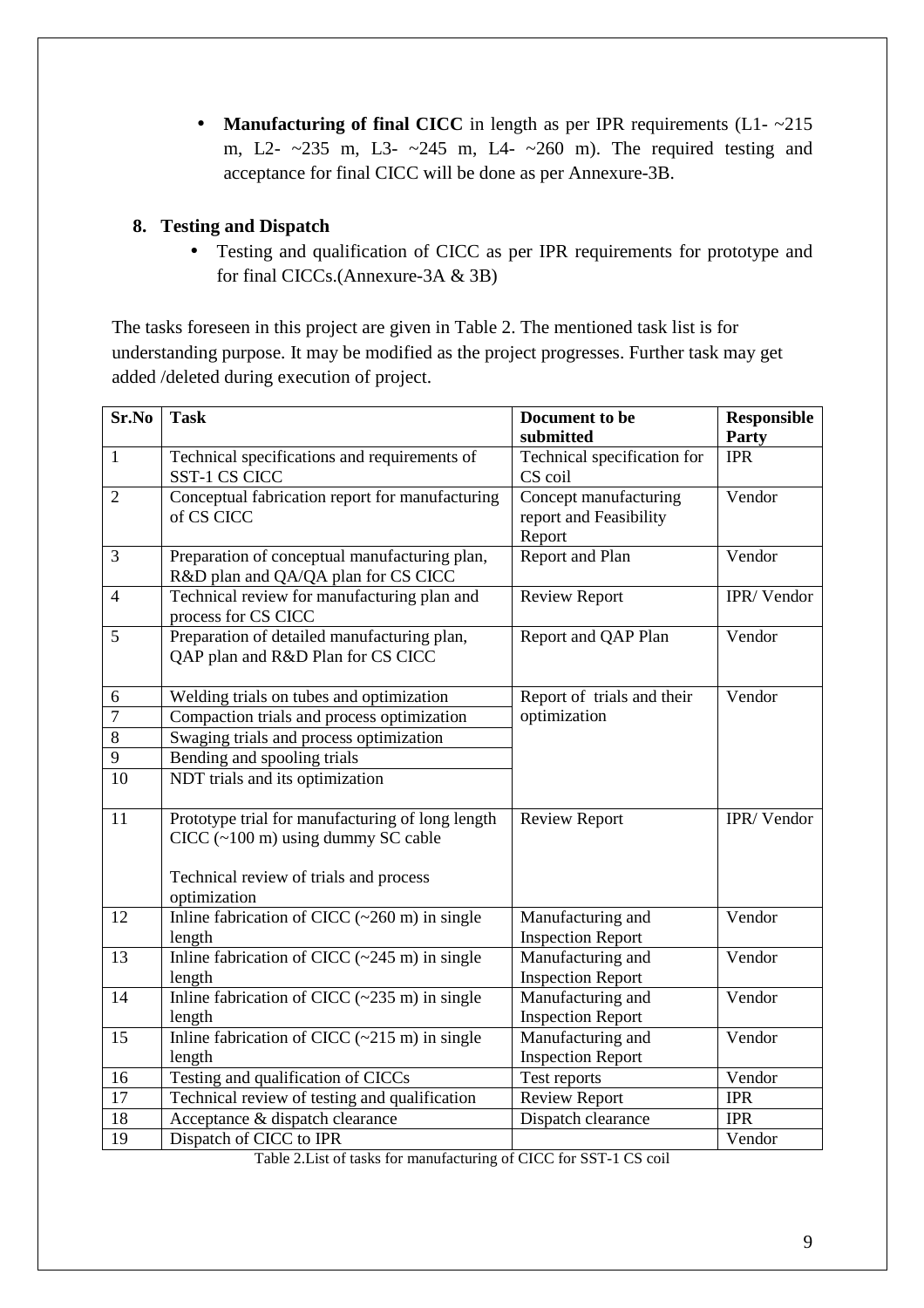# **3. Requirements for fabrication of Nb3Sn CICC for CS coil**

# **A. Insertion of SC cables**

- $\triangleright$  The SC cable of  $\sim$  16.5 mm OD (made of twisted superconducting and copper strands with wrapping of SS foil) should be inserted inside SS316LN pipe in continuous mode ( $\Phi$  20 mm OD, 1.5 mm thickness, will be provided by IPR).
- $\triangleright$  Pickling and cleaning of SS316LN tube should be done before insertion cable.
- $\triangleright$  There should be no damage to SC cable such as tearing of wrap, local pinching of strands and local bending of cables etc. during insertion of cable inside the tubes.
- $\triangleright$  Care should be taken that there should be no surface damage (such as dents etc.) to jacket tubes during insertion.
- $\triangleright$  Care should be taken to minimize the rotation of SC cable inside tube during insertion due to pulling force and stretching. The start portion and end portion of CICC will destructively examine for the same.
- All the QA/QC procedure should be followed as per QAP developed with respect to IPR guidelines (Annexure -2) during insertion operation.

# **B. Welding of jacket pipes (Orbital welding preferred)**

- $\triangleright$  The welding should be done with face to face butt joint for tube. No filler should be used for this operation (fuse welding). This operation should be done in line for manufacturing of long length CICCs.
- $\triangleright$  No damage should be done to SC cable during welding operation. The same will demonstrated on dummy cables for short samples. The temperature limit  $\sim$  (<200<sup>0</sup>C on SC cable) should be respected during welding of tubes (it can be optimized by trials)
- $\triangleright$  The required parameter such as welding current, voltage, cycles should be optimized for welding joint as per IPR requirements. It should be validated and verified on SS316LN tube samples.
- $\triangleright$  The essential characterization tests for weld joints (samples) will be done as mentioned in Annexure-3A
- $\triangleright$  The weld joint should be leak tight (3×10^-6 mbar l/s in sniffer mode,  $< 1 \times 10^{(-7)}$  mbarl/s in vacuum mode) even after compaction, swaging operation and heat treatment  $\omega$  650 °C for 200 hrs.
- All the QA/QC procedure should be followed as per QAP developed with respect to IPR guidelines (Annexure -2) during welding operation.

# **C. Compaction of jacketed cables**

- $\triangleright$  Compaction of jacket tube to required dimension (OD ~19.5 mm)
- $\triangleright$  All the OA/OC procedure should be followed as per OAP developed with respect to IPR guidelines (Annexure -2) during compaction operation.

# **D. Swaging of jacketed cables**

- Square swaging of jacket tubes to required dimension ((15 mm  $\pm$  0.1mm)  $\times$ (15 mm± 0.1 mm) ) (Annexure -1 –Cross-section of CICC)
- $\triangleright$  All the OA/OC procedure should be followed as per OAP developed with respect to IPR guidelines (Annexure -2) during swaging operation.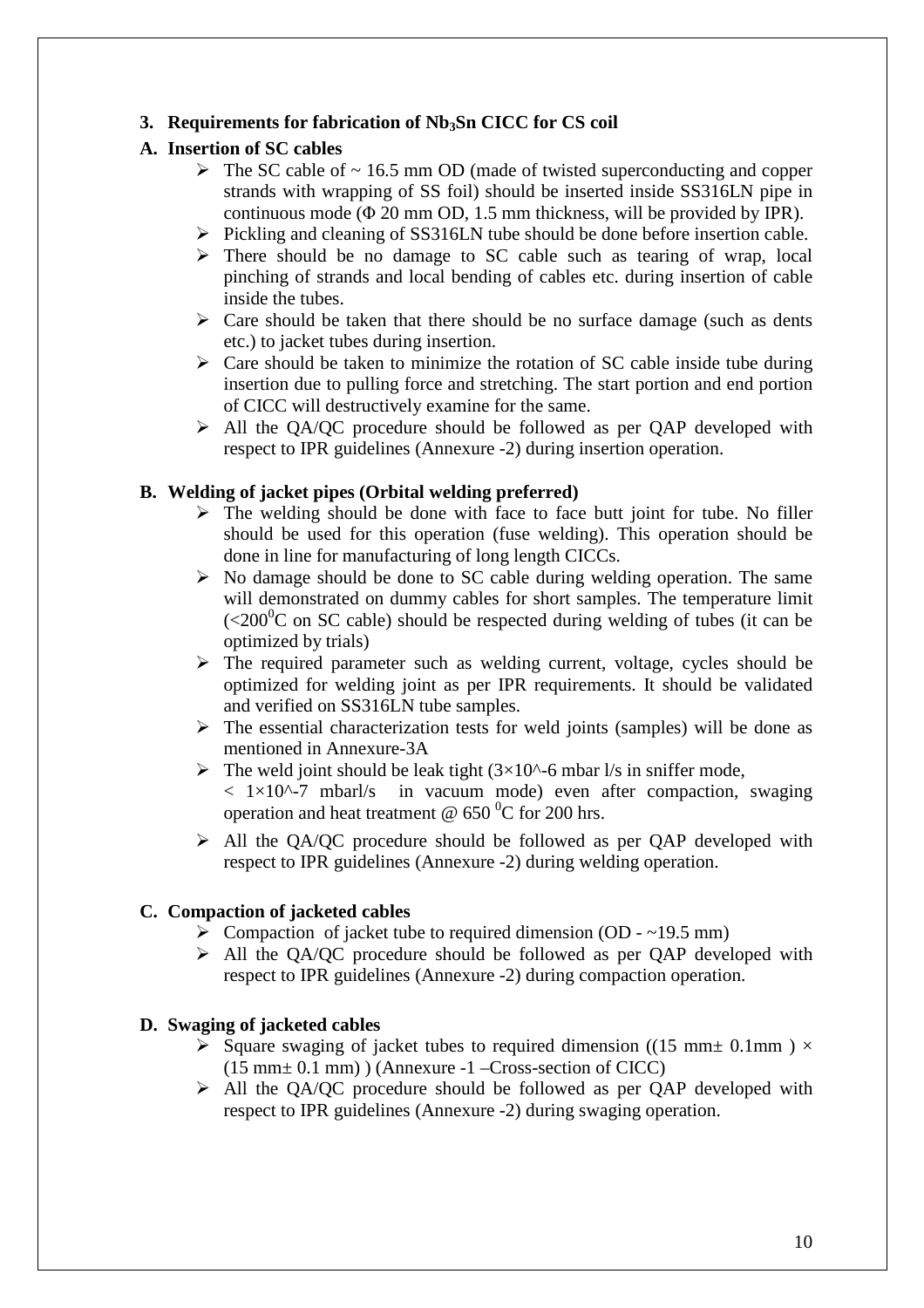# **E. Bending and spooling of CICC**

- $\triangleright$  No visual damage should be done to CICC during bending and spooling operation on required spool/drum (OD -1.5 m, Height -1.5 m).
- $\triangleright$  Required care should be taken to avoid twisting and surface damage to CICC during spooling.

# **F. Testing and Acceptance**

**As per Annexure 3A & 3B** 

# **G. Supply and Dispatch**

 $\triangleright$  The Nb<sub>3</sub>Sn CICC spools should be supplied in rigid wooden box for easy handling and its transfer.

## *4.* **Qualifications and Acceptance Tests**

 The details of test requirements and acceptance criteria's are mentioned in Annexure-3A and 3B. The satisfactory fulfillment of mentioned tests at each stage will be the critical acceptance criteria for CS CICC.

**Note: All the applicable standards (ASME for welding and NDE), (ASTM for mechanical and metallurgical testing) should be followed during this project. IPR and vendor will select the applicable standards during finalization of Quality control and quality assurance plan for this project.**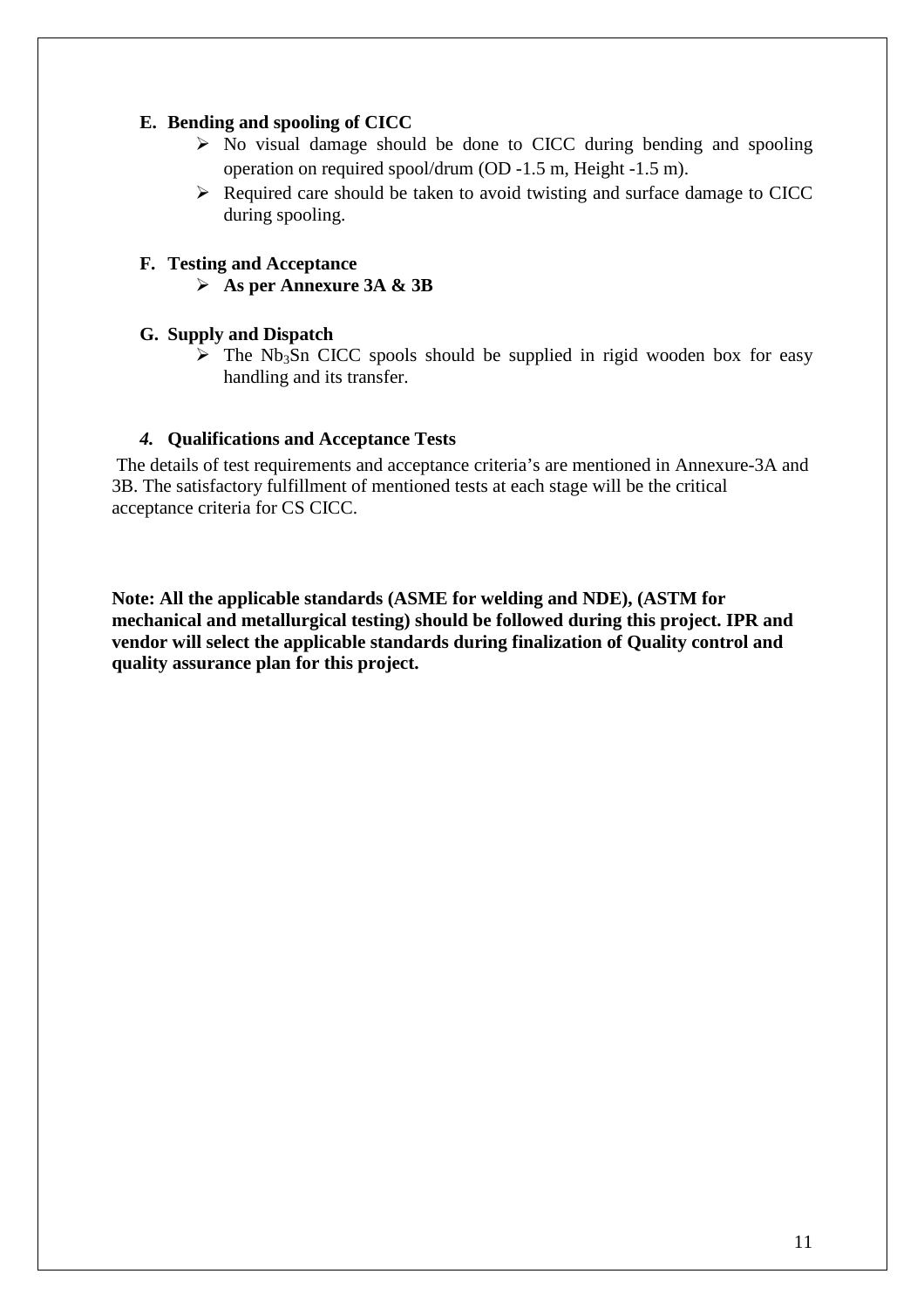# **ANNEXURE- B: GENERAL TERMS AND CONDITIONS**

# **1. Responsibilities**

- $\triangleright$  IPR will provide the FIM of the required quantity (to be agreed between IPR and vendor)
- $\triangleright$  Vendor will be responsible for,
	- Handling SC cable carefully to avoid any damages
	- $\checkmark$  Welding of jacket tubes without damaging SC cable
	- Weld mechanical joints performance as per acceptance criteria  $-$  Annexure 3A & 3B
	- $\checkmark$  Sizing and shaping of CICC as per the specifications
	- $\checkmark$  Spooling of CICC and its dispatch to IPR
- $\triangleright$  Jacketing line developed under this contract will be with vendor. Vendor can use this facility for other manufacturing works without compromising on machine/equipment performance. Vendor will give priority to IPR as and when required for CICC manufacturing in future.

# **2. Acceptance Criteria**

- $\triangleright$  Satisfactory trials and process optimization as per IPR requirements described in this document.
- Satisfactory fulfillment of test requirements and acceptance as mentioned in Annexure -3A and 3B.
- 3. **Delivery** : Ten month from date of letter of intent

# **4. Free Issue Material**

 The material mentioned in Table.3 by IPR. The necessary insurance, transfer cost for FIM etc. will be paid by vendor.

| Sr.No.         | Component                                   | Material                  | Quantity               | Approx. value |
|----------------|---------------------------------------------|---------------------------|------------------------|---------------|
|                |                                             |                           |                        | of $FIM(Rs.)$ |
|                | SC cable                                    | $Nb_3Sn + Copper$ Cable + | $\sim$ 1100 m (Length) | 3.5 crore     |
|                |                                             | Wrapping foil             |                        |               |
| $\overline{2}$ | Jacket tube                                 | <b>SS 316 LN</b>          | 185 No (6 m            | 6 lakh        |
|                |                                             |                           | each)                  |               |
|                | Total value of FIM Rs.<br><b>3.56 crore</b> |                           |                        |               |

Table 3. Free issue material for CICC fabrication

# **5. Required Technical reports / Documents**

- Manufacturing and R& D plan
- Quality Assurance Plan and Quality Control Plan
- $\checkmark$  Drawings of various station in manufacturing line
	- $\triangleright$  Insertion station
	- $\triangleright$  Welding station
	- $\triangleright$  Compaction unit and its dies
	- $\triangleright$  Swaging unit and its dies
	- $\triangleright$  Bending and straightening unit
	- $\triangleright$  Spooling drum
- Detail report for R&D, trials and optimization for various processes
	- $\triangleright$  Insertion of cable in CICC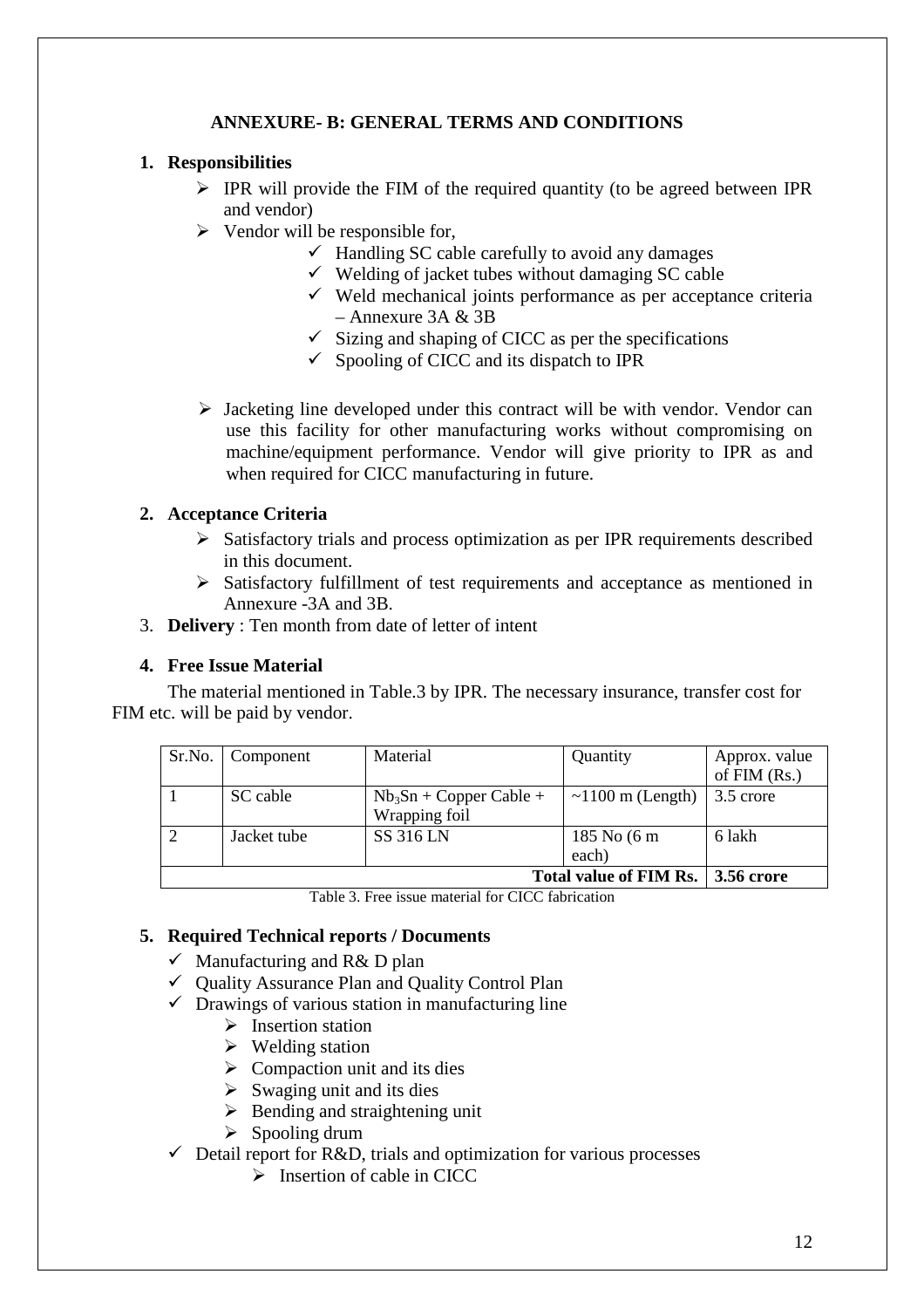- $\triangleright$  Welding of jacket tubes
- $\triangleright$  Compaction and swaging process.
- $\checkmark$  Inspection and qualification reports at various stages with respect to acceptance mention in Annexure -3A and 3B
- Detail report for qualification tests and acceptance test for SST-1 CS CICC.

# **6. Warranty**

Vendor should agree for 12 months of warranty for the mechanical process carried out by him from the date of manufacture at purchaser's works or 15 months from the date of dispatch from supplier.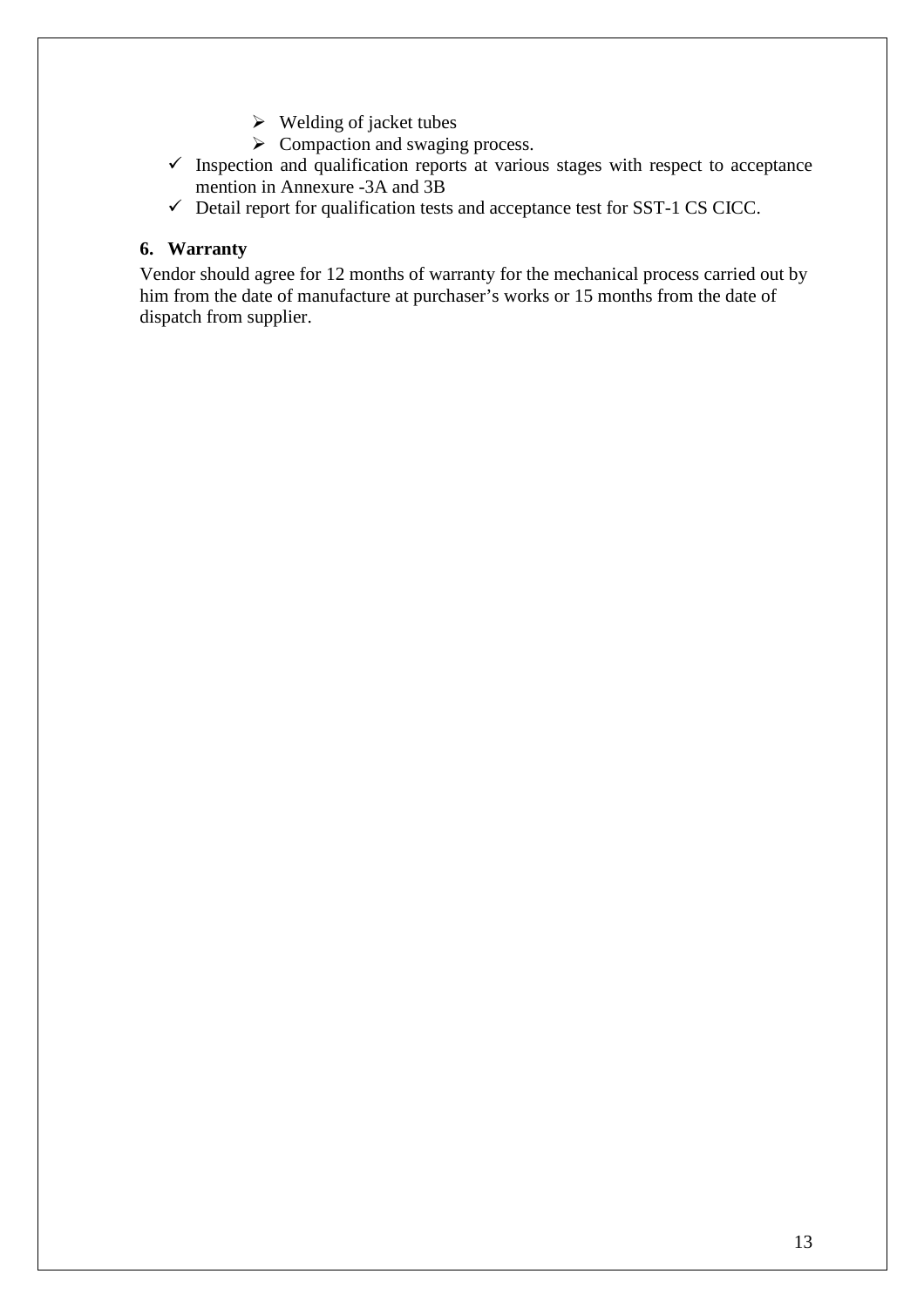



**Annexure 2: QAP guidelines by IPR (attached as separate document)**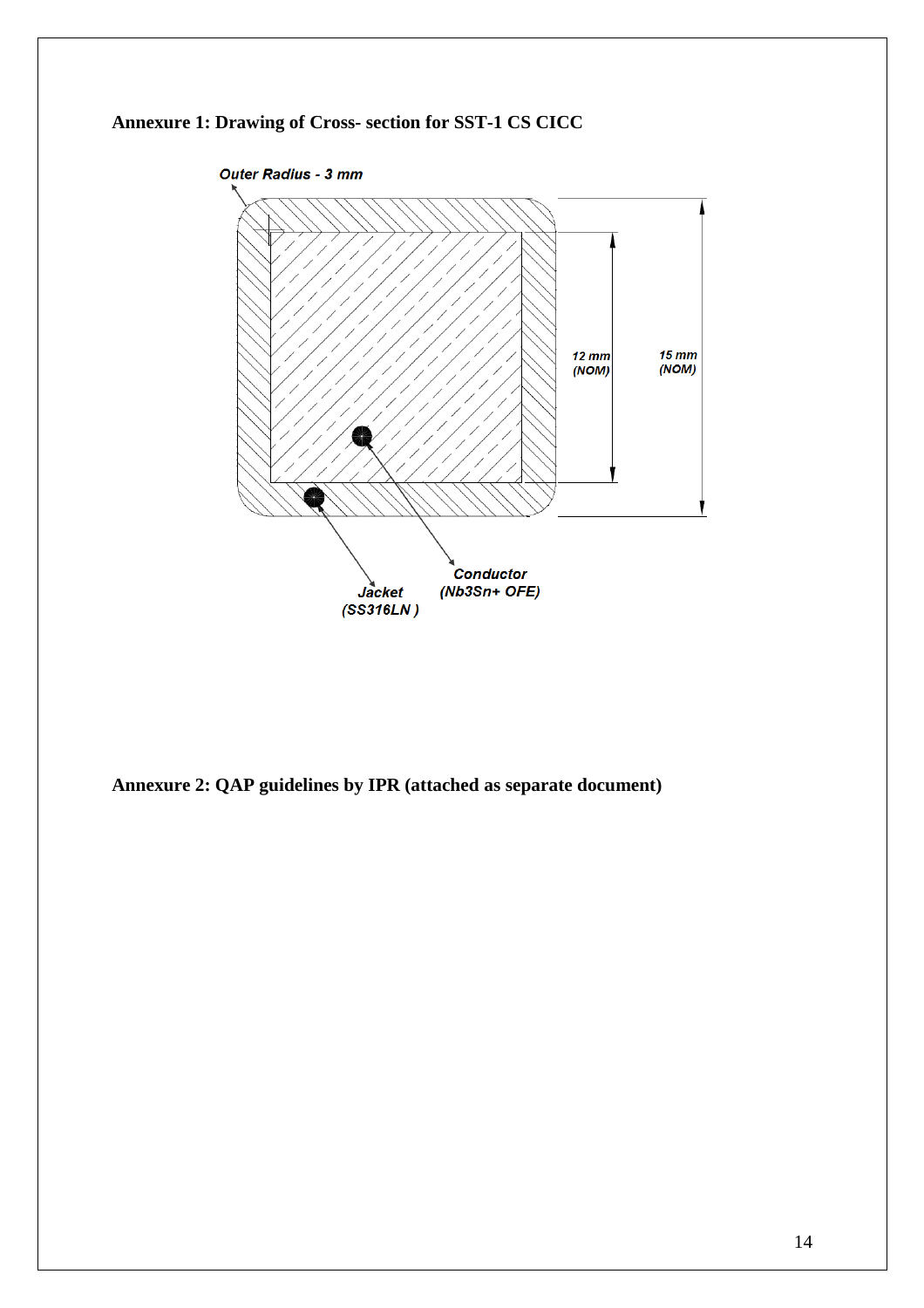# **Annexure 3: a) Acceptance and qualification tests for SST-1 CS CICC - prototype and samples)**

| Sr.            | Process                    | Tests / Qualification                                  | Parameters / Requirement                                          |
|----------------|----------------------------|--------------------------------------------------------|-------------------------------------------------------------------|
| No             |                            |                                                        |                                                                   |
| $\mathbf{1}$   | <b>Welding of Tubes</b>    | Weld condition<br>Weld penetration                     | Satisfactory as per applicable                                    |
|                | -(Welding of short samples |                                                        | <b>ASME</b> standard                                              |
|                | of SS316LN empty tubes)    | $\checkmark$<br>Weld strength                          | > Base metal                                                      |
|                |                            | Weld overlap<br>✓                                      | 365 degree                                                        |
|                | -(Welding of short samples | Mechanical Characterization at Each                    | UTM: 650 MPa @ RT min                                             |
|                | of SS316LN tubes with      | stage before & after HT                                | YS: 450 MPa @ RT Min                                              |
|                | dummy cable)               |                                                        | Extension:35% @ RT min                                            |
|                |                            | Tensile testing                                        |                                                                   |
|                |                            | $\checkmark$<br>Hardness testing                       | $\sim$ 250 VHN                                                    |
|                |                            | $\checkmark$ Impact testing                            | $\sim$ 18 J (absorbed energy at RT)                               |
|                |                            | Fatigue testing _LCF<br>✓                              | $>$ 20000 Cycle at given                                          |
|                |                            |                                                        | strain/stress (~ 300 MPa)                                         |
|                |                            | Metallurgical<br>$\checkmark$ Weld zone microstructure | Mostly austenitic matrix                                          |
|                |                            | $\checkmark$ Fracture analysis                         | Ductile failure with dimpled                                      |
|                |                            |                                                        | structure                                                         |
|                |                            | Condition of dummy cables after                        | No damage should be done to                                       |
|                |                            | welding of tube and temperature                        | dummy cables.                                                     |
|                |                            | measurements during welding                            |                                                                   |
|                |                            |                                                        |                                                                   |
|                |                            | NDT - Online eddy current or suitable                  | As per ISO 5817 & ISO 17643                                       |
|                |                            | NDE preferred during ~100 m                            | for eddy current testing                                          |
|                |                            | prototyping of CICC                                    |                                                                   |
|                |                            | The short samples can be qualified by                  | As per ISO 5817 and ISO 11666<br>for ultrasonic testing           |
|                |                            | DPT, ultrasonic or radiography                         |                                                                   |
|                |                            |                                                        |                                                                   |
| $\overline{2}$ | Insertion of cable         | Visual inspection & dimensions                         | No damage to SC cable such as                                     |
|                |                            |                                                        | tearing of wrap, local pinching                                   |
|                |                            |                                                        | of strands, and local bending of                                  |
|                |                            |                                                        | cables etc. during insertion of                                   |
|                |                            |                                                        | cable inside the tubes.                                           |
|                |                            |                                                        |                                                                   |
|                |                            |                                                        | No surface damage (such as                                        |
|                |                            |                                                        | dents etc.) to jacket tubes during                                |
|                |                            |                                                        | insertion.                                                        |
| $\overline{3}$ | Compaction of tube         | Dimensions and surface condition                       | $\sim$ $\Phi$ 19.5 mm, Satisfactory as                            |
|                |                            |                                                        | mentioned earlier                                                 |
|                |                            | Characterization as mentioned above in                 |                                                                   |
|                |                            | Sr. No 1 of this table                                 | Satisfactory as per IPR<br>requirements as mentioned              |
|                |                            |                                                        | above in Sr. No 1 of this table                                   |
| $\overline{4}$ | Swaging of tube            | Dimensions and Surface condition                       | $(15 \text{ mm} \pm 0.1 \text{ mm}) \times (15 \text{ mm} \pm 1)$ |
|                |                            |                                                        | 0.1 mm) as per Annexure 1                                         |
|                |                            |                                                        |                                                                   |
|                |                            | Characterization as mentioned above in                 | Satisfactory as per IPR                                           |
|                |                            | Sr. No 1 of this table                                 | requirements                                                      |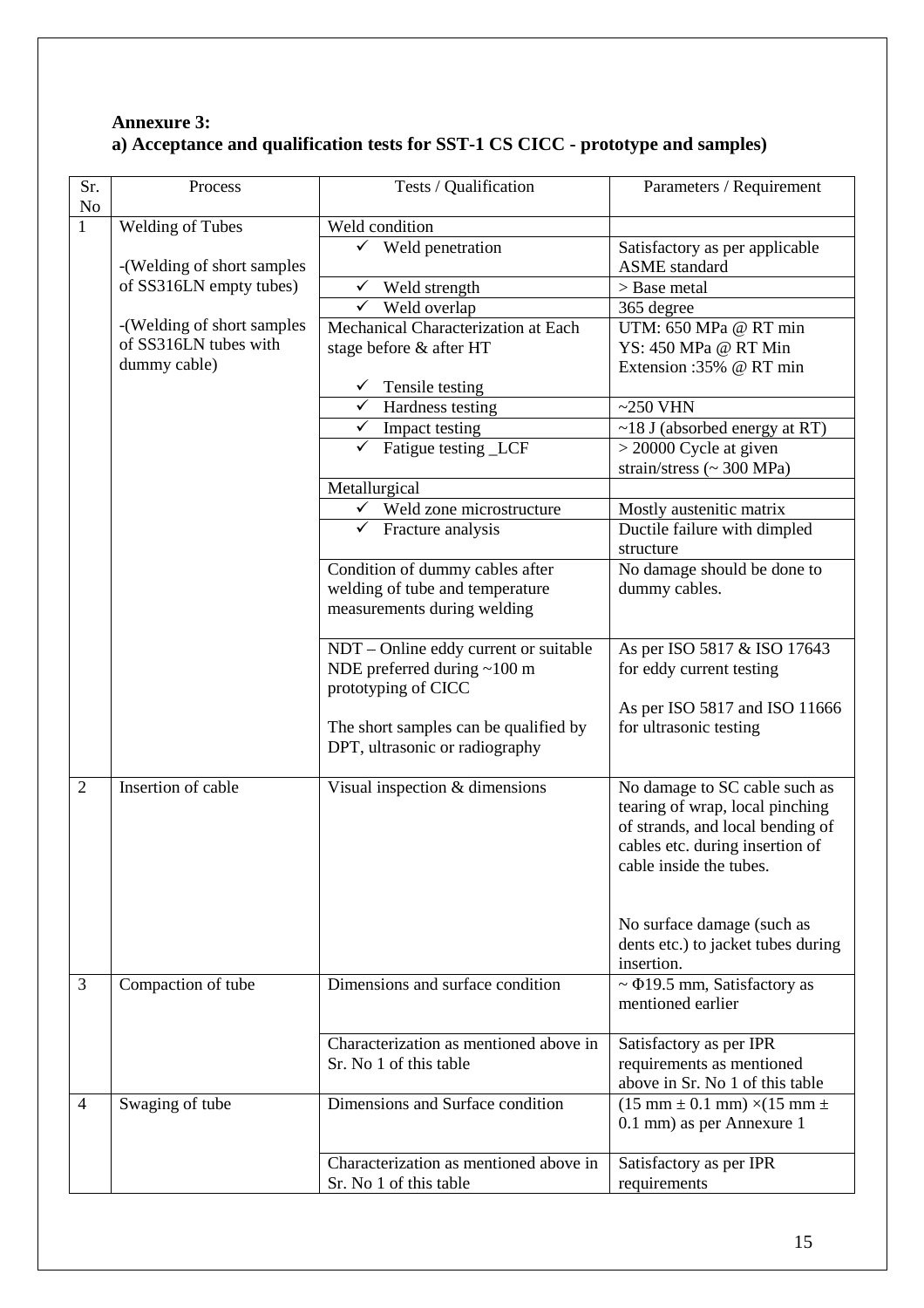| 5 | Bending and spooling     | Dimensions and surface condition                                                     | No surface damage (such as<br>dents, wrinkling, twisting,<br>surface cracks etc.) to jacket<br>tubes during bending and<br>spooling                                                                         |
|---|--------------------------|--------------------------------------------------------------------------------------|-------------------------------------------------------------------------------------------------------------------------------------------------------------------------------------------------------------|
| 6 | SST-1 CS CICC Prototype  | Overall dimensions                                                                   | Satisfactory as per Annexure 1                                                                                                                                                                              |
|   | (Single length $-100$ m) | Leak testing in vacuum as well as in<br>sniffer mode<br>Flow test with GHe/GAr at RT | $3\times10^{\circ}$ -6 mbar l/s in sniffer mode<br>$1\times10^{\circ}$ -7mbar $1/s$ in vacuum<br>mode<br>Inlet Pressure: 5 Bar<br>Inlet Flow rate : $\sim 0.05$ g/s<br>Pressure Drop per mtr :~ 0.4<br>mbar |
|   |                          | Surface condition                                                                    | No surface damage (such as<br>dents, wrinkling, twisting,<br>surface cracks etc.) to CICC                                                                                                                   |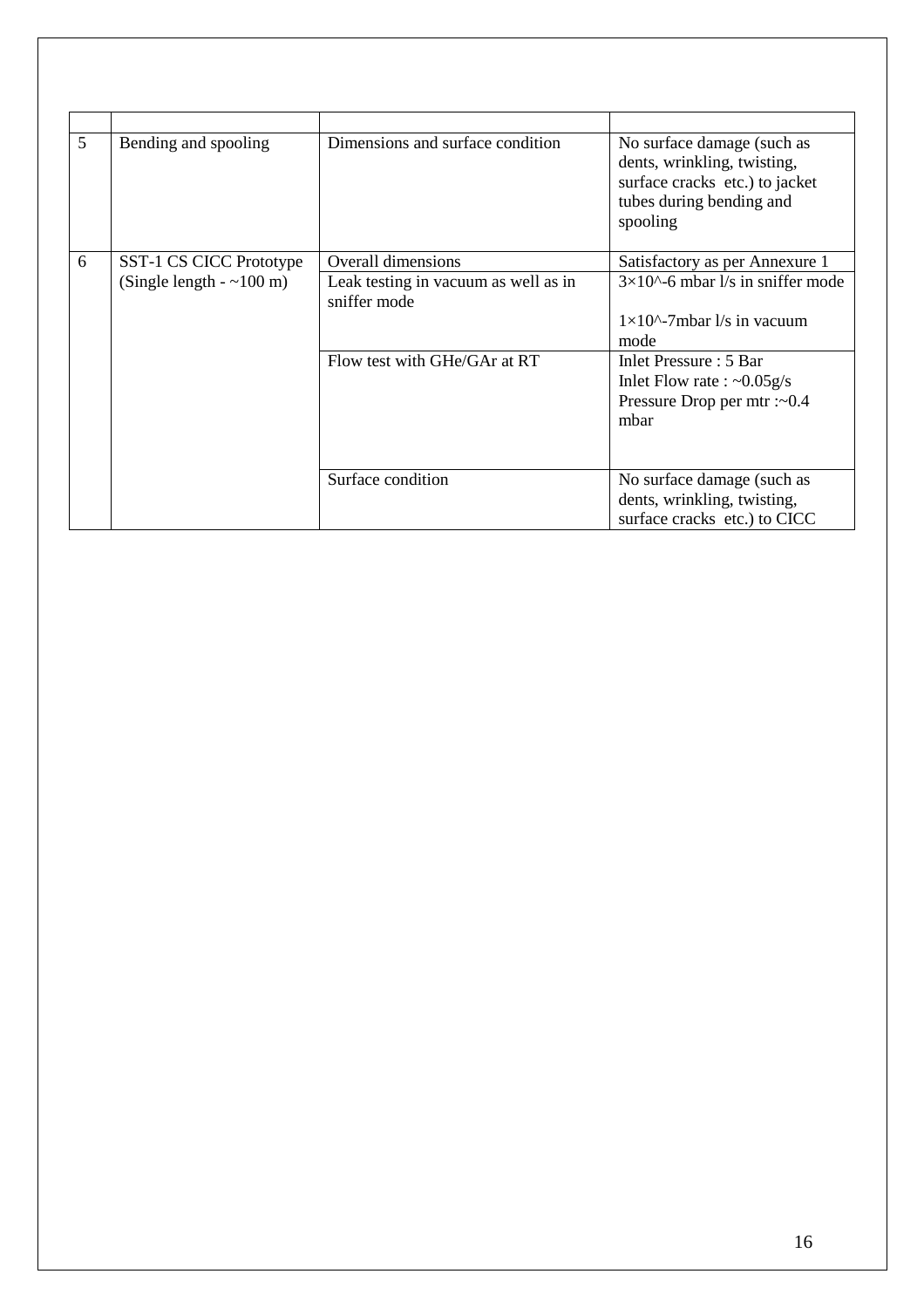| Sr.<br>N <sub>o</sub> | Process                                    | Tests / Qualification                                                                      | Parameters / Requirement                                                                                                         |
|-----------------------|--------------------------------------------|--------------------------------------------------------------------------------------------|----------------------------------------------------------------------------------------------------------------------------------|
| $\mathbf{1}$          | Welding of tubes                           | Random sampling                                                                            | $\mathbf{r}$                                                                                                                     |
|                       |                                            | NDT - Online preferred by Eddy<br>Current technique or any other suitable<br>NDE technique | Online monitoring of weld joints.<br>The acceptance criteria will be as<br>per applicable ISO standard                           |
|                       |                                            |                                                                                            | ISO 5817 & ISO 17643 for eddy<br>current testing                                                                                 |
|                       |                                            |                                                                                            | ISO 5817 and ISO 11666 for<br>ultrasonic testing                                                                                 |
| $\overline{2}$        | Compaction of tube                         | Dimensions and surface condition                                                           | $\sim$ $\Phi$ 19.5 mm OD<br>No surface damage (such as dents,<br>twisting, surface cracks etc.) to<br>jacket tubes               |
| 3                     | Swaging of tube                            | Dimensions and surface condition                                                           | $(15 \text{ mm} \pm 0.1 \text{ mm}) \times (15 \text{ mm} \pm 0.1$<br>mm)                                                        |
| 4                     | Bending and spooling                       | Dimensions and surface condition                                                           | No surface damage (such as dents,<br>wrinkling, twisting, surface cracks<br>etc.) to jacket tubes during<br>bending and spooling |
| 5                     | SST-1 CS CICC<br>(Single length of L1-     | <b>Overall dimensions</b>                                                                  | Satisfactory as per Annexure 1                                                                                                   |
|                       | 215 m, L2-235 m, L3-<br>245 m, L4 - 260 m) | Leak testing in vacuum as well as in<br>sniffer mode                                       | $3\times10^{(-)}$ -6 mbar l/s in sniffer mode<br>$1\times10^{\text{A}}$ -7 mbar $1/s$ in vacuum mode                             |
|                       |                                            | Flow test with GHe/GAr at RT                                                               | <b>Inlet Pressure: 5 Bar</b><br>Inlet Flow rate : $\sim 0.05$ g/s<br>Pressure Drop per mtr :~ 0.4 mbar                           |
|                       |                                            | Surface condition                                                                          | No surface damage (such as dents,<br>wrinkling, twisting, surface cracks<br>etc.) to CICC                                        |

# **b) Acceptance and qualification tests for SST-1 CS CICC - Final CICC**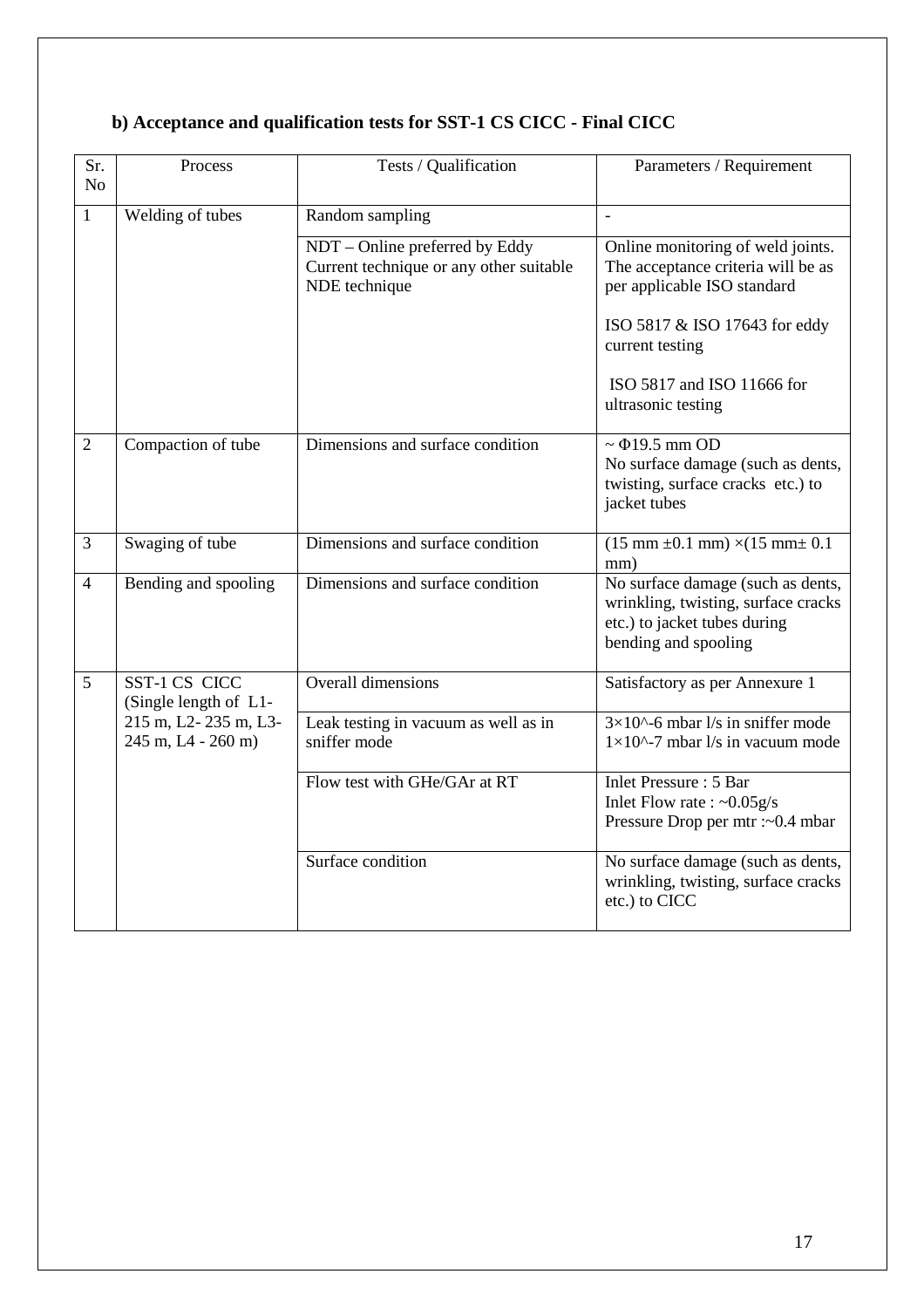## **(1) INSTRUCTIONS TO BIDDERS AND TERMS AND CONDITIONS**

- 1.1 The quotation and any order resulting from this tender/enquiry shall be governed by our General Conditions of contract and supplier quoting this tender shall be deemed to have read and understood the same in toto.
- 1.2 Where counter terms and conditions have been offered by the supplier, the same shall not be deemed to have been accepted by us, unless our specific written acceptance thereof is obtained.
- 1.3 **Tender Fee:** Tenders received without the prescribed Tender fee will be rejected.

#### 1.4 **Eligible Bidders**

- 1.4.1 This Invitation of Bids is open to all suppliers who meet the **Eligibility criteria** mentioned in the tender documents.
- 1.4.2 The Bidder shall bear all costs associated with the preparation and submission of its bid and the Purchaser will no case be responsible or liable for these costs, regardless of the conduct or outcome of the bidding process.

# 1.5 **Clarifications:**

- 1.5.1 Any technical and commercial questions, information, clarifications etc. that may be required pertaining to this tender may be obtained from the Purchase officer. Bidder will send the request for such clarifications to the Purchase Officer minimum 10 working days prior to the due date to submit the bid.
- 1.5.2 Bids shall be complete in all respects and shall include properly filled in prices, other specifications, schedules, relevant drawings and catalogues as necessary along with the bid covering letter, all in duplicate.

## 1.6 **Scope of work/Supply and Specifications:**

- 1.6.1 Scope of work/supply, specifications and drawings under this tender notice are given in **Part-A(i).** Materials should be offered strictly conforming to the specifications within acceptable tolerance level given in specifications / drawings given in tender document. Deviations, if any, should be clearly indicated by the bidder in their bid. The supplier should also indicate the Make/Type number of the materials offered and catalogues, technical literature and samples, wherever necessary should accompany the quotation.
- 1.6.2 Any fittings or accessories which may not be specifically mentioned in the Specifications or Particulars but which are usual or necessary for proper and efficient functioning of the Stores as per the specifications of the tender shall be supplied by the Contractor without extra charge to the Purchaser; the Stores supplied shall be complete in all respects.

#### 1.7 **Alteration of specifications, Patterns and Drawings:**

1.7.1 The Purchaser reserves the right to alter, whenever necessary, specifications, patterns and drawings. As from the date, the Stores shall be in accordance with the specifications, patterns and drawings so altered, which the contractor is bound to comply with.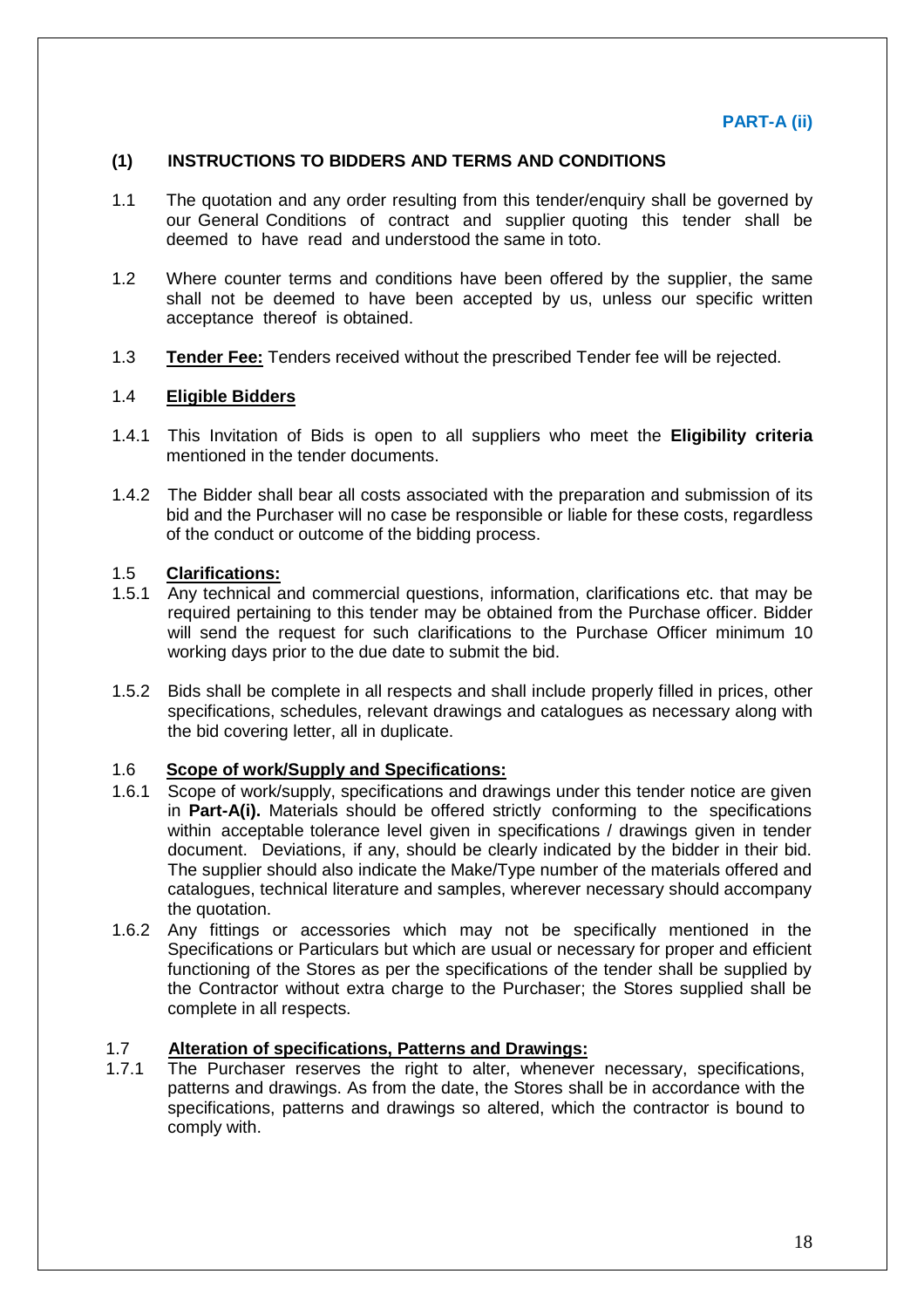- 1.7.2 In the event of such alteration involving a revision in the cost, or in the delivery period, the same shall be discussed and mutually agreed to, taking into account the unit rates of similar items in the Contract. In case of disagreement, the decision of the Purchaser, in the cost or the delivery period, shall be final and conclusive.
- 1.8 **Minor modifications / Additional Scope of Work:** Minor modifications / additional scope of work to the tune of 2% of the total contract value will be carried out by the contractor without any extra cost to IPR.

# 1.9 **Subletting or Assignment of Contract:**

- 1.9.1 The Contractor shall not sublet, transfer or assign the Contract or any part thereof or bills or any other benefits, accruing therefrom or under the contract without the prior written consent of the Purchaser (All Sub-contractors are required to be appraised and approved by the Purchaser before placement of orders by the Contractor/Supplier). However, such consent shall not be unreasonably withheld by the Purchaser, if such stores are not normally manufactured by the Contractor, such assignment or subletting shall not relive the Contractor from any contractual obligation or responsibility under the Contract.
- 1.9.2 Any breach of this condition shall entitle the Purchaser to cancel the Contract or any part thereof and to purchase from other sources at the risk and cost of the Contractor and shall recover from the Contractor damages arising from such cancellations.
- 1.9.3 In case the Contractor sublets, transfers or assigns any part of the Contract with the prior written consent of the Purchaser, all payments to the Sub-Contractor shall be the responsibility of the Contractor and any requests from such sub-Contractor shall not be entertained by the Purchaser.
- 1.10 **Conditional Discount:** In case the tenderer offers any conditional discount with regard to acceptance of their offer within a specific payment terms, delivery, quantity etc. the purchaser will not take into consideration such conditional discount while evaluating their offer.
- 1.11 **Past performance:** In case the past performance of the tenderer is not found to be satisfactory with regard to quality, delivery, warranty obligation and non-fulfillment of terms and conditions of the contract, their offer is liable to be rejected by the purchaser.
- 1.12 **Compliance with the Security Requirements of the Purchaser:** The Contractor shall strictly comply with the Security Rules and Regulations of the Purchaser in force and shall complete the required formalities including verification from Police and any other authority and obtain necessary prior permission for entry into the Purchasers premises, wherever authorized by the Purchaser.

# 1.13 **Manner & method for submission of tenders**

1.13.1 **Language of Bid:** The bid prepared by the Bidder, as well as all correspondence and documents relating to the bid exchanged by the Bidder and the Purchaser, shall be written in English language only especially when the details are technical.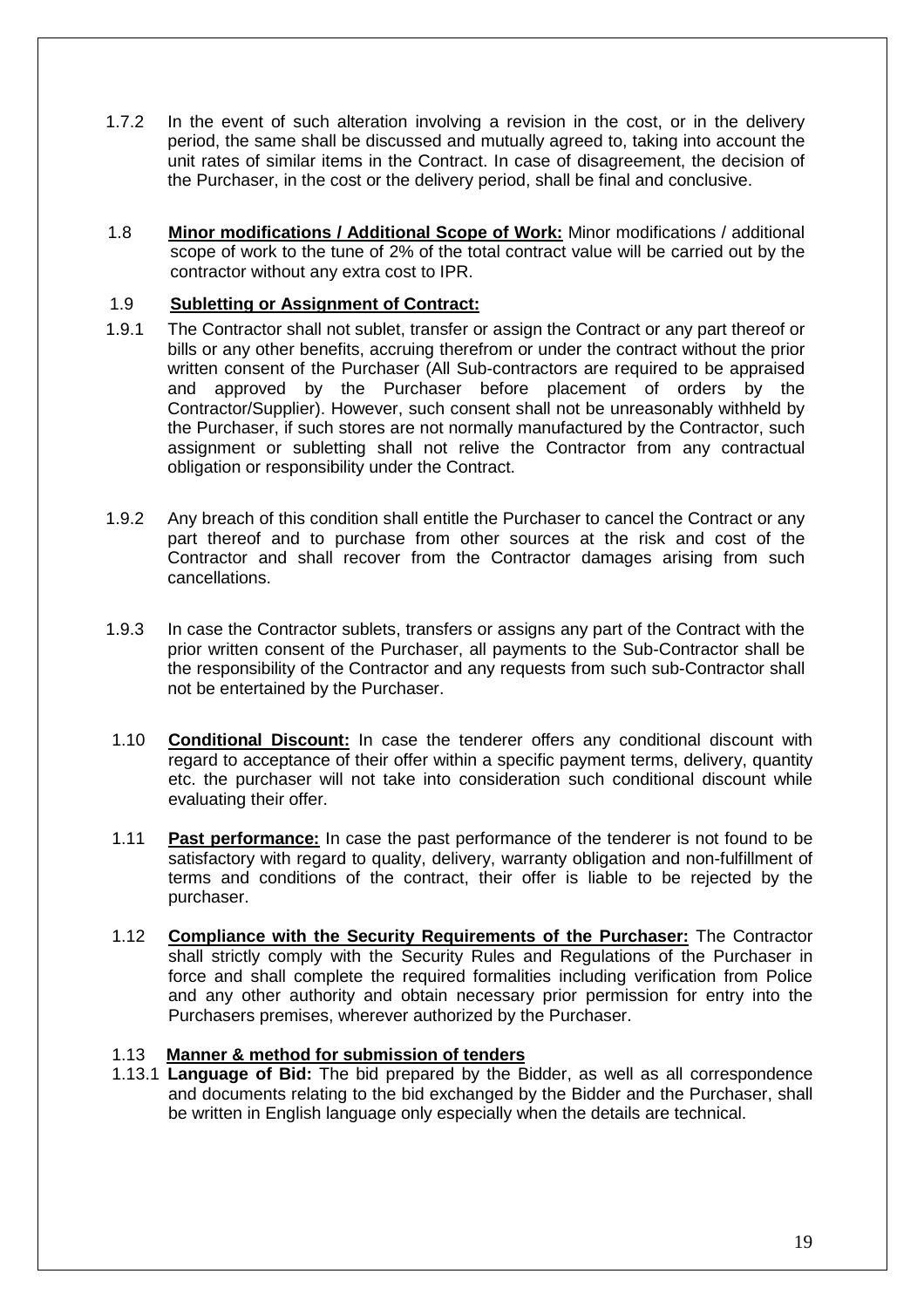# 1.14 **Submission of tenders:**

- 1.14.1 All tenders in response to this invitation shall be submitted in TWO PARTS as under and in the different envelopes.
- 1.14.2 **Part-A (Techno-commercial):** This part of the tender shall include/contain all technical details, technical specifications, drawings and also the commercial terms and conditions of contract for the supplies to be made and the services to be rendered **EXCLUDING ANY PRICE DETAILS THEREOF.**

**Part-A (Techo-commercial)** should contain/include only technical specifications, technical details, literature, reference to earlier supplies of similar equipment, drawings, quantity, time required for submission and approval of drawings, manufacturing and delivery schedule, inspection/testing procedure, itemized list of spares and quantity (without price) recommended by the tenderer for purchase, term of price, mode and terms of payment, mode of dispatch, the quantum/percentage of statutory levies payable by the purchaser as extra and all related commercial terms and conditions for the supplies and for the services like erection and commissioning to be rendered by the tenderers. This part of the tender, i.e. Part-A (Techno-commercial without price) shall be enclosed separately in an envelope duly sealed and super scribed with the purchaser's tender number and the last date and time specified for receipt and opening indicated in the instruction sheet of this tender document. The tenderer shall take special care NOT TO MIX UP the price of the stores in this part of the tender.

1.14.3 **Part-B (Price):** This part should contain only the prices of the stores offered for the services to be rendered.

**Part-B (Price)** shall include/contain only price, price break-up, freight/safe delivery charges, charges for training of the Purchaser's engineers wherever applicable, lumpsum charges for erection and commissioning work or per diem charges for the supervision of erection and commissioning work as is envisaged in the Purchaser's tender document, testing charges, third party inspection charges, etc. This part of the tender, i.e. Part-B (Price) shall be enclosed separately in an envelope duly sealed and superscribed with the Purchaser's tender number and the last date and time specified for receipt and opening of the tenders as in the tender document.

1.14.4 If tenderer includes prices of any nature in Part-A (Techno-commercial) of the tender such offers are liable for rejection without any notice to the tenderers.

## 1.14.5 **Deadline for submission of Bids:**

- 1.14.5.1 Bids must be received by the Purchaser at the address specified in Invitation for bids not later than the time and date specified therein. In the event of the specified date for the submission of Bids being declared a holiday for the Purchaser, the Bids will be received up to the appointed time on the next working day. Any delay / loss in transit for submitting the hard copy of the bid will not be entertained.
- 1.14.5.2 The Purchaser may, at its discretion, extend the deadline for submission of bids by issuing a **Corrigendum** in which case all rights and obligations of the Purchaser and Bidders previously subject to the deadline will thereafter be subject to the deadline as extended.

## 1.14.6 **Late Bids:**

1.14.6.1 Any bid received by the Purchaser after the deadline for submission of bids prescribed by the Purchaser will be rejected.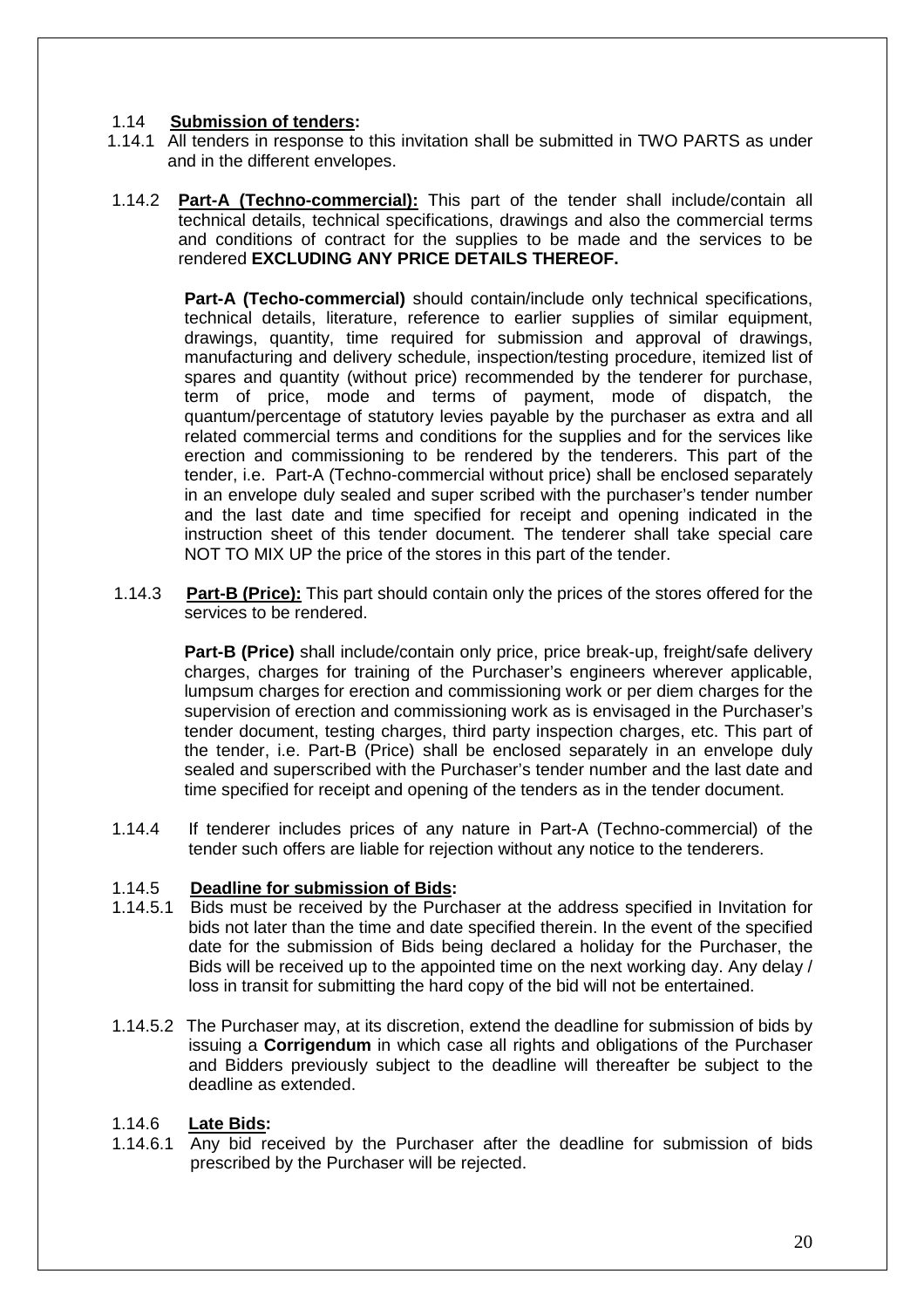1.14.6.2 Such tenders shall be marked as late and not be considered.

# 1.15 **Confidentiality:**

- 1.15.1 Information relating to the examination, evaluation, comparison, and post qualification of bids, and recommendation of contract award, shall not be disclosed to bidders or any other persons not officially concerned with such process until the Purchase Order is released.
- 1.15.2 Any effort by a Bidder to influence the Purchaser in the examination, evaluation, comparison and post qualification of the bids or contract award decisions may result in the rejection of its Bid.

## 1.16 **Bid Prices:**

- 1.16.1 The Bidder shall indicate on the appropriate price schedule form, the Unit prices and total bid prices of the goods it proposes to supply under the contract. Bidders should confirm that the price quoted is the lowest export price applied to scientific and educational institute in India.
- 1.16.2 Quotation should be submitted on door delivery basis without extra charge wherever possible. For quotations on Ex-Works, Ex-godown basis the approximate packing and forwarding charges should be indicated by the supplier. In the case of local suppliers, the material is to be delivered at our stores free of charge. Unit rate/s should be valid throughout the validity of purchase order/contract period for addition/deletion purposes. Break-up of price should be furnished. The quoted price should not be subject to price escalation for whatsoever reasons. The quoted price shall be firm, fixed and non-revisable during the validity/extended validity of purchase order/contract.
- 1.16.3 The prices quoted must be FIRM and preference will be given to such tenders. In exceptional cases (e.g. items involving substantial use of raw materials susceptible to sharp fluctuations in prices) if prices quoted subject to variation it shall be on the basis of a standard 'Price Variation Formula'. The basis for calculation shall be very clearly stated. Here again preference will be given to the tenders with a specific ceiling on escalation. Price escalations occurring during the extended delivery period are not allowed. However, PVC is considered only if the delivery period is more than 18 months.
- 1.16.4 Prices are required to be quoted according to the units indicated in the tender form. When quotations are given in terms of units other than those specified in the tender form, relationship between the two sets of units must be furnished.
- 1.16.5 Wherever options are specified in the tender documents, IPR reserves the right to accept any option/s irrespective of whether all the vendors have quoted for all the options or not. The decision of IPR in this regard will be final.
- 1.16.6 The purchaser reserves the right to accept tenders for any quantity of his choice and the tenderer shall be bound to accept a contract for any quantity. The Purchaser also reserves the right to accept or reject lowest or any tender in full or in part without assigning any reasons. If tenderer wishes, they can offer price for different quantity slabs.
- 1.17 **TDS/Work Contract Tax/or any other leviable taxes or duties:** If applicable, the same shall be recovered from the contractors bill and necessary certificate will be issued to the contractor.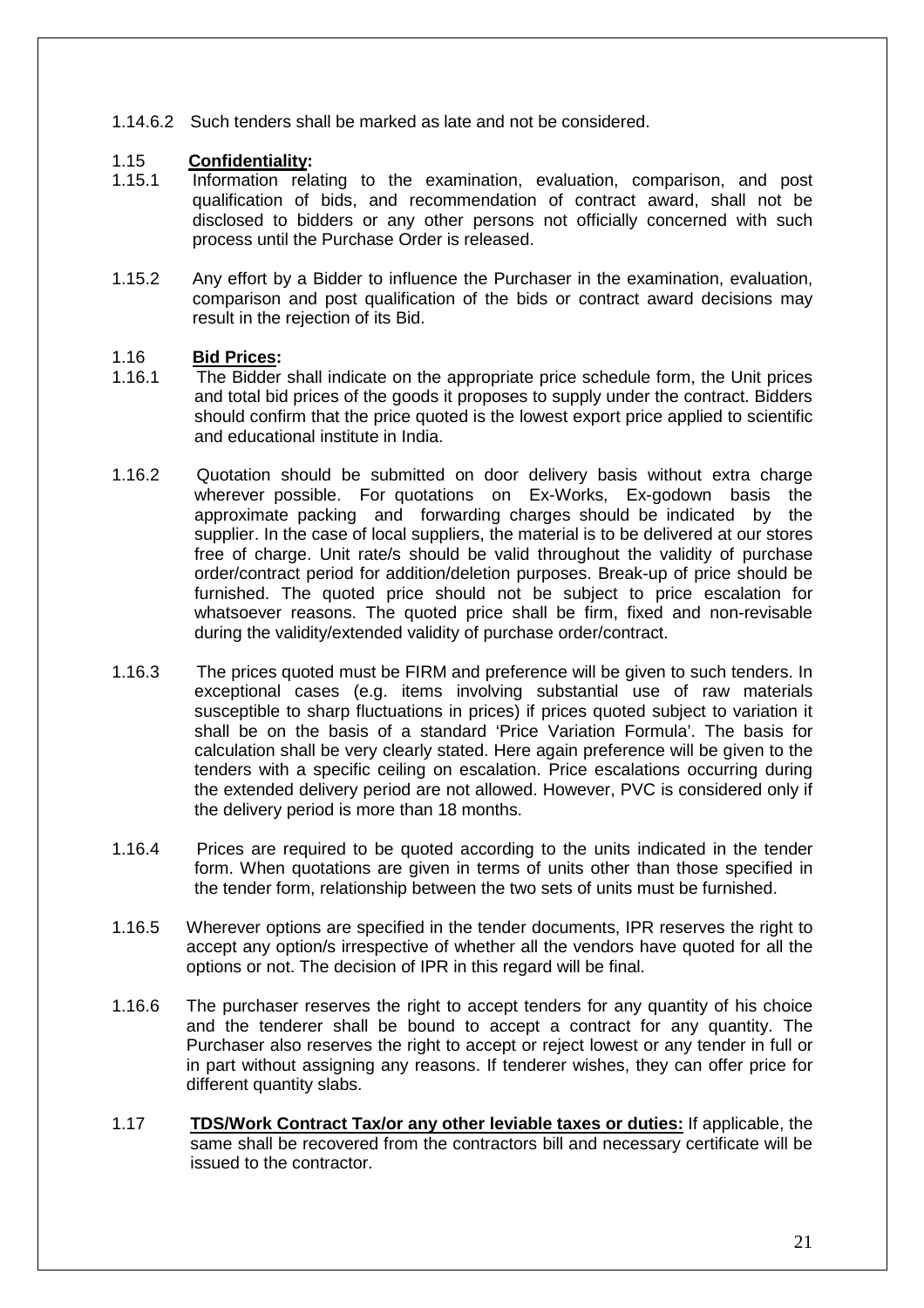- 1.18 Tender should be free from Correction and Erasures. Corrections, if any, must be attested. All amounts shall be indicated both in words as well as in figures. Where there is difference between amounts quoted in words and figures, amount quoted in words shall prevail.
- 1.19 IPR shall be under no obligation to accept the lowest or any tender and reserves the right of acceptance of the whole or any part of the tender or portion of the quantity offered and the tenderers shall supply the same at the rates quoted.
- 1.20 **Sales tax/VAT:** IPR does not issue "C" or "D" form. The percentage of Sales Tax/VAT, surcharge, if applicable and other levies legally leviable and intended to be claimed should be clearly indicated in the tender. Where this is not done, no claim on these accounts would be admissible later.
- 1.20.1 **VAT Registration:** Bidder may submit a copy of VAT Registration certificate along with their quotation (if applicable).
- 1.21 **Service Tax:** Wherever Service tax is applicable, it should be mentioned clearly. You may indicate percentage of Service Tax in your quotation.
- 1.22 **Excise Duty:** IPR is exempted from payment of Excise Duty under Government of India Notification No.10/97-CE (Central Excise) dated 1-3-1997. Excise Duty Exemption Certificate, wherever applicable, and as per rules will be issued at the appropriate time. Hence Excise Duty should not be included in the BID. However, prevailing percentage of Excise Duty may be indicated.
- 1.23 **Customs Duty:** IPR is exempted from payment of Customs Duty as per notification No.51/96 Customs. However from 1st March 2002 the Government of India has imposed an advalorem Customs Duty up to 5% vide Notification 24/2002 Customs on all imports covered under Notification No.51/96 as amended by notification no. 24/2007 Customs dtd. 1-3.2007. Accordingly Certificate will be issued from IPR. Bidders are requested to take into account this at the time of submitting the bids.
- 1.24 **Packing, forwarding and insurance:** The contractor will be held responsible for the stores being sufficiently and properly packed for transport by rail, road, sea or air, to withstand transit hazards and ensure safe arrival at the destination. The packing and marking of the packages shall be done b y and at the expense of the contractor. The purchaser will not pay separately for transit insurance, all risks in transit being exclusively of the contractor and the purchaser shall pay only for such as are actually received in good conditions, in accordance with the contract.
- 1.25 **Octroi:** Octroi is not applicable in our case.

**Delivery Date:** Delivery of the material to be completed within 10 months from the date of Letter of Intent.

The time for and the date of delivery stipulated in the Purchase Order/Contract shall be deemed to be the essence of the contract. Delivery must be completed within the dates specified in Delivery Schedule.

1.26 **Despatches:** The contractor is responsible for obtaining a clear receipt from the Transport Authorities specifying the goods dispatched. The consignment should be dispatched with clear Lorry Receipt. If sent in any other mode, it is at the risk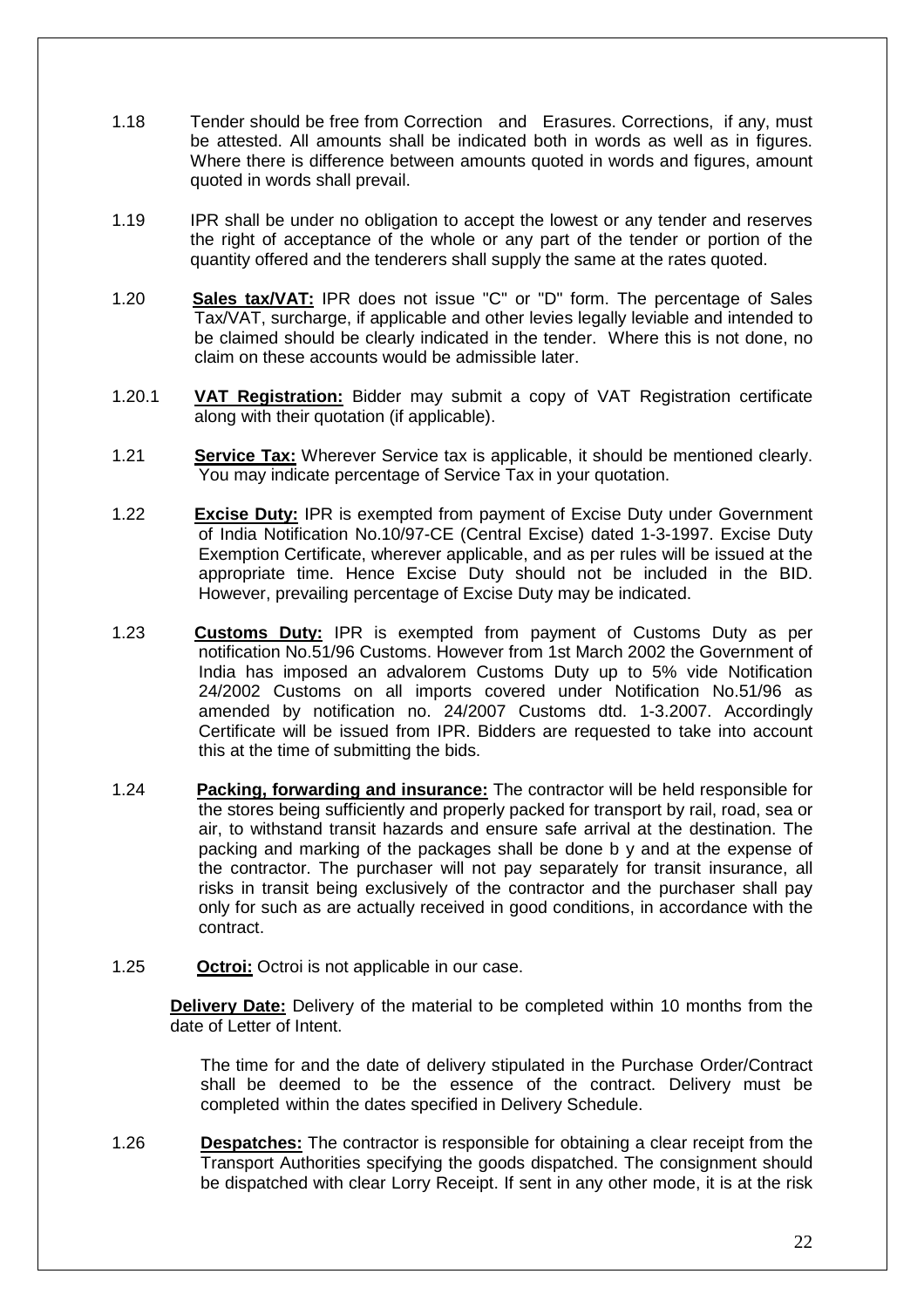of the contractor. Purchaser will take no responsibility for short deliveries or wrong supply of goods when the same are booked on 'said to contain' basis Purchaser shall pay for only such stores as are actually received by them in accordance with the contract.

## 1.27 **Acceptance of Stores:**

- (a) The contractor shall tender the stores for inspection at such places as may be specified by the purchaser at the contractor's own risk, expenses and cost.
- (b) It is expressly agreed that the acceptance of the stores contracted for is subject to final approval by the Purchaser, whose decision shall be final.
- 1.28 **Inspection:** Materials on its arrival at IPR will be inspected by Stores Officer, and his decision in the matter will be final.

# 1.29 **Earnest Money Deposit (EMD):**

- 1.29.1 The e Bidder shall submit, as part of its bid, interest free Earnest Money Deposit (EMD) for an amount as specified in the Invitation for Bids. EMD shall be submitted by way of Demand Draft from **any scheduled bank** issued in favour of **"Institute for Plasma Research**" and payable at **Ahmedabad**. **Tender received without EMD will be rejected. (For this tender, the EMD amount is Rs.1,50,700/-).**
- 1.29.2 The EMD of unsuccessful Bidder will be discharged/returned after finalizing award of the Contract/placement of Purchase order.
- 1.29.3 The successful Bidder's EMD shall be discharged upon the Bidder submitting the Security Deposit as specified in the contract/purchase order, without any interest.
- 1.29.4 **Exemption from payment of EMD:** The firms registered with DGS&D, NSIC and registered MSME's are exempted from payment of EMD subject to submission of valid registration certificate. In the case of foreign bidders, payment of EMD is exempted if they submit their bid directly or through their Indian agent in **foreign currency** against the tender document bought by them, so that the order can be placed directly on their Principals.

## 1.30 **The EMD may be forfeited:**

- 1.30.1 If a Bidder withdraws or amends or modifies or impairs or derogates its bid during the period of bid validity specified by the Bidder on the Bid Form; or
- 1.30.2 In case of a successful Bidder, if the Bidder fails to furnish order acceptance within 15 days of the order or fails to submit the Security Deposit within 21 days from the date of contract/order.

# 1.31 **Period of validity of Bids:**

- 1.31.1 Bids shall remain valid for minimum of 120 days after the date of bid opening prescribed by the Purchaser.
- 1.31.2 In exceptional circumstances, the Purchaser may solicit the Bidder's consent to an extension of the period of validity. The request and the responses thereto shall be made in writing. A Bidder granting the request for extension will not be required nor permitted to modify its bid.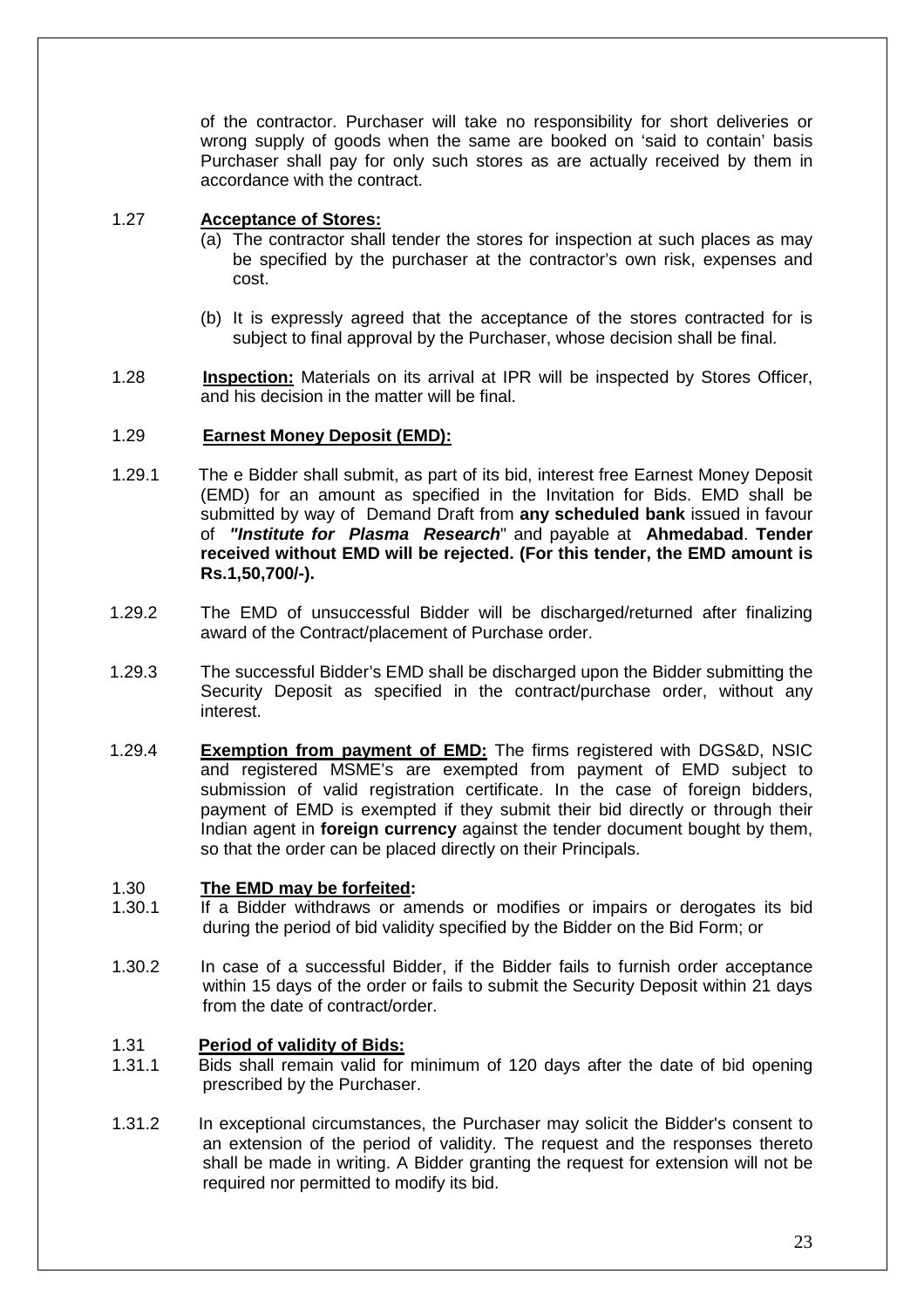# 1.32 **Clarification of Bids:**

To assist in the examination, evaluation, comparison and post qualification of the bids, the Purchaser may, at its discretion, ask the Bidder for a clarification of its bid. The request for clarification and the response shall be in writing. However, no negotiation shall be held except with the lowest bidder, at the discretion of the purchaser. Any clarification submitted by a bidder in respect to its bid which is not in response to a request by the purchaser shall not be considered.

# 1.33 **Preliminary Examination:**

- 1.33.1 The Purchaser shall examine the bids to confirm that all documents and technical documentation requested in the tender specification/documents have been provided, and to determine the completeness of each document submitted.
- 1.33.2 The Purchaser shall confirm that the following documents and information have been provided in the Bid. If any of these documents or information is missing, the offer shall be rejected.
- 1.33.3 Tenders submitted in accordance with the tender specification/documents.
- 1.33.4 All the tenders received will first be scrutinized to see whether the tenders meet the basic requirements as incorporated in the tender enquiry document. The tenders, who do not meet the basic requirements, are to be treated as unresponsive and ignored. The following are some of the important points, for which a tender may be declared as unresponsive and to be ignored, during the initial scrutiny:
	- (i) The Bid is unsigned.
	- (ii) The Bidder is not eligible.
	- (iii) The Bidder has quoted for goods manufactured by a different firm without the required authority letter from the proposed manufacturer.
	- (iv) Bidder has not agreed to give the required Security Deposit
	- (v) The goods quoted are sub-standard, not meeting the required specification, etc.
	- (vi) Against the schedule of Requirement (incorporated in the tender enquiry), the tenderer has not quoted for the entire requirement as specified in that schedule.
	- (vii) The tenderer has not agreed to any essential condition(s) incorporated in the tender enquiry.

# 1.34 **Responsiveness of Bids:**

- Prior to the detailed evaluation, the purchaser will determine the substantial responsiveness of each bid to the bidding documents. For purposes of this clause, a substantive responsive bid is one, which conforms to all terms and condition of the bidding documents without material deviations, reservations or omissions. A material deviation, reservation or omission is one that:
- (a) affects in any substantial way the scope, quality, or performance of the Goods and Related Services specified in the Contract; or
- (b) limits in any substantial way, inconsistent with the Bidding Documents, the Purchasers rights or the Bidders obligations under the Contract; or
- (c) if rectified, would unfairly affect the competitive position of other bidders presenting substantially responsive bids.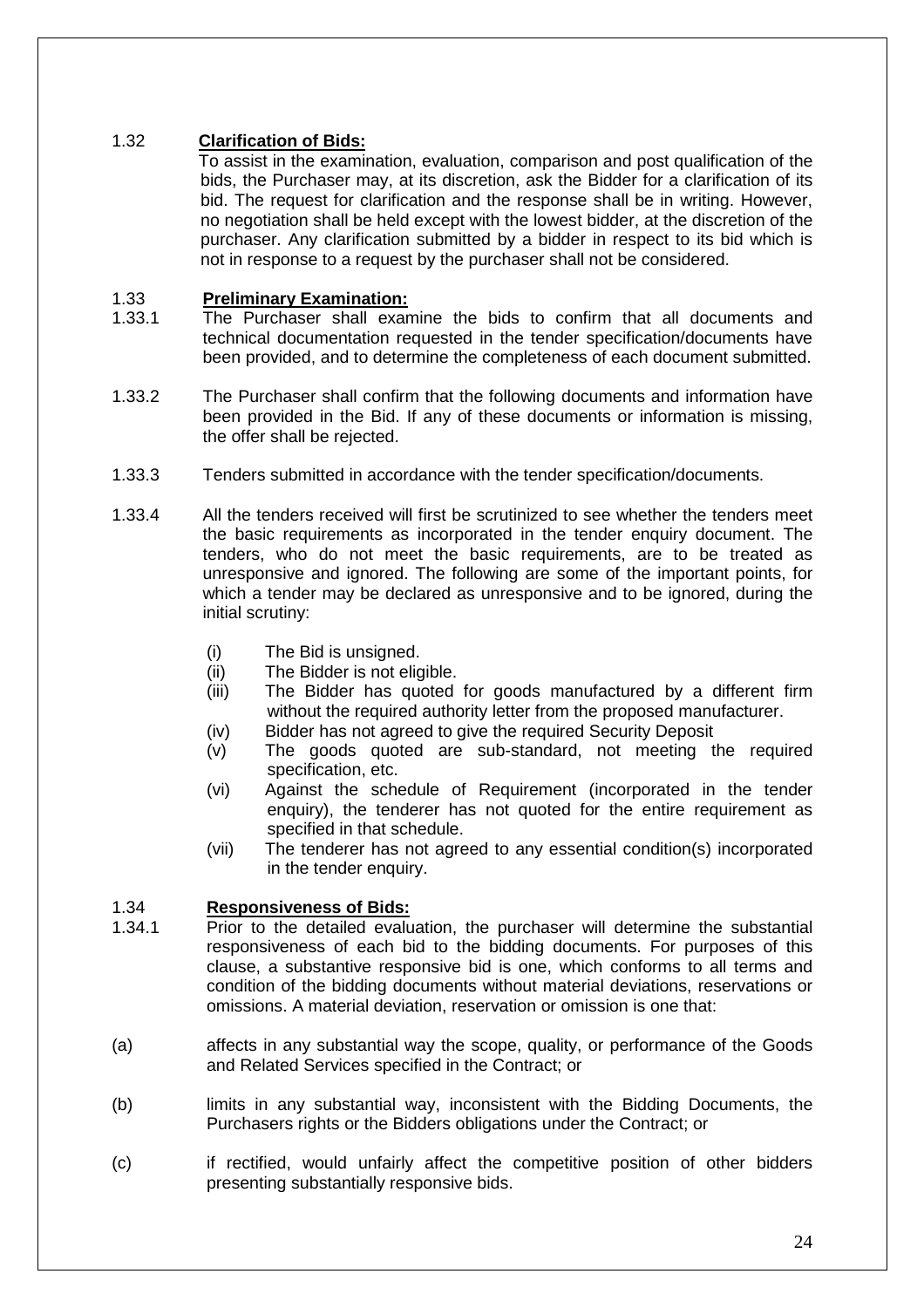- 1.34.2 The purchases determination of bids responsiveness is to be based on the contents of the bid itself without recourse to extrinsic evidence.
- 1.34.3 If a bid is not substantially responsive, it will be rejected by the Purchaser and may not subsequently be made responsive by the Bidder by correction of the material deviation, reservation or omission.

#### 1.35 **Non-Conformity, Error and Omission:**

- 1.35.1 Provided that a Bid is substantially responsive, the Purchaser may waive any nonconformities or omissions in the Bid that do not constitute a material deviation.
- 1.35.2 Provided that a bid is substantially responsive, the Purchaser may request that the Bidder submit the necessary information or documentation, within a reasonable period of time, to rectify nonmaterial nonconformities or omissions in the bid related to documentation requirements. Such omission shall not be related to any aspect of the price of the Bid. Failure of the Bidder to comply with the request may result in the rejection of its Bid.
- 1.35.3 Provided that the Bid is substantially responsive, the Purchaser shall correct arithmetical errors on the following basis:
	- (a) if there is a discrepancy between the unit price and the line item total that is obtained by multiplying the unit price by the quantity, the unit price shall prevail and the line item total shall be corrected, unless in the opinion of the Purchaser there is an obvious misplacement of the decimal point in the unit price, in which case the line item total as quoted shall govern and the unit price shall be corrected;
	- (b) if there is an error in a total corresponding to the addition or subtraction of subtotals, the subtotals shall prevail and the total shall be corrected; and
	- (c) if there is a discrepancy between words and figures, the amount in words shall prevail, unless the amount expressed in words is related to an arithmetic error, in which case the amount in figures shall prevail subject to (a) and (b) above.
- 1.35.4 Provided that a bid is substantially responsive, the purchaser may request that a bidder may confirm the correctness of arithmetic errors as done by the purchaser within a target date. In case, no reply is received then the bid submitted shall be ignored and its EMD may be forfeited.

#### 1.36 **Examination of Terms & Conditions, Technical Evaluation:**

- 1.36.1 The Purchaser shall examine the Bid to confirm that all terms and conditions specified in the tender documents have been accepted by the Bidder without any material deviation or reservation.
- 1.36.2 The Purchaser shall evaluate the technical aspects of the Bid submitted in accordance with the technical specifications mentioned in the tender documents, to confirm that all requirements specified in Schedule of Requirements of the Bidding Documents have been met without any material deviation or reservation.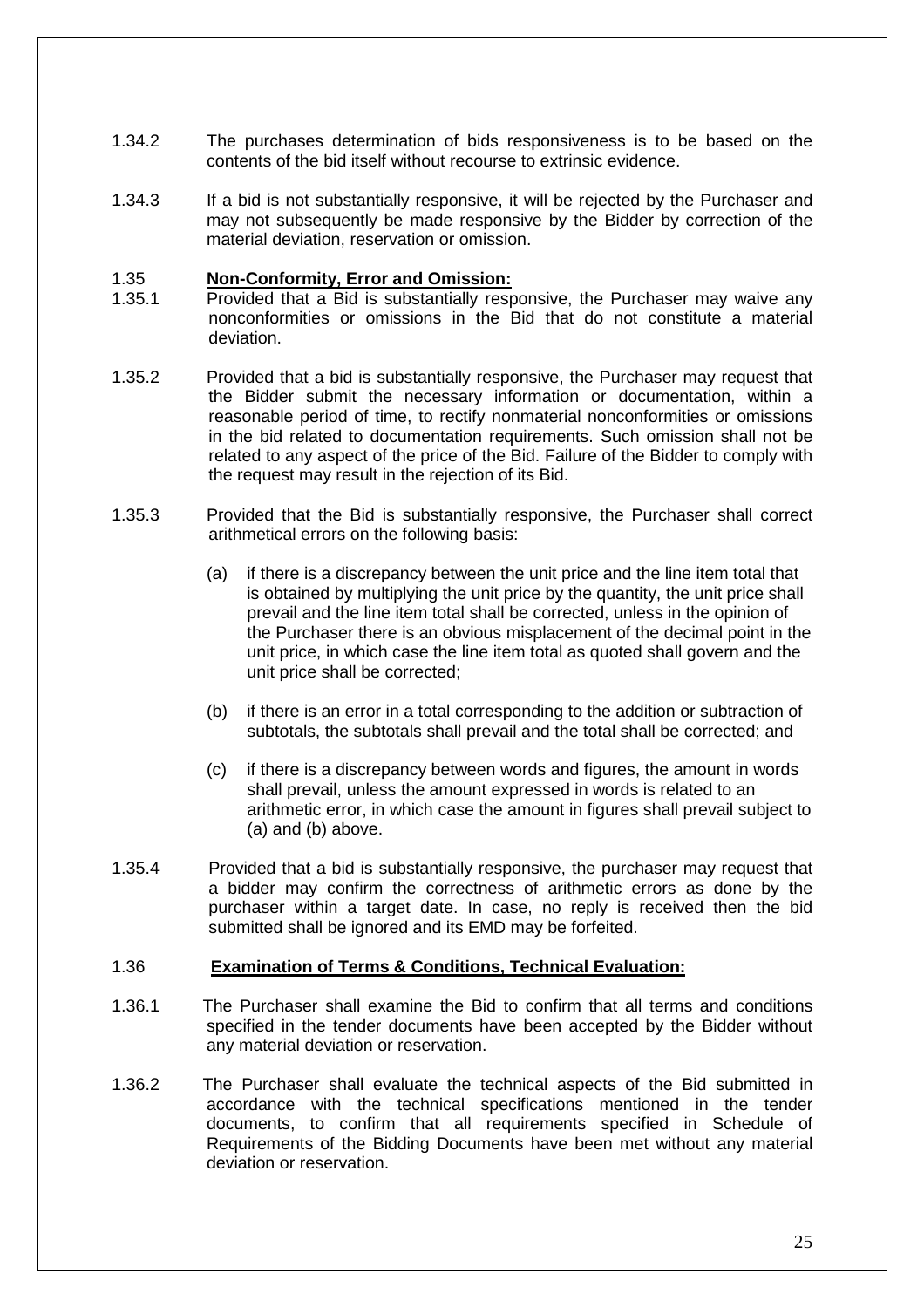1.36.3 If, after the examination of the terms and conditions and the technical evaluation, the Purchaser determines that the Bid is not substantially responsive in accordance with the tender specification, it shall reject the Bid.

#### 1.37 **Conversion to Single Currency:**

 To facilitate evaluation and comparison, the Purchaser may convert all bid prices expressed in the amounts in various currencies in which the bid prices are payable to Indian Rupees.

#### 1.38 **Evaluation and comparison of Bids:**

- 1.38.1 The Purchaser shall evaluate each bid that has been determined, up to this stage of the evaluation, to be substantially responsive.
- 1.38.2 The bids shall be evaluated on the basis of final landing cost which shall be arrived as under:
	- (a) The price of the goods quoted ex-works including all taxes already paid.
	- (b) VAT and other taxes like excise duty etc. which will be payable on the goods if the contract is awarded.
	- (c) Charges like packing, forwarding, insurance and transportation/freight required for delivering the goods at the desired destination.

**Note:** Where there is no mention of packing, forwarding, freight, insurance, taxes etc. such offers shall be treated as incomplete.

1.39.4 The Purchaser shall compare all substantially responsive bids to determine the lowest valuated bid, in accordance with the tender specifications.

#### **1.40 Contacting Purchaser**

- 1.40.1 Subject to clause No.1.33 hereinabove, no Bidder shall contact the Purchaser on any matter relating to its bid, from the time of the bid opening to the time the Contract is awarded.
- 1.40.2 Any effort by a Bidder to influence the Purchaser in its decisions on bid evaluation, bid comparison or contract award may result in rejection of the Bidder's bid.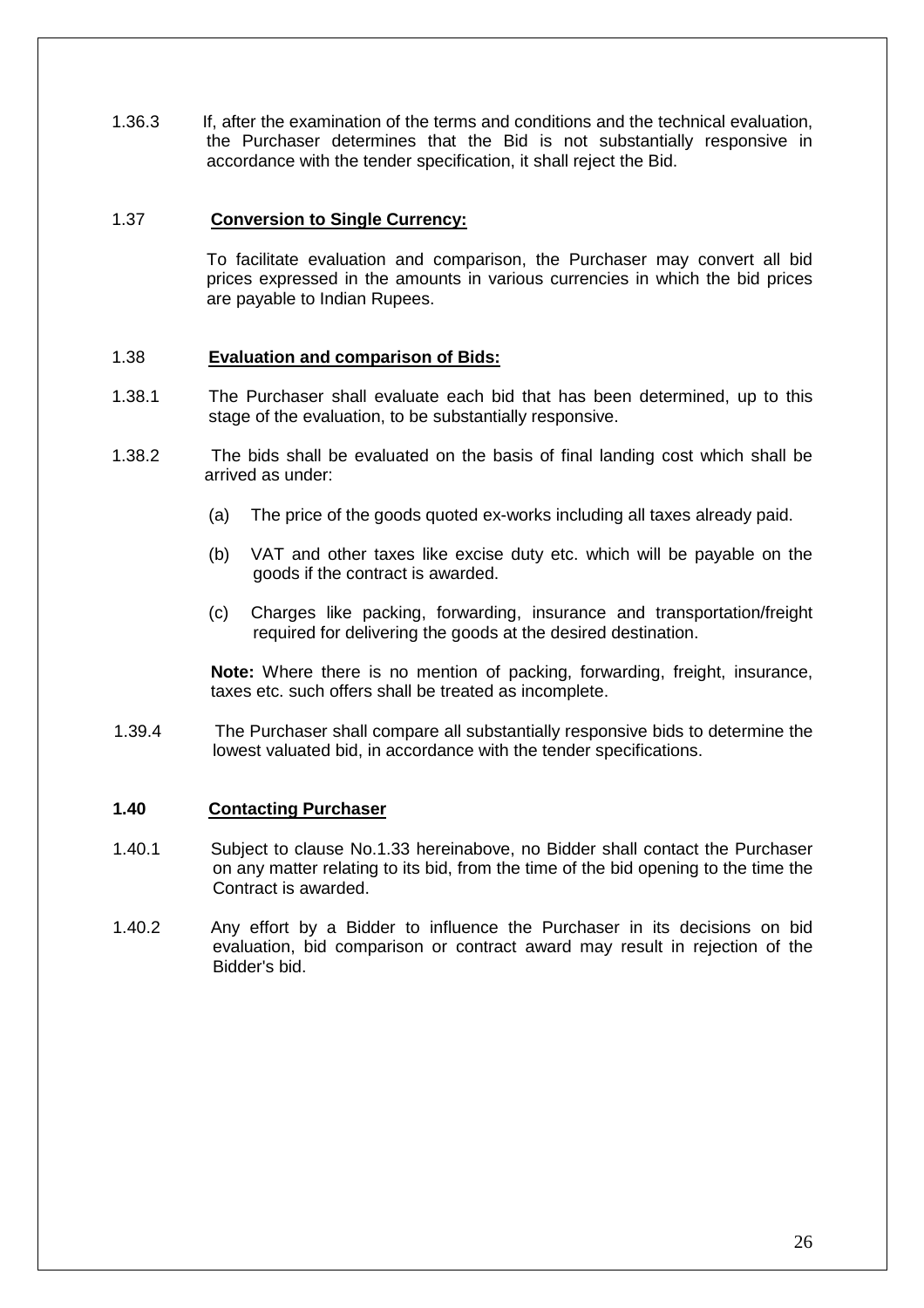# **1.41 Award of Contract:**

- 1.41.1 **Negotiations:** There shall not be any negotiation normally. Negotiations, if at all, shall be an exception with the lowest evaluated responsive bidder.
- **1.41.2 Award Criteria:** Subject to the conditions mentioned under clause No.1.41.3, the Purchaser will award the contract to the successful Bidder whose bid has been determined to be substantially responsive and has been determined to be the lowest evaluated bid, provided further that the Bidder is determined to be qualified to perform the contract satisfactorily.
- **1.41.3 Purchaser's right to accept Any Bid and to reject any or All Bids:** The Purchaser reserves the right to accept or reject any bid, and to annul the bidding process and reject all bids at any time prior to award of Contract, without thereby incurring any liability to the affected Bidder or Bidders.
- 1.41.4 **Purchaser's right to vary Quantities at the time of Award of contract:** The Purchaser reserves the right at the time of Contract award to modify the quantity of goods and services originally specified in the Schedule of Requirements without any change in unit price or other terms and conditions, if it is felt absolutely necessary.
- 1.41.5 **Notification of Award:** The Purchaser will notify the successful bidder in writing by registered letter/speed post or fax or e-mail that the bid has been accepted and a separate purchase order shall follow through post.
- 1.41.6 Until a formal contract/purchase order is prepared and executed, the notification of award should constitute a binding contract.

## **Security Deposit:**

- 1.41.7 Within 21 days of receipt of the notification of award/PO, the Supplier shall furnish Security Deposit for 10% of the contract/order value by way of Bank Guarantee valid till final acceptance of the material.
- 1.41.8 In case the tenderer is registered with DGS&D, NSIC or MSME's, they can be considered for exemption from Security Deposit to the extent of the monetary limit of such registration, subject to production of proof of valid registration certificate.
- 1.41.9 The Security deposit shall be forfeited in case the selected Bidder does not start the work within the time limit specified or fail to complete the work within the stipulated delivery period or fail to comply with any of the terms and conditions in the purchase order/contract.
- 1.41.10 The Security Deposit shall be submitted in Indian Rupees for the offers received for supplies within India and submitted in the currency of the contract in the case of offers received for supply from foreign countries.
- 1.41.11 The Security Deposit shall be in one of the following forms:

 A Bank guarantee issued by SBI/Nationalized Bank or any one of the scheduled banks mentioned in the bracket (Axis Bank, HDFC Bank, ICICI Bank and IDBI Bank) located in India for the offers received for supplies within India and in the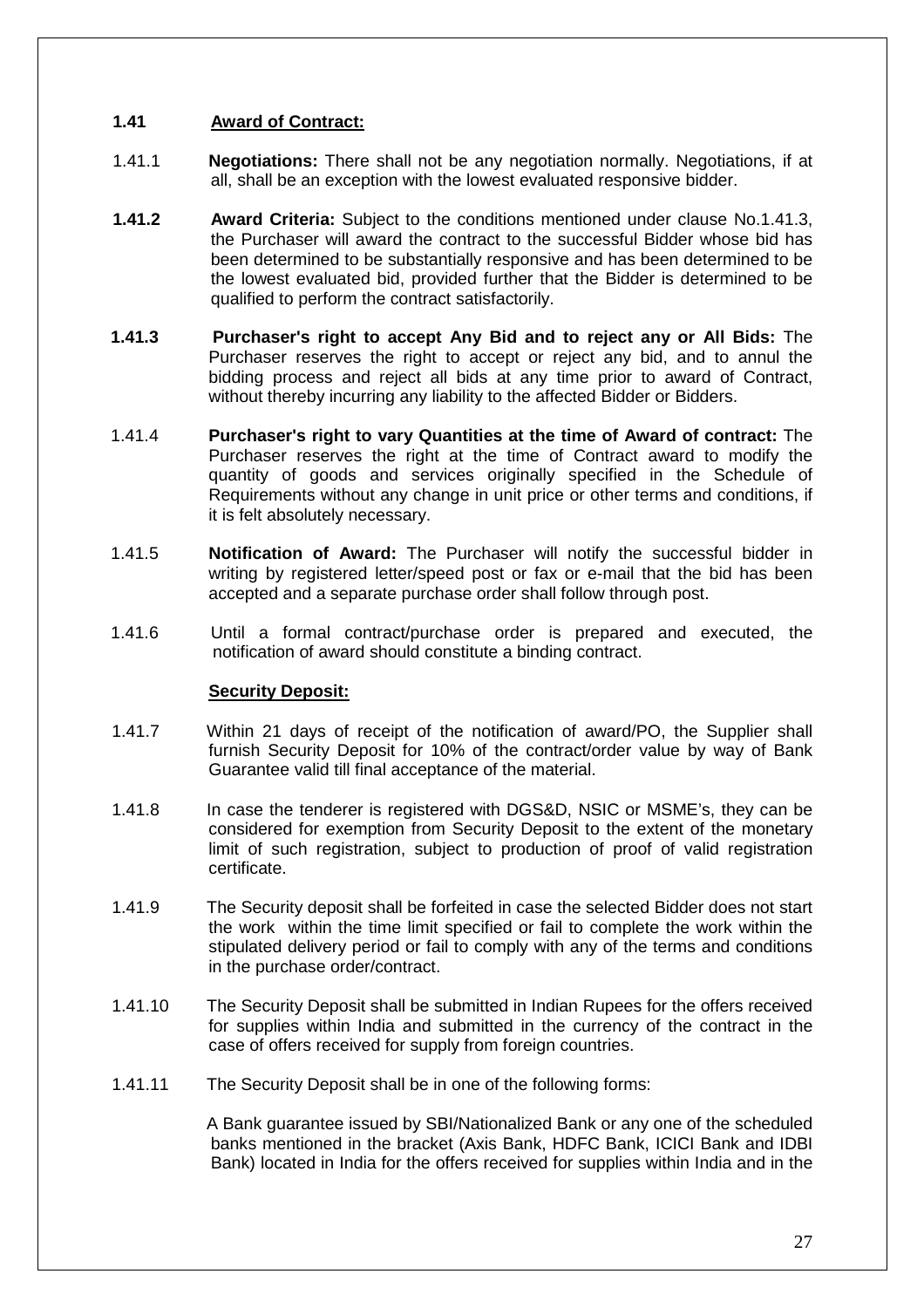case of imports a first class international reputed bank with preferably its operating branch in India in the form provided in the bidding documents.

- 1.41.12 The Security Deposit will be discharged by the Purchaser and returned to the Supplier not later than 60 days following the date of completion of the Supplier's performance obligations without levy of any interest.
- 1.41.13 Whenever, the bidder submits the Security Deposit in the form of Bank Guarantee, he should advise the banker issuing the Bank Guarantee to immediately send by Registered Post (A.D.)/Speed post/Courier an unstamped duplicate copy of the Guarantee directly to the Purchaser with a covering letter to compare with the original BG for the correctness, genuineness, etc.

# **(2) GENERAL CONDITIONS OF CONTRACT**

#### 2.1 **Scope of supply:**

The Goods and related services as specified in the contract/purchase order is/are to be supplied as per the specifications and technical details mentioned in the tender documents.

#### 2.2 **Suppliers Responsibilities:**

The Supplier shall supply all the Goods and Related Services included in the Scope of Supply in accordance with Scope of Supply Clause of the Contract/purchase order, and the Delivery and Completion Schedule, as per Clause relating to delivery and document.

## 2.3 **Standards:**

The Goods supplied and services rendered under this Contract shall conform to the standards mentioned in the Technical Specifications, and, when no applicable standard is mentioned, to the authoritative standard appropriate to the Goods' country of origin and such standards shall be the latest issued by the concerned institution.

# 2.4 **Use of Contract Documents and Information**

- 2.4.1 The Supplier shall not, without the Purchaser's prior written consent, disclose the Contract, or any provision thereof, or any specification, plan, drawing, pattern, sample or information furnished by or on behalf of the Purchaser in connection therewith, to any person other than a person employed by the Supplier in performance of the Contract. Disclosure to any such employed person shall be made in confidence and shall extend only so far, as may be necessary for purposes of such performance.
- 2.4.2 The Supplier shall not, without the Purchaser's prior written consent, make use of any document for information enumerated above except for purposes of performing the Contract.
- 2.4.3 Any document, other than the Contract itself, enumerated above shall remain the property of the Purchaser and shall be returned (in all copies) to the Purchaser on completion of the Supplier's performance under the Contract if so required by the Purchaser.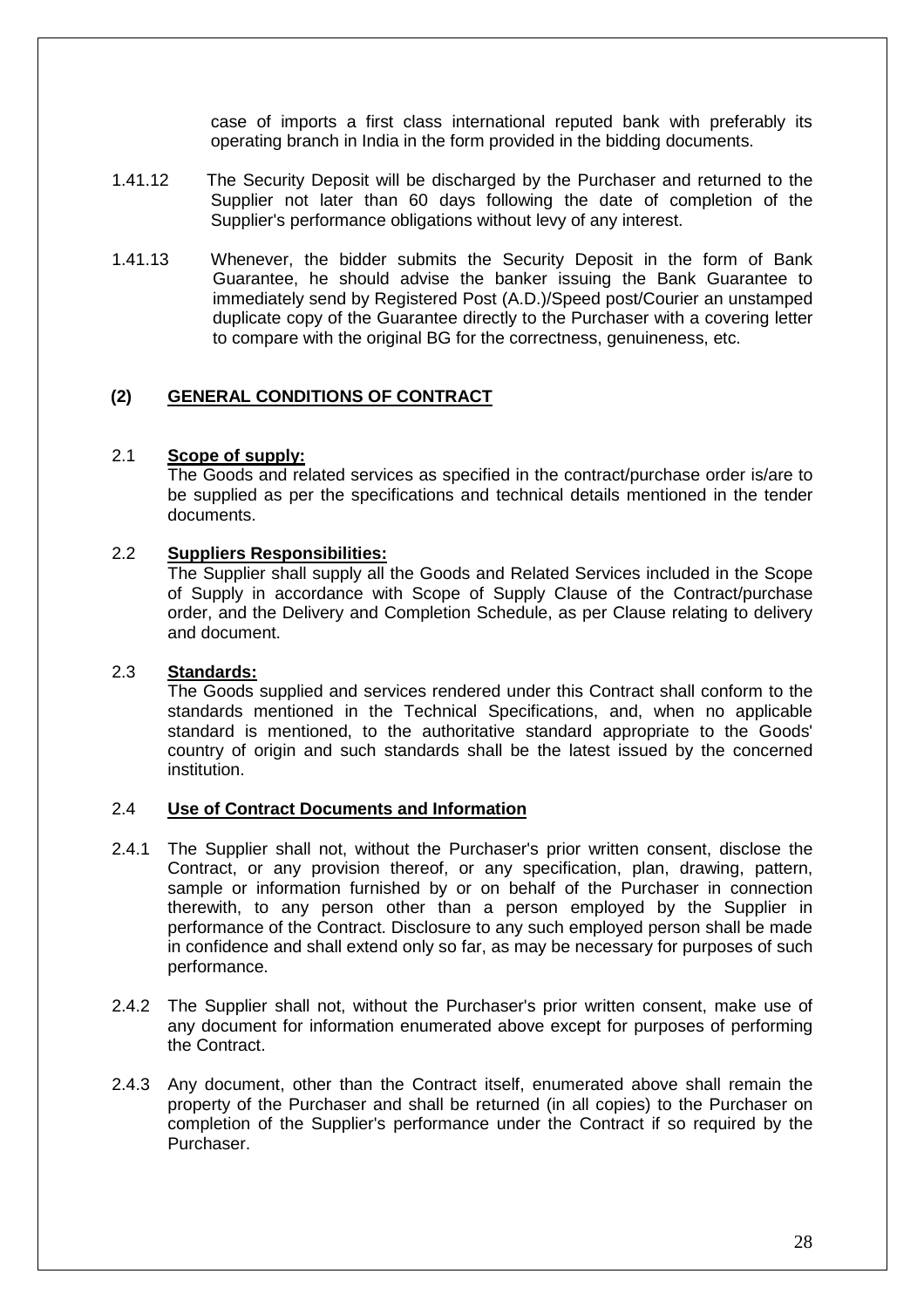# 2.5 **Patent Indemnity**

- 2.5.1 The Supplier shall, subject to the Purchasers compliance with Clause 2.5.2 mentioned herein below, indemnify and hold harmless the Purchaser and its employees and officers from and against any and all suits, actions or administrative proceedings, claims, demands, losses, damages, costs, and expenses of any nature, including attorneys fees and expenses, which the Purchaser may suffer as a result of any infringement or alleged infringement of any patent, utility model, registered design, trademark, copyright, or other intellectual property right registered or otherwise existing at the date of the Contract by reason of:
	- (a) the installation of the Goods by the Supplier or the use of the Goods in India; and
	- (b) the sale in any country of the products produced by the Goods.
- 2.5.2 If any proceedings are brought or any claim is made against the Purchaser, the Purchaser shall promptly give the Supplier a notice thereof and the Supplier may at its own expense and in the Purchasers name conduct such proceedings or claim and any negotiations for the settlement of any such proceedings or claims.

# 2.6 **Security Deposit:**

 The Contractor shall execute a Bank Guarantee from SBI/nationalized banks or any one of the scheduled banks mentioned in the bracket (Axis Bank, HDFC Bank, ICICI Bank and IDBI Bank) valid till final acceptance of the goods for 10% of contract value towards Security Deposit for faithful execution of the contract. This Bank Guarantee shall be furnished within 21 days from the date of LOI/Purchase order.

## 2.7 **Terms of Payment:**

- 2.7.1 10% advance against submission of Bank Guarantee for an equivalent amount valid till delivery of the entire material covered in the contract/purchase order. This payment will be made only after signing the contract/Purchase order and submission of Security Deposit.
- 2.7.2 10% advance against submission of Drawings, R&D & Q/A plan for CS CISS and on submission of Bank Guarantee for an equivalent amount, valid till delivery of the entire material and on receipt of proforma invoice.
- 2.7.3 10% on completion of R&D on a 10 m length pre prototype CICC and on submission of Bank Guarantee for an equivalent amount, valid till delivery of the entire material and on receipt of proforma invoice
- 2.7.4 20% after submission and acceptance of Prototype of long length CICC (100 m) against submission of Bank Guarantee for an equivalent amount, valid till delivery of entire material and on receipt of proforma invoice.
- 2.7.4 50% against delivery of final CICC at IPR site, its verification by IPR representative and on receipt of final invoice.

#### 2.7.5 **Advance payments other than mentioned above will be loaded with interest @ 12% p.a. up to the delivery period quoted for the purpose of comparison of price amongst the bidders.**

2.7.6 Wherever, advance payment is involved, it will be paid only against submission of Bank Guarantee from SBI/nationalized banks or any one of the scheduled banks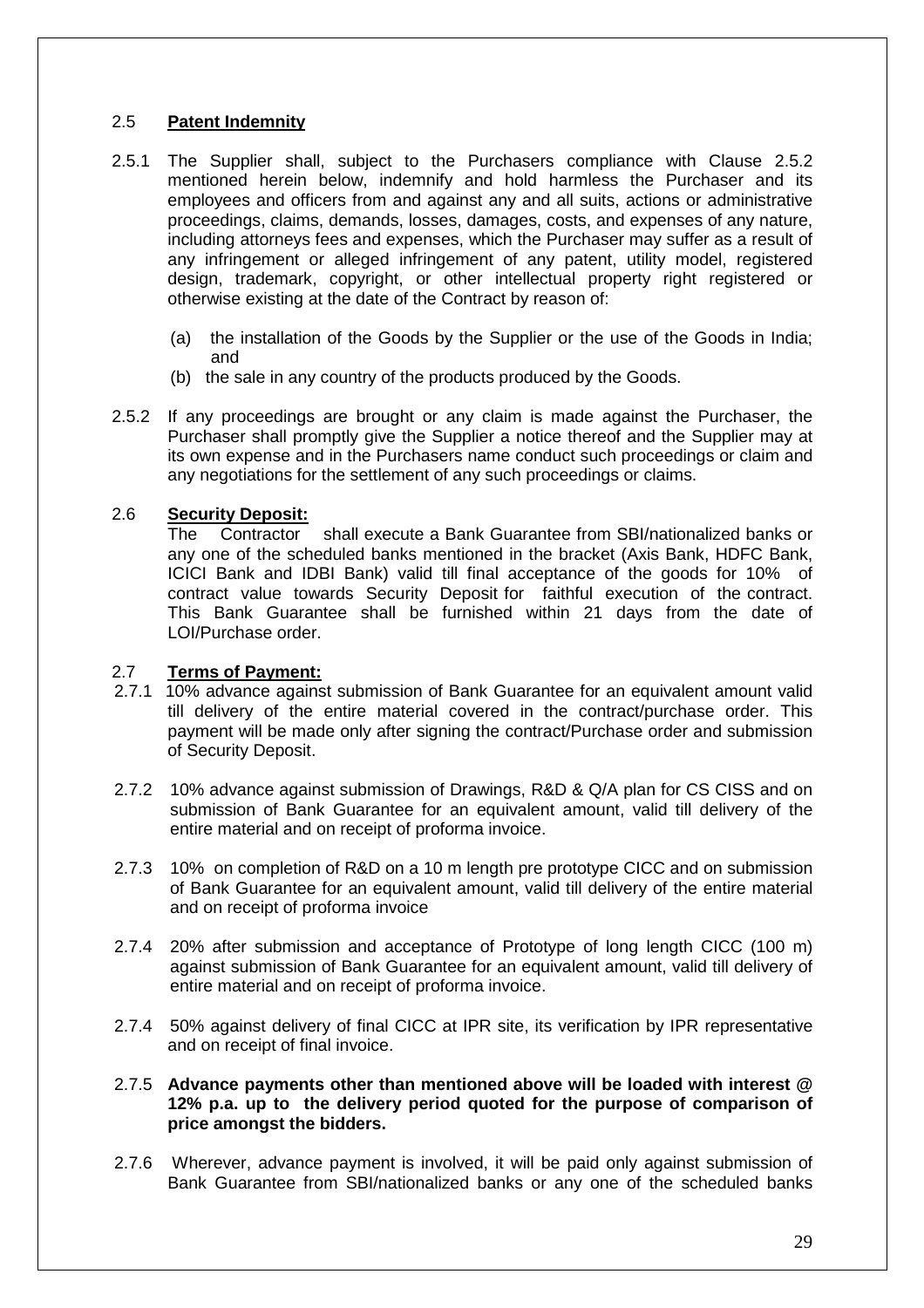mentioned in the bracket (Axis Bank, HDFC Bank, ICICI Bank and IDBI Bank). Bank Guarantees should be furnished as per IPR format.

- 2.7.7 **Bank Charges:** All bank charges to be borne by the Contractor/Supplier.
- 2.7.8 No correspondence will be entertained within 30 days from the date of receipt of material and bills, whichever is later.

# **2.8 Delivery:**

.

Delivery of the material to be completed within 10 months from the date of Letter of Intent.

# 2.8.1. **Extension of delivery period:**

- 2.8.1.1 Delivery of the Goods and performance of the services shall be made by the supplier in accordance with the time schedule specified by the purchaser
- 2.8.1.2 If at any time during performance of the contract, the supplier or its sub-contractor(s) should encounter conditions impeding timely delivery of the goods and performance of services, the Supplier shall promptly notify the Purchaser in writing of the fact of the delay, its likely duration and its cause(s). As soon as practicable after receipt of Supplier's notice, Purchaser shall evaluate the situation and may, at its discretion, extend the Suppliers time for performance with or without penalty, in which case the extension shall be ratified by the parties by amendment of the Contract.
- 2.8.1.3 If the completion of supply of Stores/Goods is delayed due to reasons of Force Majeure such as acts of God, acts of public enemy, acts of Government, fires floods, epidemics, quarantine, restrictions, strikes and freight embargoes, the Contractor shall give notice within 5 days to the purchaser in writing of his claim for an extension of time. The purchaser on receipt of such notice after verification, if necessary, may agree to extend the Contract delivery date as may be reasonable but without prejudice to other terms and conditions of the contract.

## **2.8.2 Delay in completion/Liquidated Damages:**

- 2.8.2.1 If the contractor fails to deliver the Stores/Goods within the time specified in the Contract or any extension thereof, the purchaser shall recover from the Contractor as liquidated damages sum of half percent (0.5 percent) of the total Contract price (Basic price) for each calendar week of delay. The total liquidated damages shall not exceed five percent (5 %) of the contract price. Stores/Goods will be deemed to have been delivered only when all its component parts are also delivered If certain components are not delivered in time, the Stores/Goods will be considered as delayed until such time as the missing parts are delivered.
- 2.8.2.2 Where the Contract entered into is a composite one with supply cum erection and installation/commissioning activities and the completion of erection and installation/commissioning is delayed irrespective of the fact that whether supply of material has been made within the original delivery period, the contract is to be considered as a whole and Liquidated Damages will be recovered on the total contract value.

# 2.8.3 **Recovery of Sums Due:**

2.8.3.1 Wherever any claim for the payment of Liquidated Damages or loss suffered by the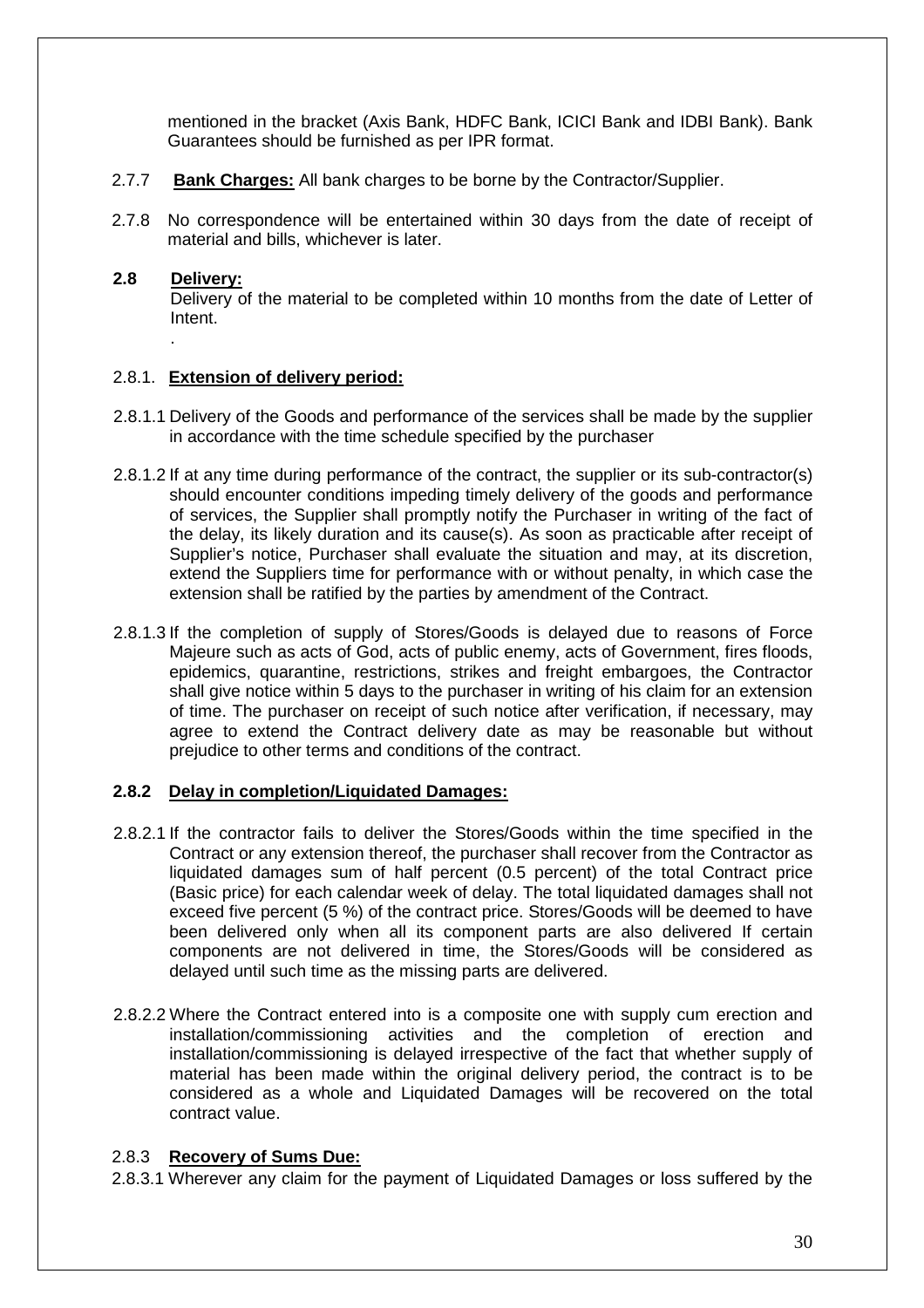Purchaser arises in terms of money out of the contract against the Contractor, the Purchaser shall be entitled to recover such sums from any due payment under the Contract. In the event of this amount being insufficient, then the amount of damages or loss shall be recoverable from the payment that may become due to the contractor from this Contract or any other Contract with the Purchaser. Should this sum be not sufficient to cover the amount of damages or loss that may be recoverable, the Contractor shall pay to the Purchaser on demand, amount due. Similarly if the Purchaser had made any claim against the contractor under this contract or any other contract with the Purchaser, the payment of all sums payable under the Contract to the Contractor shall be withheld to the extent of claims due according to the Purchaser till such claims of the Purchaser are finally paid by the Contractor, pending which the same will be adjusted. Notwithstanding the provision for recovery through adjustment the Purchaser shall be free to recover his claims from the contractor as per the terms of this contract.

2.8.3.2 All demurrage, wharf age and allied expenses incurred by the Purchaser, if any, due to delayed clearance of Stores in view of non receipt, incomplete or delayed receipt of documents by the Purchaser, shall be recovered from the payment due to the Contractor.

## **2.9 BAR/PERT Chart:**

To be provided as per the requirement of Purchaser.

#### **2.10 Subcontracts:**

The Contractor shall not subcontract, awarded under this Contract/purchase order if not already specified in the tender document.

#### **2.11 Assignment:**

The Contractor shall not assign, in whole or in part, its obligations to perform under the Contract, except with the Purchaser's prior written consent.

## 2.12 **Termination for Default**

- 2.12.1 The Purchaser may upon written notice of default to Contractor terminate the contract in whole or in part in circumstances detailed hereunder:
	- (a) If in the judgment of the Purchaser the Contractor fails to make delivery of Stores/Goods within the time specified in the Contract Agreement or within the period for which extension has been granted by the Purchaser to the Contractor.
	- (b) If in the judgment of the Purchaser the Contractor fails to comply with any of the other provisions of this contract.
- 2.12.1 In the event the Purchaser terminates the contract in whole or in part as provided in clause No.2.12.1 hereinabove, the Purchaser terminates the right to Purchase upon such terms and in such a manner as he may deem appropriate stores similar to that terminated and the Contractor shall be liable to the Purchaser for any additional costs for such similar stores and / or for liquidated damages for delay as defined in clause No.2.8.2 above until such reasonable time as may be required for the final supply of stores.
- 2.12.2 If the contract is terminated as provided in clause No.2.12.1, the Purchaser in addition to any other rights provided in the Article, may require the Contractor to transfer title and deliver to the Purchaser under any of the following cases in the manner and as directed by the Purchaser.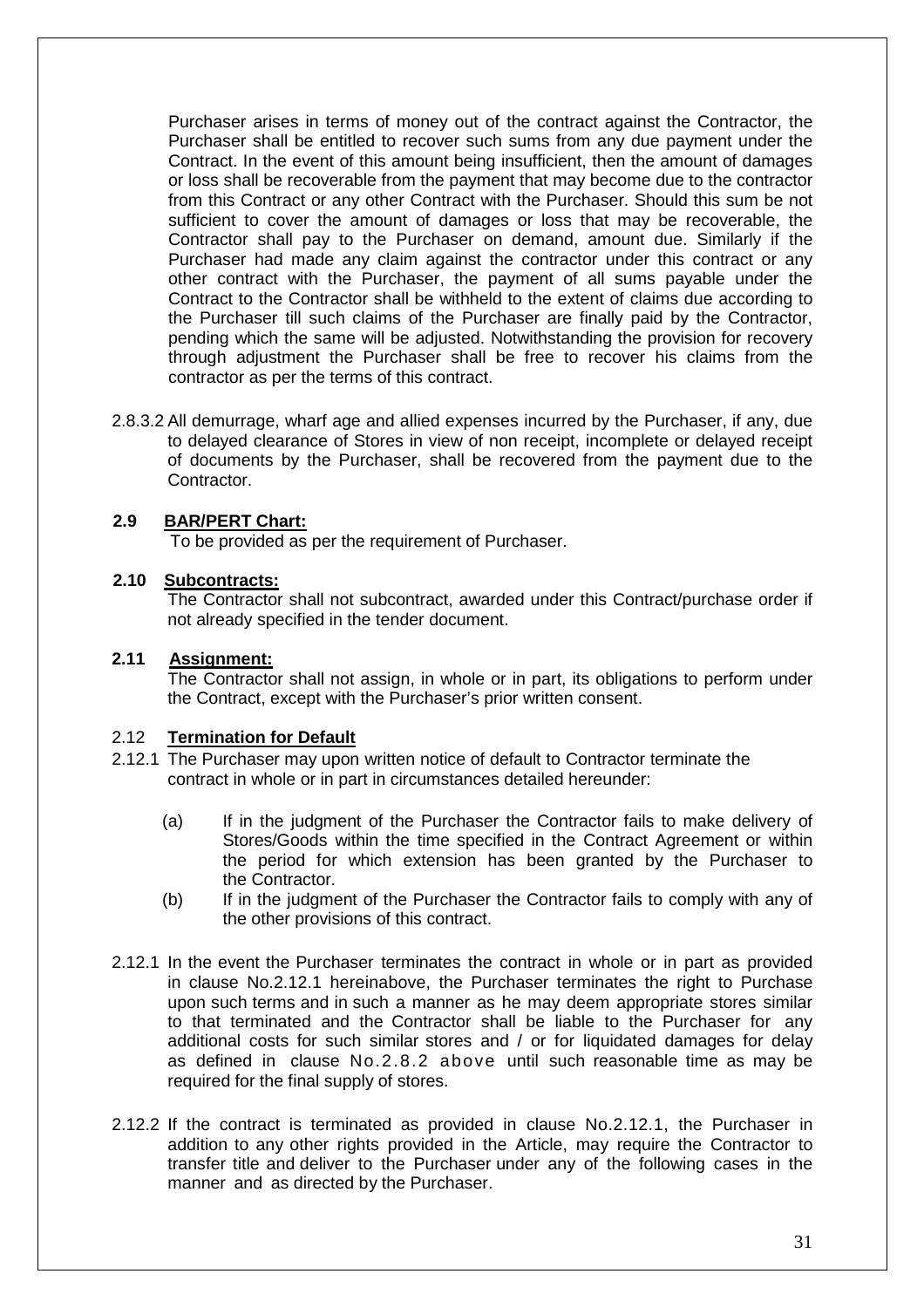- (a) Any completed Stores
- (b) Such partially completed Stores, drawing information and contract rights there in after called manufacturing material as the Contractor has specifically produced or acquired for the performance of the contract as terminated. The Purchaser shall pay to the Contractor the Contract price for completed Stores delivered to and accepted by the Purchaser and for manufacturing materials delivered and accepted.
- 2.12.4 In the event the Purchaser does not terminate the Contract as provided in Clause No. 2.12.1 the Contractor shall continue the performance of the Contract in which case he shall be liable to the purchaser for liquidated damages for delay as set out in Clause 2.8.2 until the Stores are accepted.

## 2.13 **Termination for Insolvency:**

The Purchaser may at any time terminate the contract by giving written notice to the Supplier, if the Supplier becomes bankrupt or otherwise insolvent. In this event, termination will be without compensation to the Supplier, provided that such termination will not prejudice or affect any right of action or remedy, which has accrued or will accrue thereafter to the Purchaser.

# 2.14 **Termination for Convenience:**

- 2.14.1 The Purchaser, by written notice sent to the Supplier, may terminate the Contract, in whole or in part, at any time. The notice for termination shall specify that termination is for the Purchaser's convenience, the extent to which performance of the Supplier under the contract is terminated, and the date upon which such termination becomes effective.
- 2.14.2 IPR shall have the right to accept or to cancel the remainder and pay to the Supplier an agreed amount for partially completed Goods and for materials and parts previously procured by the Supplier.

## 2.15 **Replacement:**

If the Stores/Goods or any portion thereof is damaged or lost during transit, the purchaser shall give notice to the Contractor setting forth particulars of such stores damaged or lost during transit. The replacement of such Stores shall be effected by the Contractor within a reasonable time to avoid unnecessary delay in the intended usage of the stores.

## **2.16 Rejection:**

In the event that any of the Stores/Goods supplied by the Contractor is found defective in material or workmanship otherwise not in conformity with the requirements of the Contract specification, the purchaser shall either reject the Stores/Goods or request the Contractor, in writing to rectify the same. The Contractor, on receipt of such notification shall either rectify or replace the defective Stores/Goods free of cost to the Purchaser.

If the Contractor fails to do so, the purchaser may at his option either:

- (a) replace or rectify such defective Stores/Goods and recover the extra cost so involved from the Contractor or
- (b) terminate the Contract for default as provided under Clause No.2.12 and its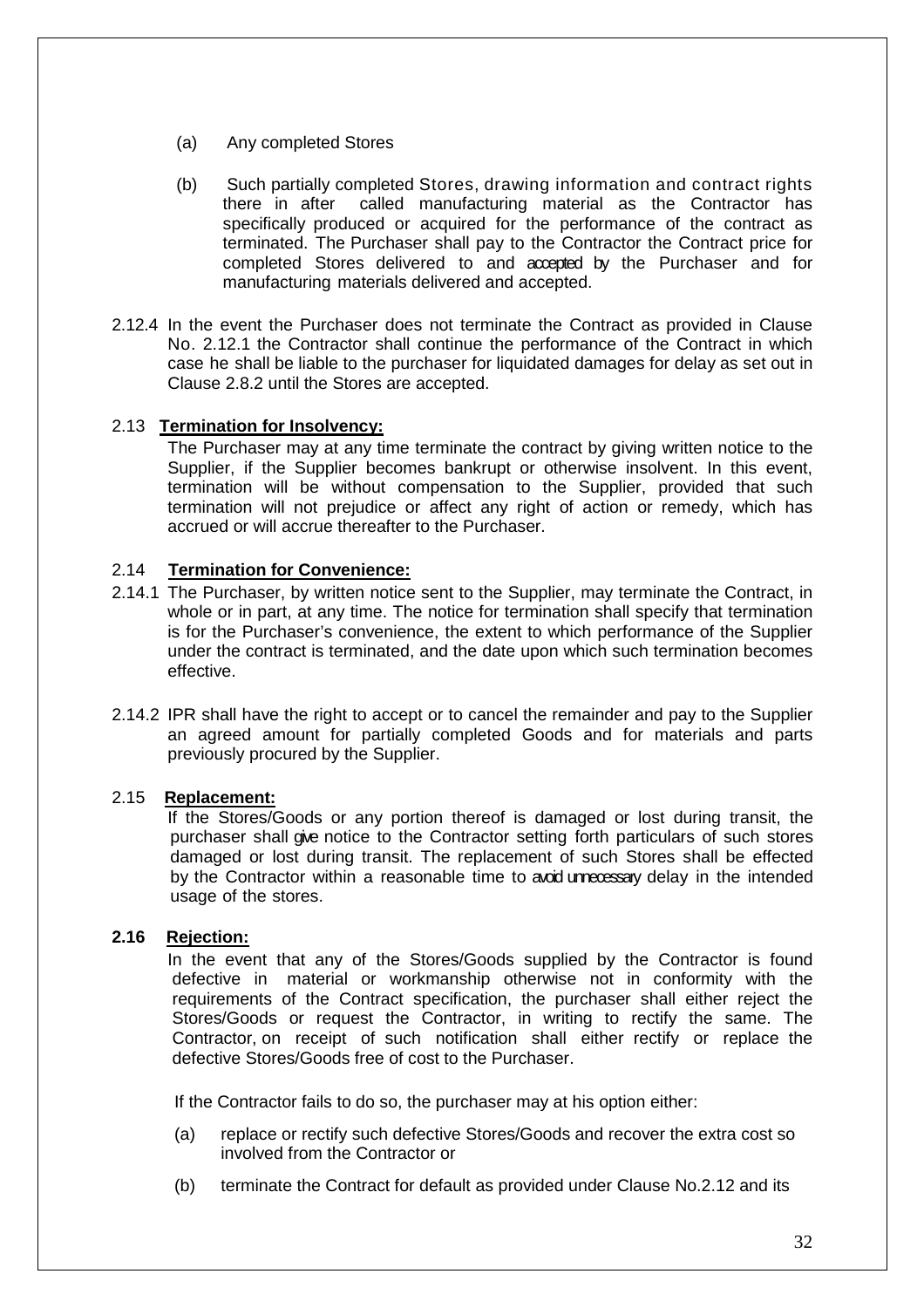sub-clauses above

**(c)** acquire the defective Stores/Goods at a reduced price considered equitable under the circumstances. The provision of this article shall not prejudice the purchaser's rights under Clause No. 2.17**.** 

# **2.17 Guarantee/Warranty & Replacement:**

- (a) The Contractor shall guarantee the stores/goods supplied shall comply fully with the specifications laid down, for material, workmanship and performance.
- (b) The Stores/material/goods/equipment offered by the bidder should be guaranteed for a minimum period of twelve months from the date of acceptance, against defective materials, design, workmanship, operation or manufacture. If any defects are discovered therein or any defects therein are found to have developed under proper use arising from faulty materials, design or workmanship, contractor shall remedy such defects at his own cost provided he is called upon to do so within a period of 12 months from the date of acceptance thereof.
- (c) Should Contractor fails to rectify, the purchaser shall have the right to reject or repair or replace at the cost of the Contractor the whole or any portion of the defective Stores.
- (d) The decision of the purchaser, notwithstanding any prior approval or acceptance or inspection thereof on behalf of the Purchaser, as to whether or not the Stores supplied by the Contractor are defective or any defect has developed within the said period of twelve months after the acceptance of the stores or as to whether the nature of the defects requires renewal or replacement, shall be final, conclusive and binding on the Contractor.
- (e) To fulfill guarantee/warranty conditions outlined in Clause 2.17 (a) to (c) above, the Contractor shall furnish a Bank Guarantee as per IPR format from a nationalized/scheduled Bank for an amount equivalent to 10% of the value of the Contract. The Bank Guarantee shall be valid through out the guarantee/warranty period. On the performance and completion of the Contract in all respects, the Bank Guarantee will be returned to the Contractor without any interest.
- (f) All the replacement Stores/Goods shall also be guaranteed for a period of 12 months from the date of arrival of Stores/Goods at Purchaser's site.

## **2.18 Contractor's Liability for Defective Stores:**

2.18.1 The Purchaser may accept the Stores, if it is complete in all respects or alternatively accept the same on such terms as may be considered appropriate. If the Stores, after the acceptance thereof is discovered to have defects, latent or otherwise, notwithstanding that such defects could have been discovered at the time of inspection, or any defects therein are found to have developed during the Guarantee Period while under proper use of subsequently it is found that Stores failed to fulfill the requirements or Particulars of the Contract or developed defects after erection / put into use within a period of 12 (twelve) months from the date of acceptance, the Purchaser shall be entitled to give a notice to the Contractor within 12 months from the date of acceptance of stores setting forth details of such defects or failure and Contractor shall forthwith make the defective Stores good or alter the same to make it comply with the requirements of the Contract at his own cost. Further, if in the opinion of the Purchaser, defects are of such a nature that the same cannot be made good or repaired without impairing the efficiency or workability of the Stores or if in the opinion of the Purchaser, such opinion being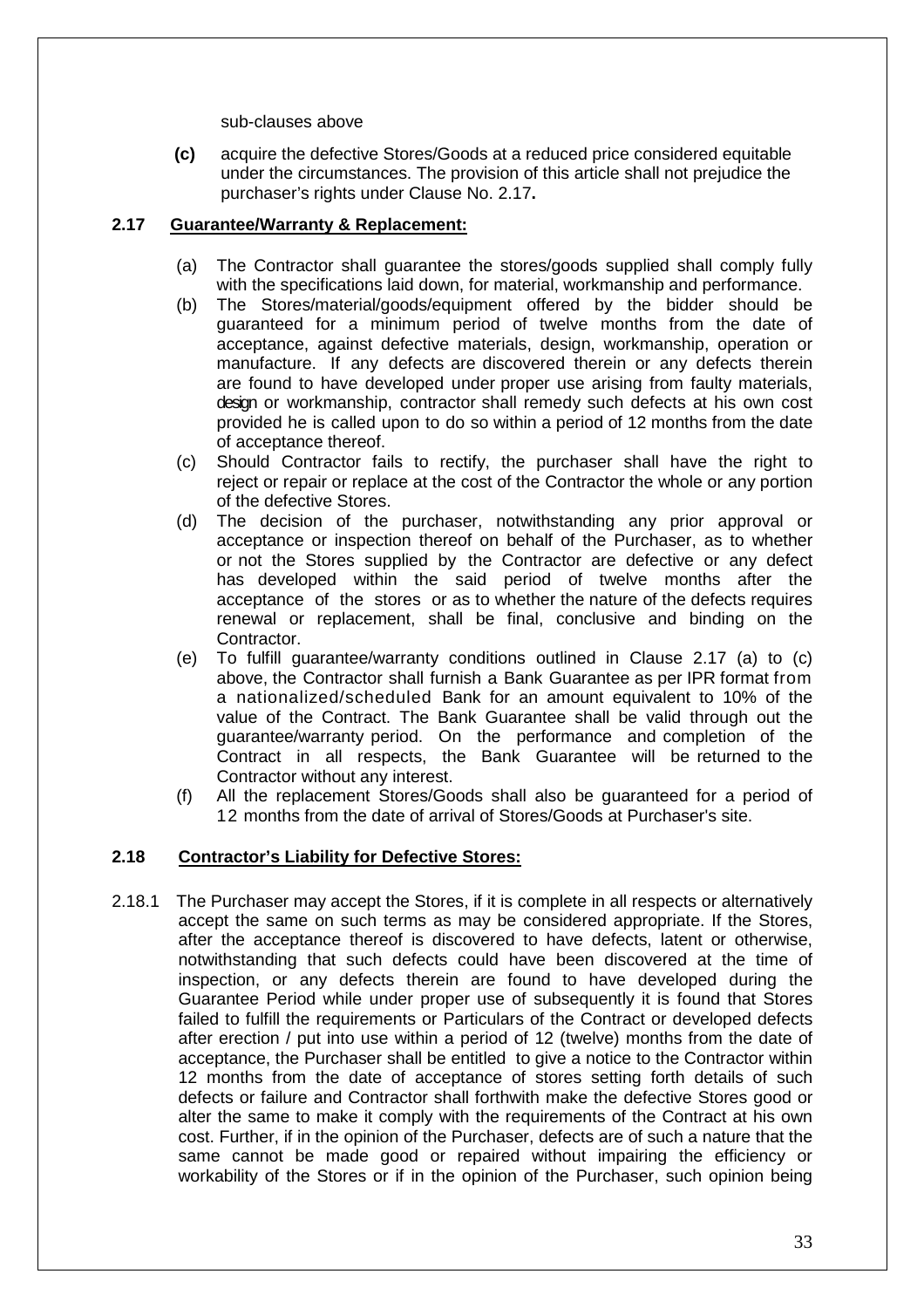final, the Stores cannot be repaired or altered to make it comply with the requirements of the Contract, the Contractor shall remove and replace the same with a Stores confirming in all respects to the stipulated specifications at the Contractor's own cost. If the Contractor fails to make the desired repairs/ replacement within reasonable time then such repairs/replacement at the cost of the Contractor shall be carried out by the Purchaser, with Stores of the same Particulars or when the stores conforming to the stipulated particulars are not in opinion of the Purchaser readily procurable, such opinion being final, then the nearest available substitute thereof.

- 2.18.2 Should the Contractor fails to comply within a reasonable time of issue of notice, the Purchaser may reject at the cost of the Contractor, the whole or any part of the Stores as the case may be, which is defective or fails to fulfill the requirements of the Contract and make the desired repairs/replacement as stipulated above.
- 2.18.3 In the event of such rejection the Purchaser shall be entitled to use the Stores in a reasonable and proper manner for such time as sufficient to enable the Purchaser to obtain replacement, as hereinbefore provided.
- 2.19 The Contractor/Supplier shall at all times indemnify the purchaser against all claims which may be made in respect of the stores/material/goods/equipment for infringement of any right protected by Patent Registration of design or Trade Mark and shall take all risk of accidents or damage, which may cause failure of supply from whatever cause arising and the entire responsibility for sufficiency of all means used by him for the fulfillment of the contract.

#### 2.20 **Cancellation/Termination of Contract for default**

The Purchaser may, without prejudice to any other remedy for breach of contract, by written notice of default sent to the supplier, terminate the contract whole or in part:

- (a) if the supplier fails to deliver any or all of the stores within the time period(s) specified in the contract, or any extension thereof granted by the Purchaser; or
- (b) if the supplier fails to perform any other obligation under the contract within the period specified in the contract or any extension thereof granted by the Purchaser.

In the event the Purchaser terminates the contract in whole or in part; the Purchaser may take recourse to anyone or more of the following actions. The termination will not relieve the Contractor from submitting the Performance Bank Guarantee for the portion not terminated.

- (a) the Security Deposit is to be forfeited
- (b) the Purchaser may procure, upon such terms and in such manner as it deems appropriate, stores similar to those undelivered, and the supplier shall be liable for all available actions against it in terms of the contract.
- (c) However, the supplier shall continue to perform the contract to the extent not terminated.
- (d) Recovery of Liquidated Damages as per the Contract.

#### 2.21 **Amendments:**

 Any amendment to the Contract which may be necessary will be a result of a mutual agreement between the Parties. It will be established within a reasonable time in the form of an amendment to the Contract, to be signed by both the Parties.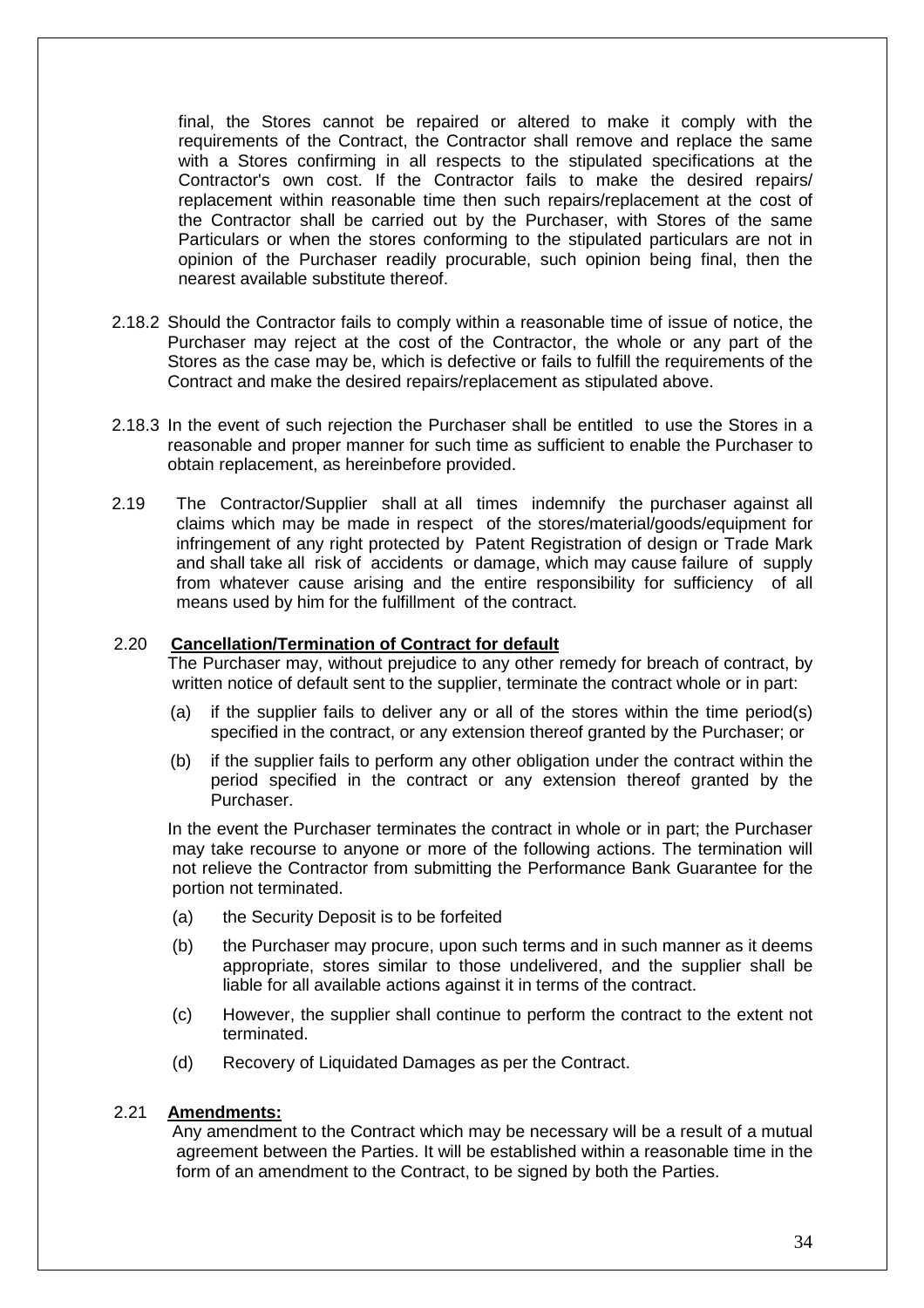# 2.22 **Force Majeure:**

Force Majeure is herein defined as any cause which is beyond the control of the Contractor or the Purchaser, as the case may be which they could not foreseen or with a reasonable amount of diligence could not have foreseen and which substantially affects the performance of the Contract, such as:-

- (i) Natural Phenomena, including but not limited to floods, droughts, earthquakes, and epidemics.
- (ii) Acts of any Government, domestic or foreign including but not limited to wardeclared or undeclared, priorities, quarantines, embargoes.
- (iii) Other Phenomena including but not limited to hostilities riots, civil commotion and declared lock-out in Contractor's works.
- (iv) Provided that Parties shall not be liable for delays in performing its obligations resulting from any Force Majeure causes as referred to/or defined above. The date of completion will subject to hereinafter provided, be extended by reasonable time even though such cause may occur after contractors performance of his obligations has been delayed for other cause. However, the Contractor is not entitled to increase in statutory levies that have come into force during the extended delivery period.

#### 2.23 **Exercising the Rights and Powers of the Purchaser:**

All the rights, discretion and powers of the Purchaser under the Contract shall be exercised by the Purchaser through written communications which shall be given by the Director or other officers authorized by him for and on behalf of the Purchaser.

2.24 **Jurisdiction:** The contract/Purchase order shall be governed by the Laws of India for the time being in force. The Courts of Ahmedabad only shall have jurisdiction to deal with and decide any legal or dispute arising out of this contract.

## 2.25 **Settlement of disputes:**

- 2.25.1 The Purchaser and the Contractor shall make every effort to resolve amicably by direct informal negotiation any disagreement or dispute arising between them under or in connection with the Contract.
- 2.25.2 If the parties have failed to resolve their dispute or different by such mutual consultation, then either the Purchaser or the Supplier may give notice to the other party of its intention to commence arbitration, as hereinafter provided, as to the matter in dispute, and no arbitration in respect of this matter may be commenced unless such notice is given. Any dispute or difference in respect of which a notice of intention to commence arbitration has been given in accordance with this Clause shall be finally settled by arbitration. Arbitration may be commenced prior to or after delivery of the Goods under the Contract.
- 2.25.3 The dispute settlement mechanism/arbitration proceedings shall be concluded as under:

In case of Dispute or difference arising between the Purchaser and a domestic supplier relating to any matter arising out of or connected with this agreement, such disputes or difference shall be settled in accordance with the Indian Arbitration & Conciliation Act, 1996, the rules there under and any statutory modifications or re-enactments thereof shall apply to the arbitration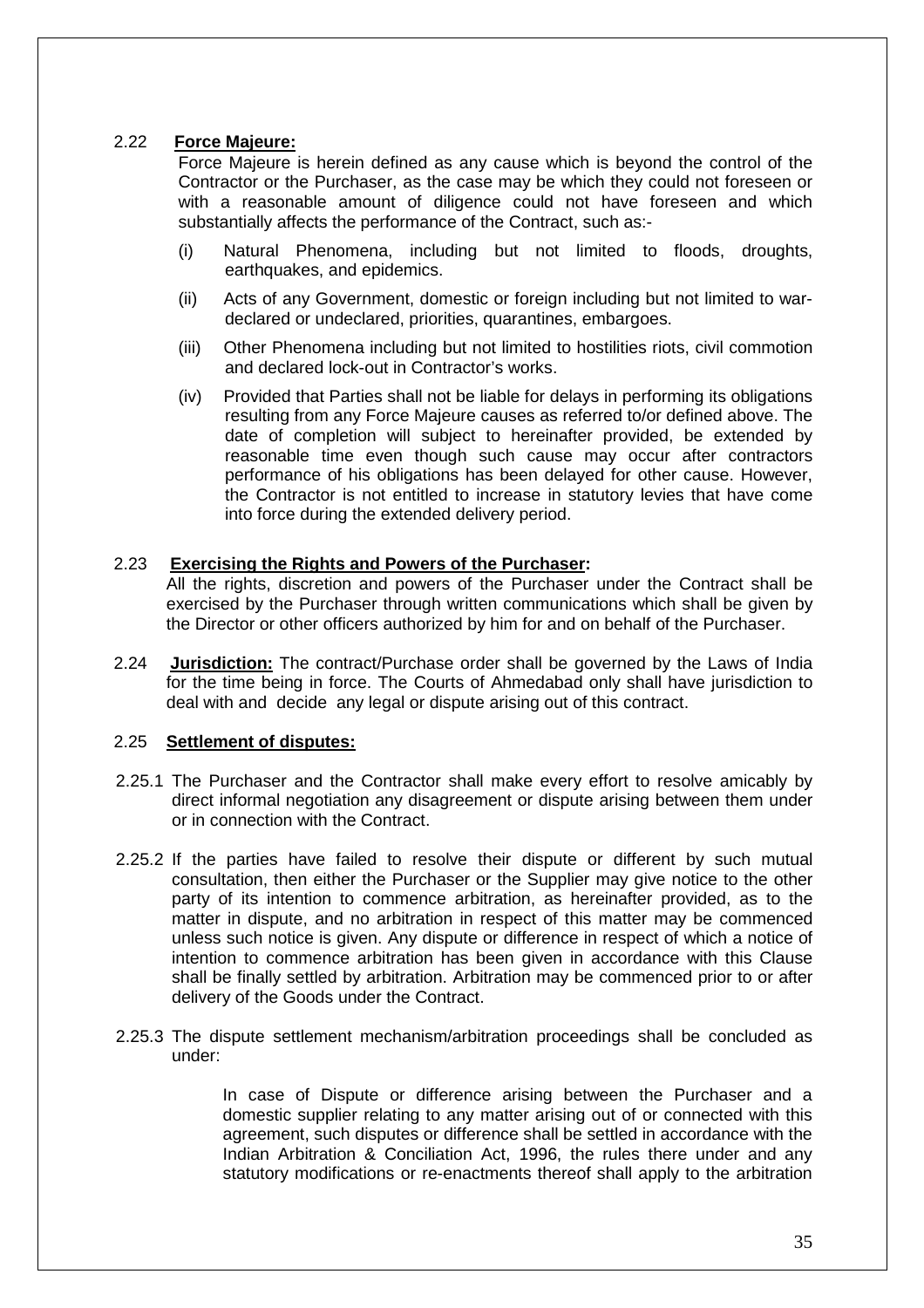proceedings. The dispute shall be referred to the Arbitrators one each nominated by the Purchaser and Contractor from their respective organizations. In case the said Arbitrators are not able to settle the dispute by themselves, the matter shall be referred to the Arbitrator mutually nominated by the Purchaser and the Contractor and whose decision will be final and binding on both the parties.

- 2.25.4 The venue of the arbitration shall be the place from where the purchase order or contract is issued.
- 2.25.5 Notwithstanding any reference to arbitration herein, the parties shall continue to perform their respective obligations under the Contract unless they otherwise agree; and the Purchaser shall pay the Supplier any due to the Supplier.
- 2.26 **Permits and Licenses:** The Contractor shall secure and pay for all permits and licence which he may require to comply with in respect of all laws, ordinances and regulations of the Government or Public Authorities in connection with the performance of his obligations under the Contract. The successful contractor shall be responsible for all damages and shall indemnify and save the Purchaser harmless from and against all claims for damages and liability which may arise due to his failure to comply with what is stated above.
- 2.27 **Training:** The successful tenderer shall, if required by the Purchaser, provide facilities for the practical training of Purchaser's engineering or technical personnel for their active association on the manufacturing process throughout the manufacturing period of the Contract/stores, number of such personnel to be mutually agreed upon. If demanded by the Purchaser, such training shall be conducted at Purchaser's site by the Contractor free of charge. The duration of training shall be mutually decided upon by the Purchaser and the Contractor.
- 2.28 **Operation/Instruction Manual:** Where operation/instruction manual is essential to enable the Purchaser to put the Stores to proper use, the Contractor shall furnish such operation/instruction manual along with the Stores in duplicate or the quantity required by the Purchaser.
- 2.29 **Test Certificate:** Wherever required, test certificates should be sent along with the despatch documents.
- 2.30 **Indemnity:** The Contractor shall warrant and be deemed to have warranted that all stores supplied against this contract are free and clean of infringement of any Patent, copy right or trade mark and shall at all times indemnify the Purchaser against all claims which may be made in respect of the stores for infringement of any right protected by patent. Registration of design or Trade Mark and shall all risk of accidents of damage which may cause a failure of the supply from whatever cause arising and the entire responsibility for the sufficiency of all the means used by him for the fulfilment of the contract.
- 2.31 **Counter terms and conditions of Suppliers:** Where counter terms and conditions printed or cyclostyled conditions have been offered by the supplier, the same shall not be deemed to have been accepted by the Purchaser unless specific written acceptance thereof is obtained.

# 2.32 **Erection of plant & Machinery:**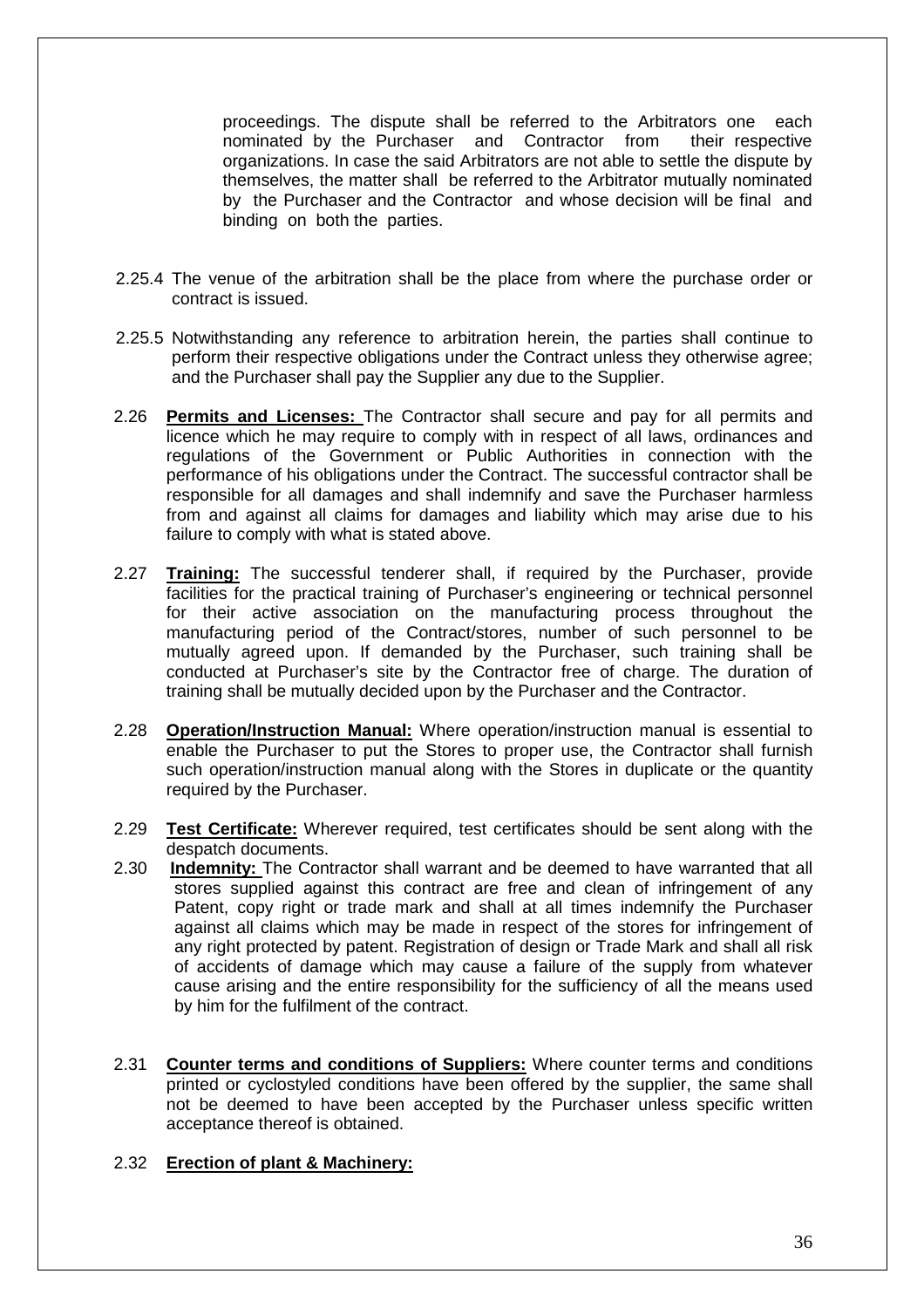- 2.32.1 Tenderers must clearly and separately furnish in their offers the terms of supervision of erection and commissioning particularly in respect of plant/machinery/equipment.
- 2.32.2 Whether erection of a plant or machinery is the responsibility of the contractor as per the terms of the contract and in case the contractor fails to carry out the erection as and when called upon to do so within the period specified by the purchaser, the purchaser shall have the right to get the erection done through any source of his choice. In such an event, the contractor shall be liable to bear any additional expenditure that the purchaser is liable to incur towards erection. The contractor shall, however, not be entitled to any gain due to such an action by the Purchaser.
- 2.32.3 In respect of Contractors involving installation and commissioning by the overseas supplier where identifiably charges for the same has been quoted by the tenderer, he shall bear the income tax liability as per the rates prevailing at the time of undertaking the job in accordance with the income tax act in force in India, which at present is 20% on the installation and commissioning charges.
- 2.32.4 In all cases where contracts provide for supervision of erection and commissioning or for test at the Purchaser's premises the Purchaser except where otherwise specified, shall provide free of charge, such labour, Materials, fuels, stores, apparatus and instruments as may be required from time to time and as may reasonably be demanded by the contractor to carryout efficiently such supervision of erection and commissioning and for the requisite test. In case of contracts requiring electricity for the completion of erection and commissioning and testing at site, such electricity shall be supplied free to the Contractor.

## 2.33 **Free Issue Material (FIM) (If specified in the tender documents):**

- 2.33.1 Wherever contracts envisage supply of Free Issue Material (FIM) by the Purchaser to the contractor, such Free Issue Material shall be safeguarded by an insurance policy to be provided by the Contractor at his own cost for the full value of such materials and the insurance policy shall cover, the following risks specifically and shall be valid for six months beyond the contractual delivery date.
	- o **Risk to be covered:** Any loss or damage to the Purchaser's material due to fire, theft, riot, burglary, strike, civil commotion, terrorist act, natural calamities etc. and any loss or damage arising out of any other causes such as other materials falling on purchaser's materials.
	- o **Insured by:** (Name of the Contractor)
	- o **Beneficiary:** Institute for Plasma Research, Near Indira Bridge, Bhat, Gandhinagar-382428.
	- o **Amount for which insurance policy to be furnished: Rs. 3.56 Crore**

Free Issue Material (FIM) will be issued to the Contractor only after receipt of the Insurance Policy from the Contractor. The contractor shall arrange collection of the FIM from the Purchaser's premises and safe transportation of the same to his premises at his risk and cost.

Notwithstanding the insurance cover taken out by the Contractor as above, the contractor shall indemnify the purchaser and keep the Purchaser indemnified to the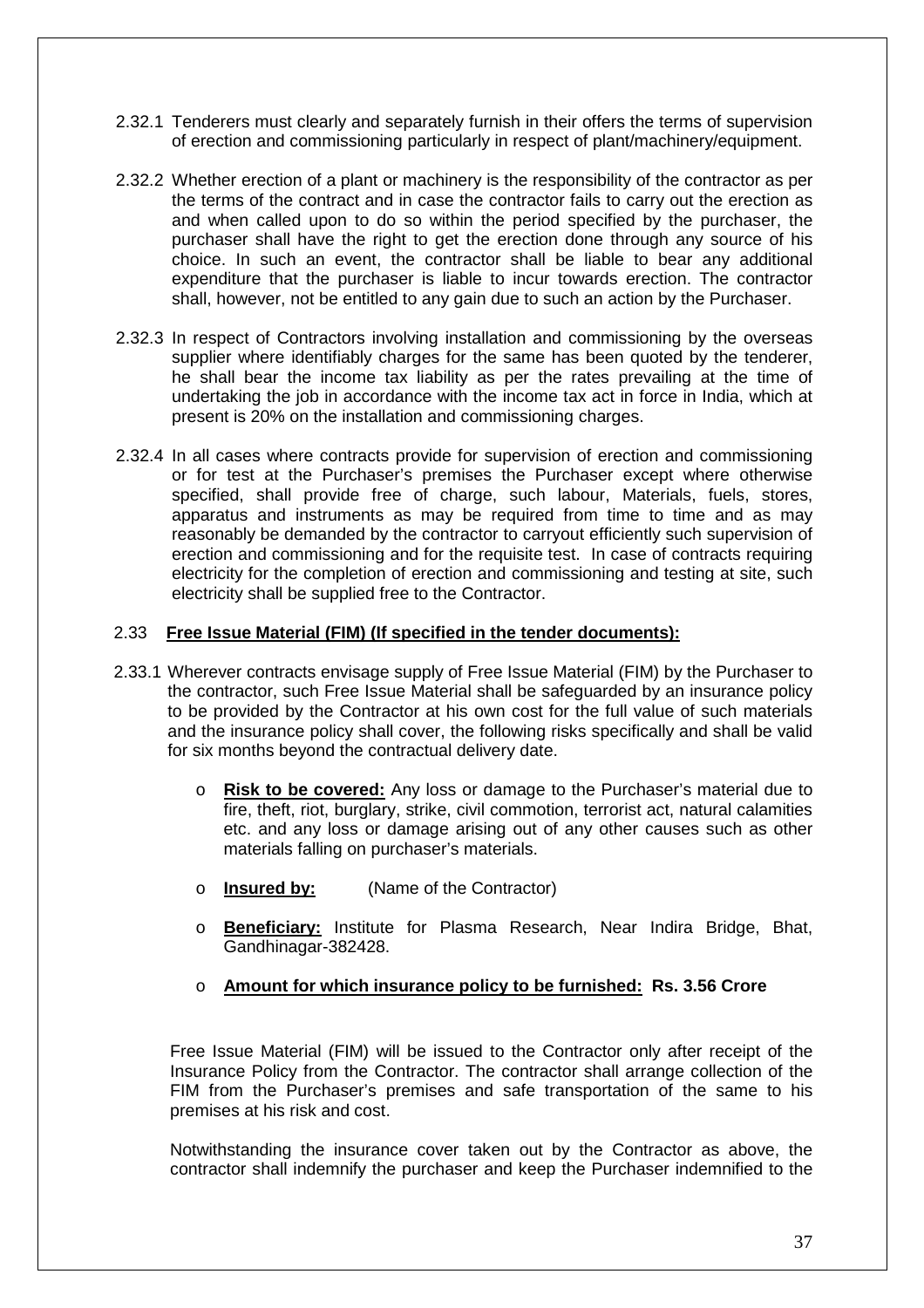extent of the value of free issue materials t be issued till such time the entire contract is executed and proper account for the FIM is rendered and the left over/surplus and scrap items are returned to the Purchaser. The contractor shall not utilize the Purchaser's free issue materials for any job other than the one contracted out in this case and also not indulge in any act, commission or negligence which will cause/result in any loss/damage to the Purchaser and in which case, the Contractor shall be liable to the Purchaser to pay compensation to the full extent of damage/loss. The Contractor shall be responsible for the safety of the free issue materials after these are received by them and all through the period during which the materials remain in their possession/control/custody. The free issue materials on receipt at the Contractor's works shall be inspected by them for ensuring safe and correct receipt of the material. The Contractor shall report the discrepancies, if any, to the Purchaser within 5 days from the date of receipt of the material. The Contractor shall take all necessary precautions against any loss, deterioration, damage or destruction of the FIM from whatever cause arising whilst the said materials remain in their possession/custody or control. The FIM shall be inspected periodically at regular intervals by the Purchaser for ensuring safe preservation and storage. The contractor shall also not mix up the FIM with any other goods and shall render true and proper account of the materials actually used and return balance remaining unused material on hand and scrap along with final product and if it is not possible within a period of one month from the date of delivery of the final product covered by this purchase order. The Contractor shall also indemnify the Purchaser to compensate the difference in cost between the actual cost of the FIM lost/damaged and the claim settled to the Purchaser by the insurance company. The decision of the Director, Institute for Plasma Research, as to whether the Contractor has caused any loss, destruction, damage or deterioration of the FIM while in his possession, custody or control from whatever cause arising and also on the quantum of damage suffered by the government, shall be final and binding upon the Contractor.

- 2.34 **Governing Language:** The contract shall be written in English language which shall govern its interpretation. All correspondence and other documents pertaining to the Contract, which are exchanged by the parties, shall be written in the English language only.
- 2.35 **Applicable Law:** The Contractor shall be interpreted in accordance with the laws of the Union of India and all disputes shall be subject to place of jurisdiction as specified in the Contract.

#### 2.36 **Taxes and Duties:**

- 2.36.1 For goods manufactured outside India, the Supplier shall be entirely responsible for all taxes, stamp duties, license fees, and other such levies imposed outside India.
- 2.36.2 For goods Manufactured within India, the Supplier shall be entirely responsible for all taxes, duties, license fees, etc., incurred till its final manufacture/production.
- 2.36.3 If any tax exemptions, reductions, allowances or privileges may be available to the Supplier in India, the Purchaser shall make its best efforts to enable the Supplier to benefit from any such tax savings to the maximum allowable extent.
- 2.36.4 All payments due under the contract shall be paid after deduction of statutory levies (at source)(like ESIC, WCT, IT, etc.) wherever applicable.
- 2.36.5 **Excise Duty:** If the supply is within India, this institute is exempted from payment of Excise Duty as per notification No.10/97 Central Excise, dated 1st March, 1997 as amended by notification no. 16/2007 - Central Excise dtd. 1.03.2007.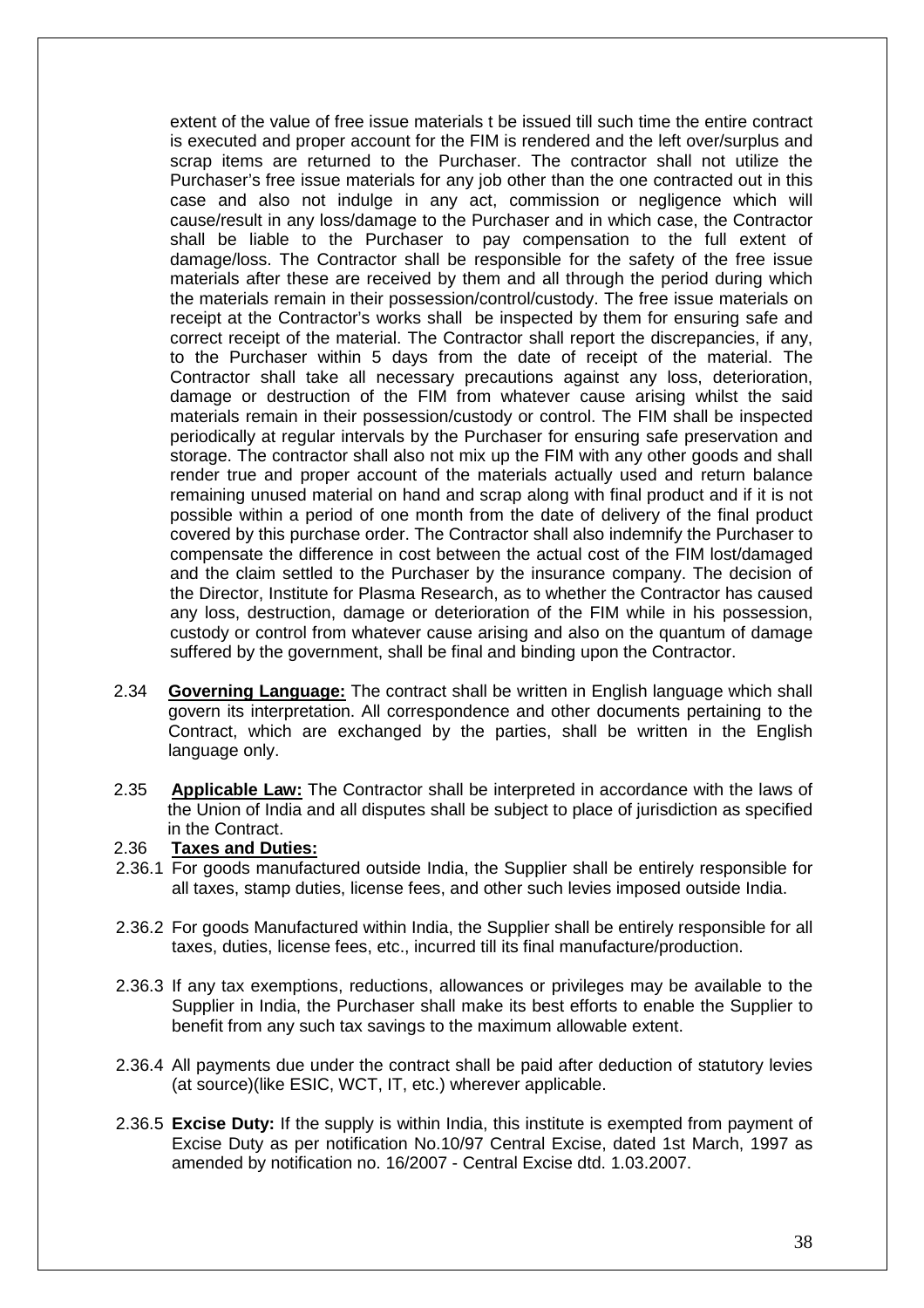- 2.36.6 **Customs Duty:** If the supply is from abroad this institute is permitted to import goods as per notification No.51/97 as amended by notification No.24/007 Customs dated 01.03.2007.
- 2.36.7 We do not issue C/D form.
- 2.37 Late/delayed tenders will not be accepted. Incomplete tenders may be rejected at the discretion of IPR.
- 2.39 **IPR is not bound to accept the lowest tender. IPR reserves the right to select any vendor at its sole discretion.**
- 2.40 **Result of the tenders:** Unsuccessful tenderers will not be informed of the result of their tenders.
- 2.41 he Director, IPR reserves the right to accept or reject any quotation/tenders fully or partly without assigning any reason.
- 2.42 IPR reserves the right to place order on a single party or to split the order at its sole discretion.

#### **CONFIRMATION LETTER FROM BIDDER:**

Bidder will attach a confirmation letter (draft given below) with Part-A of the bid.

"This is to confirm that we have studied all documents and specifications of Tender notice for "Fabrication and supply of long length cable in conduit conductor (CICC) for SST-1 new CS coil" (Tender No.IPR/TN/PUR/1/15-16 dated 07/04/2015). We also hereby confirm that our Price Bid is in-line with the terms and conditions, management specifications and technical specifications given in this tender."

**bidder:** 

Place: Signature

**Date:** Name:  **Name of the** 

 **Official Seal:** 

**Note: A copy of the terms and conditions {Part-A(ii)} duly signed should accompany your quotation.**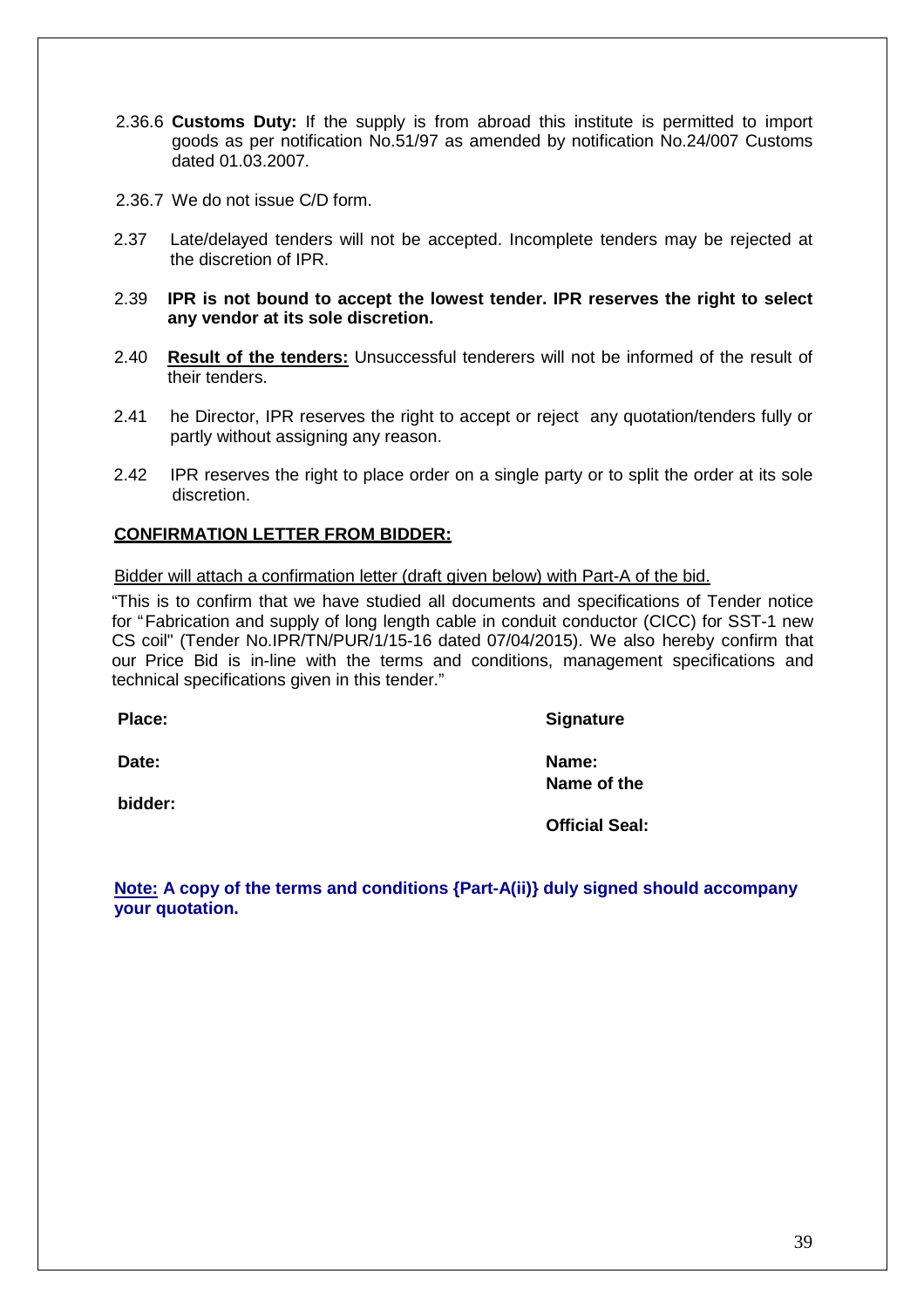# **PART-B**

# **PRICE BID FORMAT**

*(Bidders are requested to offer their price bid in the following format)* 

| Sr.No. | <b>Item Description</b>                                                                                                                                                                                                                                                                                                                                                                                                         | Quantity | <b>UOM</b> | <b>Currency</b> | <b>Unit Price</b> | <b>Total Price</b> |
|--------|---------------------------------------------------------------------------------------------------------------------------------------------------------------------------------------------------------------------------------------------------------------------------------------------------------------------------------------------------------------------------------------------------------------------------------|----------|------------|-----------------|-------------------|--------------------|
|        | Fabrication and supply of long length cable in<br>conduit conductor (CICC) consists of followings:<br>• Tube cleaning and preparation<br>Cable insertion<br>$\bullet$<br>Orbital welding<br>$\bullet$<br>NDT online testing<br>$\bullet$<br>Circular compaction<br>$\bullet$<br>Swaging<br>$\bullet$<br>Straightening, Spooling<br>$\bullet$<br>Testing and validation<br>$\bullet$<br>Packaging and<br>$\bullet$<br>forwarding | 1100     | Mtrs.      |                 |                   |                    |
| 2.     | Other charges, if any                                                                                                                                                                                                                                                                                                                                                                                                           |          |            |                 |                   |                    |
|        | <b>Total</b>                                                                                                                                                                                                                                                                                                                                                                                                                    |          |            |                 |                   |                    |